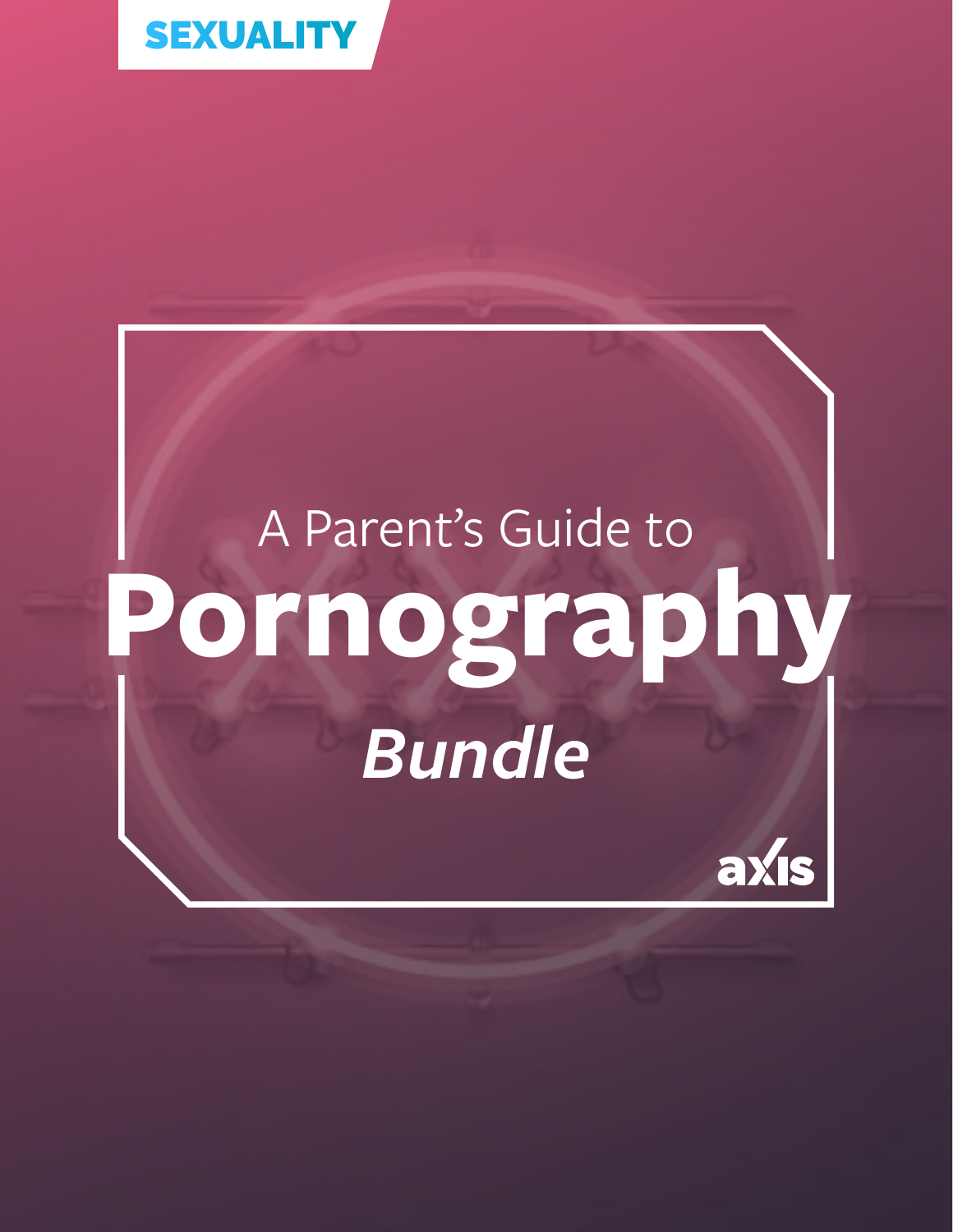# A Parent's Guide to Understanding the Porn Threat

axis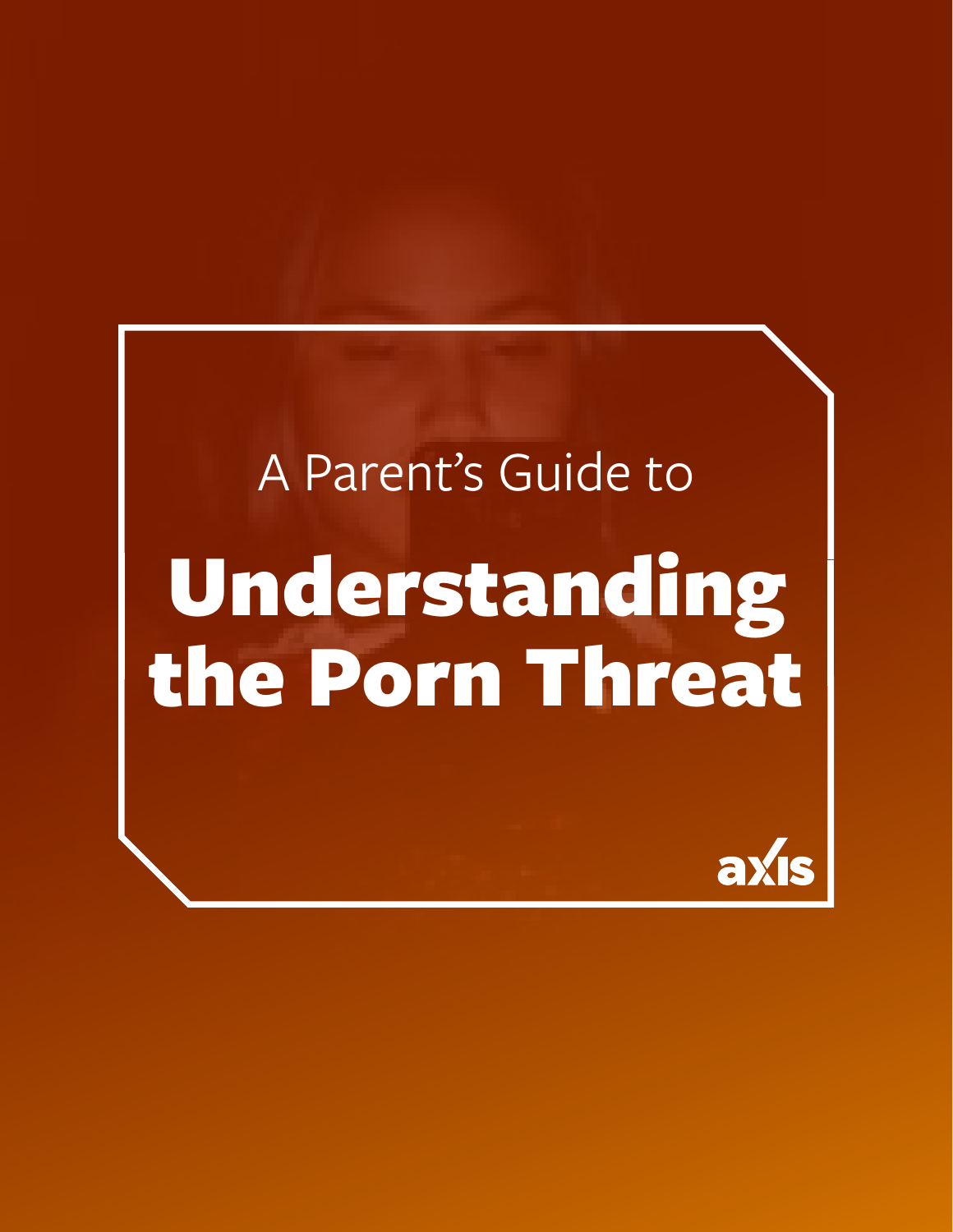

Pornography is a social toxin that destroys relationships, steals innocence, erodes compassion, breeds violence, and kills love.

[Pornography and Public Health: Research Summary](http://endsexualexploitation.org/wp-content/uploads/NCOSE_Pornography-PublicHealth_ResearchSummary_8-2_17_FINAL-with-logo.pdf) [by the National Center on Sexual Exploitation](http://endsexualexploitation.org/wp-content/uploads/NCOSE_Pornography-PublicHealth_ResearchSummary_8-2_17_FINAL-with-logo.pdf)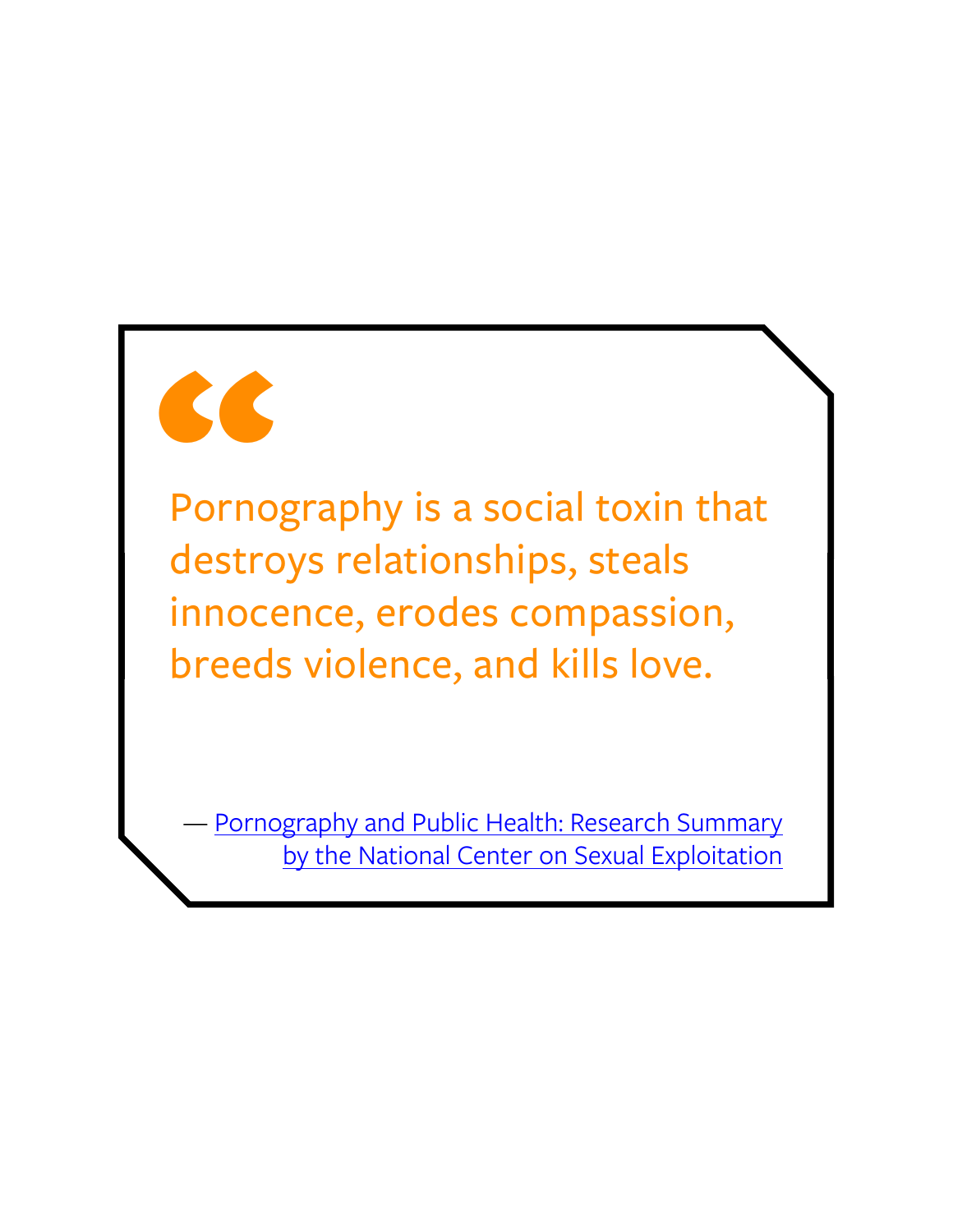## A Parent's Guide to

## <span id="page-3-0"></span>Understanding the Porn Threat

### Contents **(click to jump to section)**

| If we don't disciple our kids about sexuality, porn will do it for us. 1 |
|--------------------------------------------------------------------------|
|                                                                          |
|                                                                          |
|                                                                          |
| When do people encounter porn?  4                                        |
|                                                                          |
| What's the relationship between porn and sex trafficking? 5              |
| How do people rationalize using porn?  6                                 |
| Can't I just block all porn using strong filters?  8                     |
|                                                                          |
|                                                                          |
| What can I do to protect my kids from porn? 10                           |
|                                                                          |
|                                                                          |
|                                                                          |
|                                                                          |
|                                                                          |

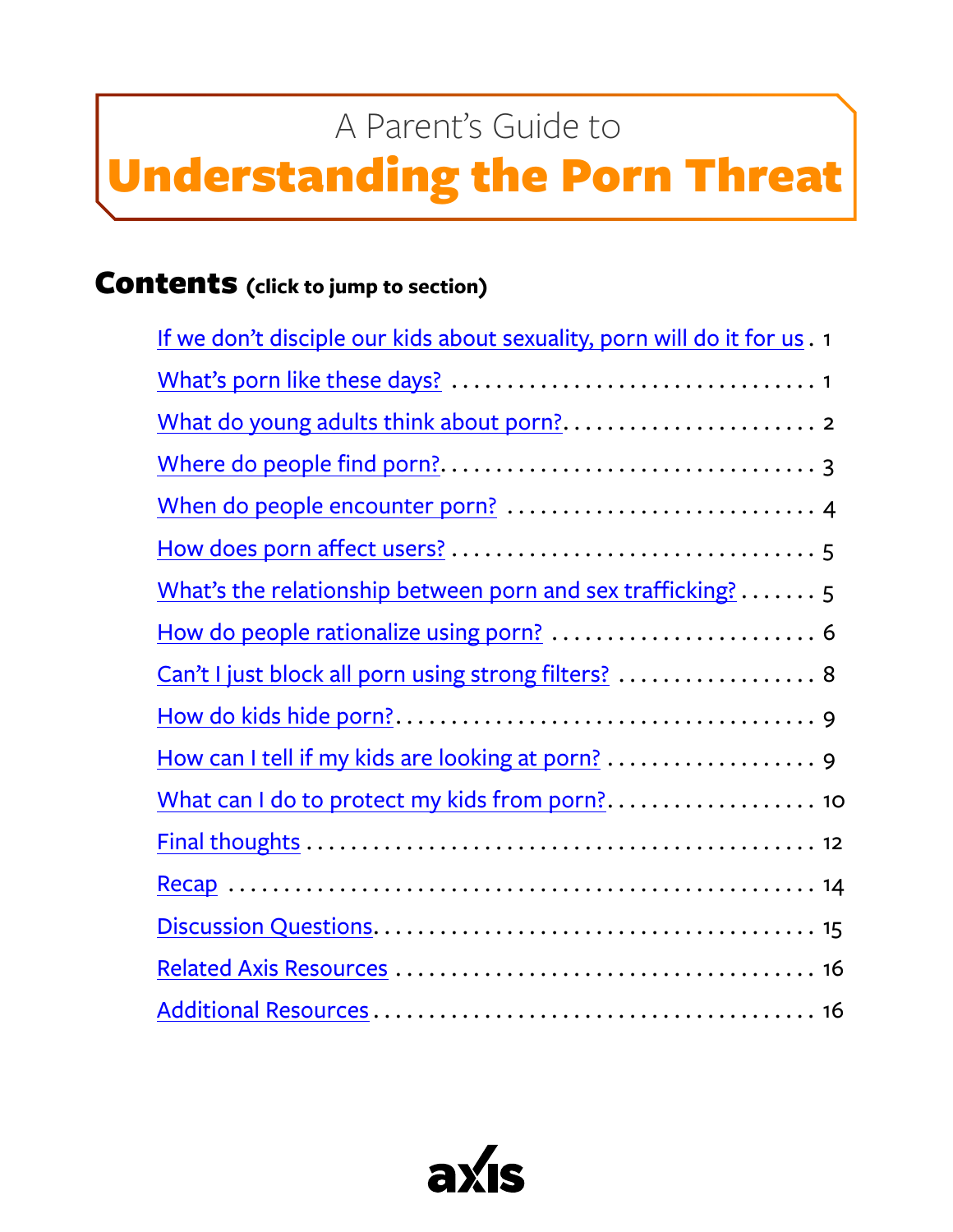## <span id="page-4-0"></span>**If we don't disciple our kids about sexuality, porn will do it for us**

There are few cultural issues more pressing than the problem of pornography. Though extremely damaging to us, porn appeals to powerful urges that God created as good. Sexually explicit material has always been a cultural pitfall, but the internet and smartphones have provided unprecedented access to it.

Meanwhile, the nature of porn and our cultural attitudes toward it have shifted significantly over the past several decades. Material that was once considered pornographic is now almost quaint. And while it's refreshing that [various popular](https://fightthenewdrug.org/8-hollywood-stars-who-dont-watch-porn/)  [celebrities](https://fightthenewdrug.org/8-hollywood-stars-who-dont-watch-porn/) are speaking out about the destructive nature of porn, society as a whole has widely accepted pornography as normal and/or healthy.

This Guide focuses on the general problem of porn in our culture. It should be read first of these 3 guides on porn, followed by the one specifically aimed at women, then the one aimed at men. Know from the outset that you might find some of the information in these guides disturbing. We have done our best to include only what we think you need to know to be aware of the extent of the problem of porn so that you can more effectively guide your family and cultivate deeper conversations.

## **What's porn like these days?**

Despite the countless forms it takes, *Merriam Webster* provides a simple but accurate [definition of pornography:](https://www.merriam-webster.com/dictionary/pornography) "The depiction of erotic behavior (as in pictures or writing) intended to cause sexual excitement." If we sift through our culture looking for imagery or content that is designed to make people think about sex, then it's fairly obvious that our culture is becoming increasingly "pornified." That is, qualities and behaviors that have been typically associated with porn are becoming more and more acceptable in mainstream culture.

The [National Center on Sexual Exploitation](http://endsexualexploitation.org/wp-content/uploads/NCOSE_Pornography-PublicHealth_ResearchSummary_8-2_17_FINAL-with-logo.pdf) (NCSE) observes:

*The pornification of culture (i.e. softcore, hypersexualized imagery) is widespread and evident everywhere, from the grocery store checkout lane to advertising,*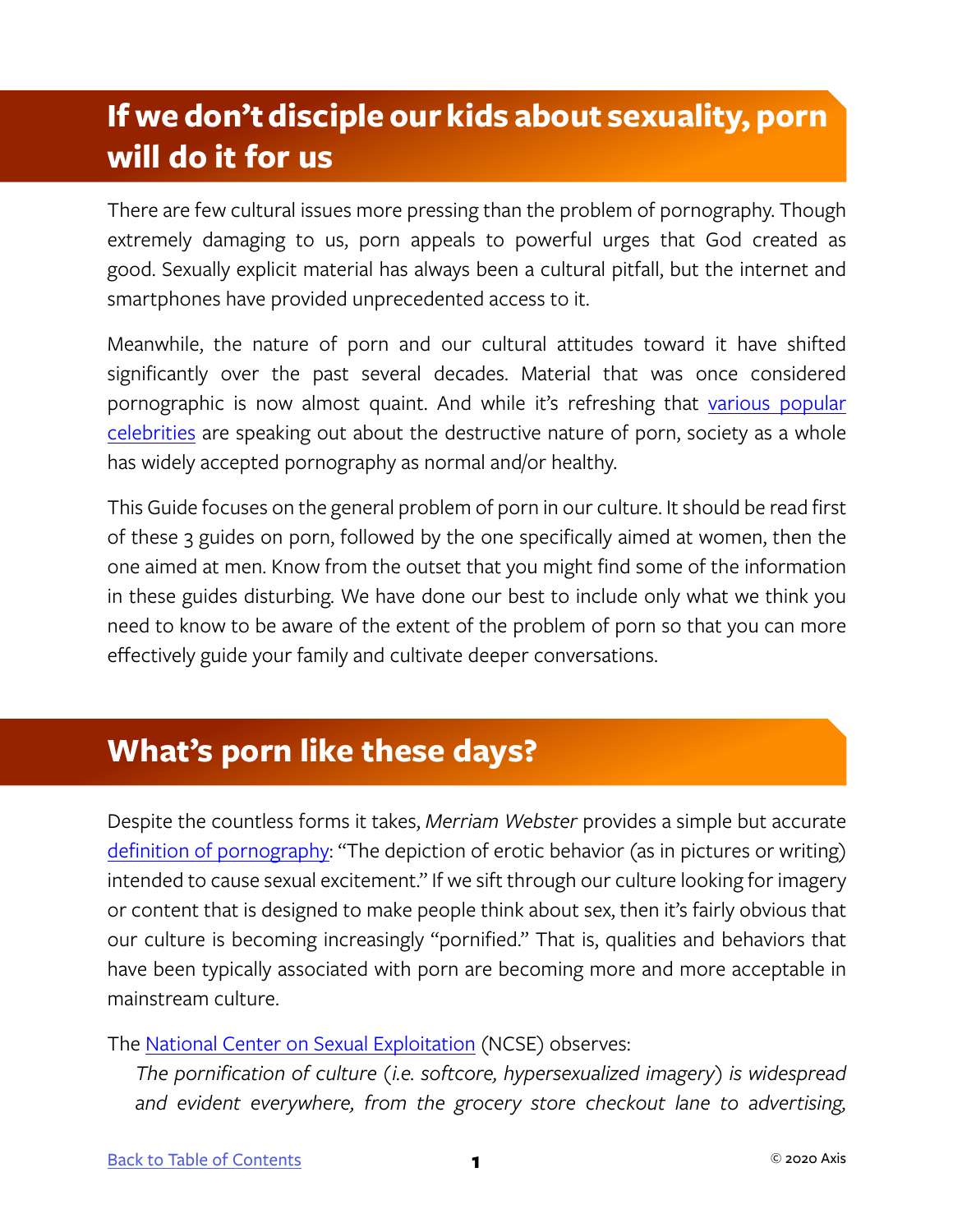<span id="page-5-0"></span>*popular entertainment, unsolicited email, and beyond. It's becoming increasingly difficult—if not impossible—to live a porn-free life.*

While our above definition of porn seems fairly straightforward, today's teens and young adults likely have a blurry definition of what exactly it is. For example, people have traditionally referred to porn as being either "softcore" or "hardcore," and to some extent this terminology still holds. But in the documentary *[Over 18](http://over18doc.com)*, anti-porn activist and sociology professor Gail Dines observes that this distinction is becoming less and less relevant.

Softcore porn typically refers to partial or full nudity and "suggestive" situations, whereas hardcore porn refers to graphic depictions of sex, including intercourse. But now, what people would have understood as being softcore porn has simply become part of our culture. Modern pornography **is** hardcore by definition. So whereas older generations likely perceive *Playboy, Hustler*, and *Penthouse* as being pornographic, newer generations of porn users might not even think of these magazines as being pornographic at all. The **mainstream** pornography that people encounter now includes depictions of things like aggressive anal sex or scenes where three men simultaneously penetrate a woman orally, anally, and vaginally before ejaculating on her face.

If today's teens and young adults perceive softcore porn as being normal, they are likely consuming pornographic content in their media without recognizing it as such. And the rest of us might not be aware of how the norms of porn are influencing our culture. For example, in the summer of 2017, fashion magazine *Teen Vogue* ran an article instructing readers on [how to have anal sex.](https://www.teenvogue.com/story/anal-sex-what-you-need-to-know) And while it's common for male musical artists to objectify women in their songs, even female artists objectify men and other women. We've transitioned from a time when networks wouldn't air a TV show depicting couples sleeping in the same bed to a time when the most popular shows contain graphic nudity (e.g. HBO's highly popular *Game of Thrones* or the newer Netflix show *Altered Carbon*).

## **What do young adults think about porn?**

A few years ago, Josh McDowell partnered with Barna Group to do a study called *[The](https://www.barna.com/research/porn-in-the-digital-age-new-research-reveals-10-trends/)  [Porn Phenomenon](https://www.barna.com/research/porn-in-the-digital-age-new-research-reveals-10-trends/)*. They discovered a key generational difference in how people see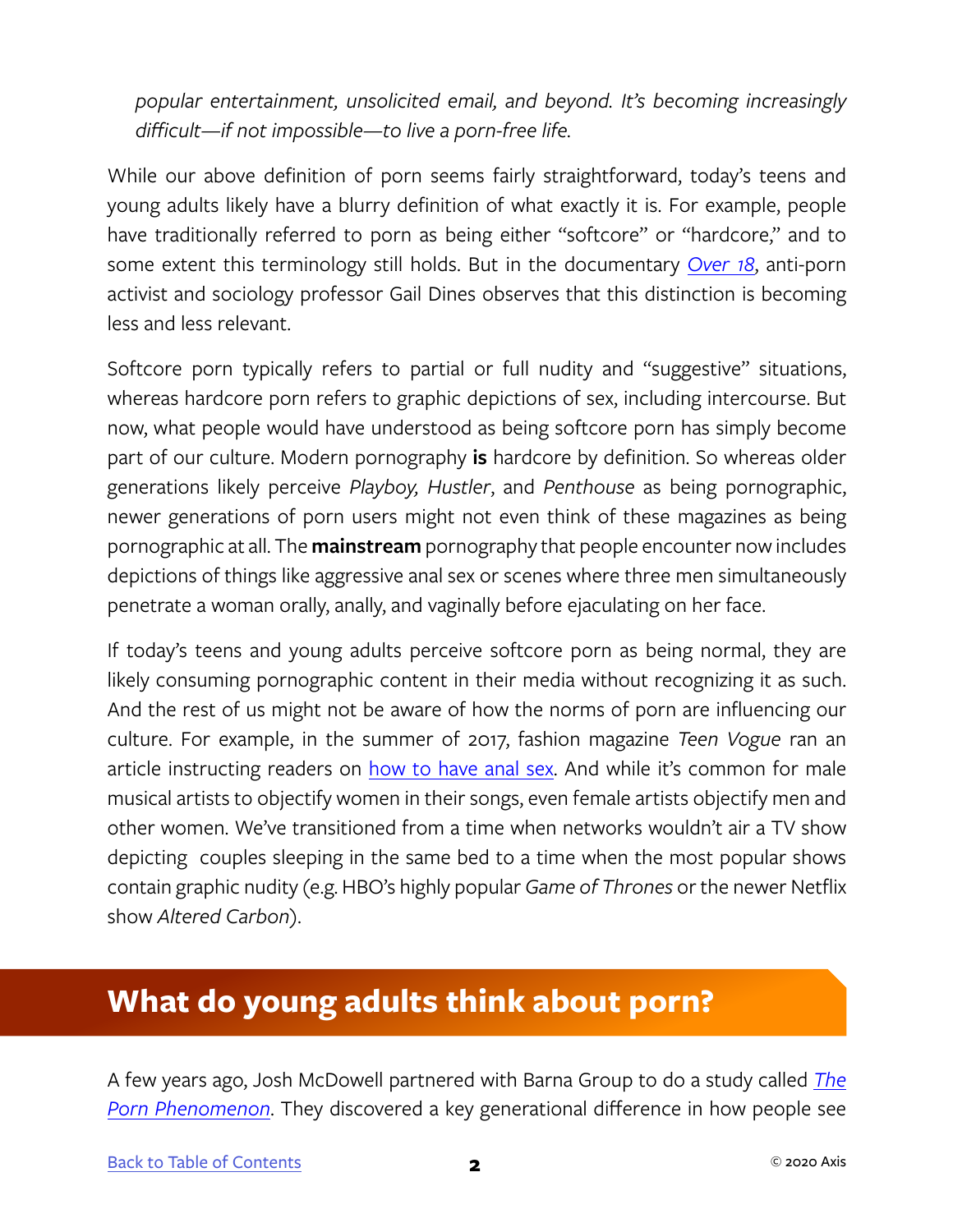<span id="page-6-0"></span>porn use, namely that younger people for the most part view it as normal:

*Teens and young adults are living in an environment where porn is more acceptable—and more ubiquitous than ever before. As access to pornography has increased, the stigma toward it has seemingly decreased. There is just a general assumption that people are using porn—especially among teens and young adults. And this assumption is not a negative one. When it comes to watching pornography, teens and young adults aren't getting accountability from their friends—they are getting peer pressure.*

Barna found **young people are more likely to see failing to recycle as more morally reprehensible than using porn**. As far as Christians go, on average only 16% of Christians are actively trying to stop using porn, compared to 9% of non-Christians.

The porn industry's revenue and online traffic tell us a lot about how much people are viewing porn. It's a global industry, which nets [billions of dollars per year worldwide](https://fightthenewdrug.org/how-free-porn-industry-growing-in-fast-paced-digitized/). When it comes to the internet, [about 12% of all websites are pornographic,](https://www.therecoveryvillage.com/process-addiction/porn-addiction/related/pornography-statistics/) [25% of](https://blogs.psychcentral.com/sex/2013/05/the-prevalence-of-porn/) [web searches are pornographic,](https://blogs.psychcentral.com/sex/2013/05/the-prevalence-of-porn/) and [tens of millions of cases](https://www.nytimes.com/interactive/2019/09/28/us/child-sex-abuse.html) of child pornography are reported each year.

## **Where do people find porn?**

The days of kids seeking out and sneaking in smutty magazines are long gone. Instead, pornography is out to find them. Online porn is obviously a huge concern for parents, but let's not forget about the other ways kids can encounter it.

Around a third of people online encounter porn [through pop-ups and ads.](https://fightthenewdrug.org/10-porn-stats-that-will-blow-your-mind/) Some encounter it through [receiving and opening a link](http://www.dailymail.co.uk/news/article-5507751/NSPCC-offers-counselling-children-young-11-addicted-porn.html) that they were not aware went to a pornographic site. Certain video games contain [pornographic content](https://en.wikipedia.org/wiki/Sex_and_nudity_in_video_games) (and even "safe" video games might show explicit ads). A child could accidentally access porn when doing a Google search for something else.

One woman we talked to saw a graphic image on Twitter simply because a pornographic account followed her and had that image in the profile. She blocked and reported the account, but she had already seen the image simply from that user following her. In a separate instance, searching "#california" on Instagram brought up images with nudity.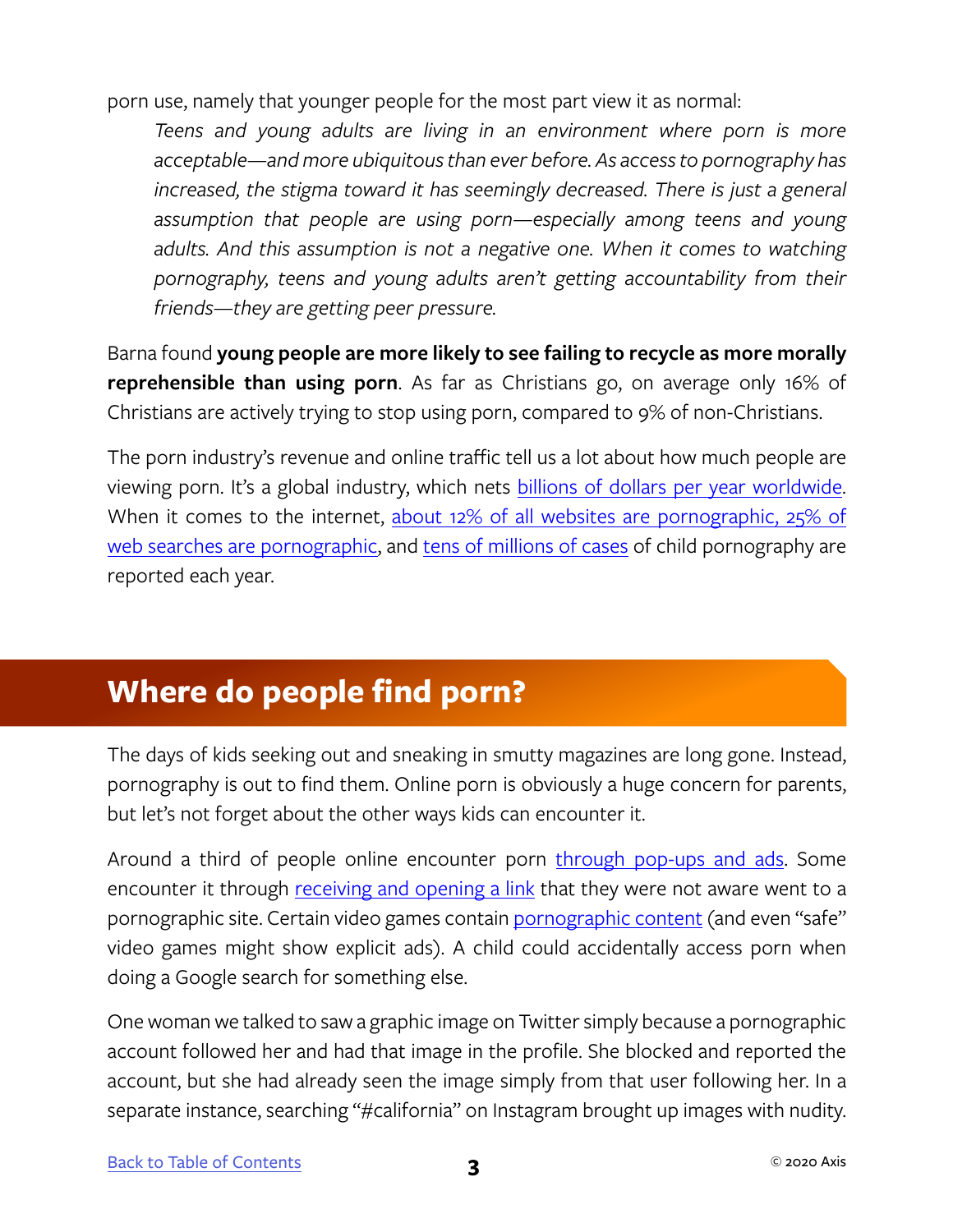<span id="page-7-0"></span>Snapchat is another problematic social media platform because their Stories feature often promotes sexual content (e.g. cleavage "battles" between celebrities).

And yes, kids can still encounter porn offline, such as through cable TV or magazines. If your kids' friends have access to porn somehow, your children might be exposed through them. [Protect Young Minds outlines](https://protectyoungminds.org/2018/03/27/5-sneaky-locations-porn-finds-kids/) several situations in which porn might find kids unaware, as well as measures parents can take to protect their children in those situations. A few notable scenarios are:

- Grandparents' house
- While babysitting
- Sleepovers
- The school bus

We think it's worth noting the most common avenues through which people are currently seeking out porn. Pornhub (the largest porn site on the internet) has an exhaustive list of statistics about its users in its [2019 Year in Review](https://www.pornhub.com/insights/2019-year-in-review) [*warning: Pornhub stats are not inappropriate, but they are on the Pornhub domain and are still very disturbing*]. They found that 76.6% of porn viewed on their site was via phones.

Computers (desktop and laptop) now comprise less than 17% of all of Pornhub's traffic. The most popular browser for viewing porn on Pornhub is Google Chrome. Pornhub also notes how much traffic it got through gaming consoles such as the ones made by Nintendo, Xbox, and Playstation. **Please note** that if you have internet filtering software for your computers and smartphones, but have neglected your gaming consoles, these are potential inlets for porn.

## **When do people encounter porn?**

People disagree slightly about the average age of exposure to pornography. The creators of *Over 18* cite it as age 12, noting that this means that for every 15-year-old who is exposed, a 9-year-old is exposed as well. Others put the <u>[average age at 11](https://www.netnanny.com/blog/the-detrimental-effects-of-pornography-on-small-children/)</u>, while some say it is [as young as 8.](https://fightthenewdrug.org/real-average-age-of-first-exposure/) Whether or not eight-years-old is the actual **average** age, eight-year-olds are most certainly at risk of finding porn.

Almost all men and a majority of women are at least exposed to porn by the time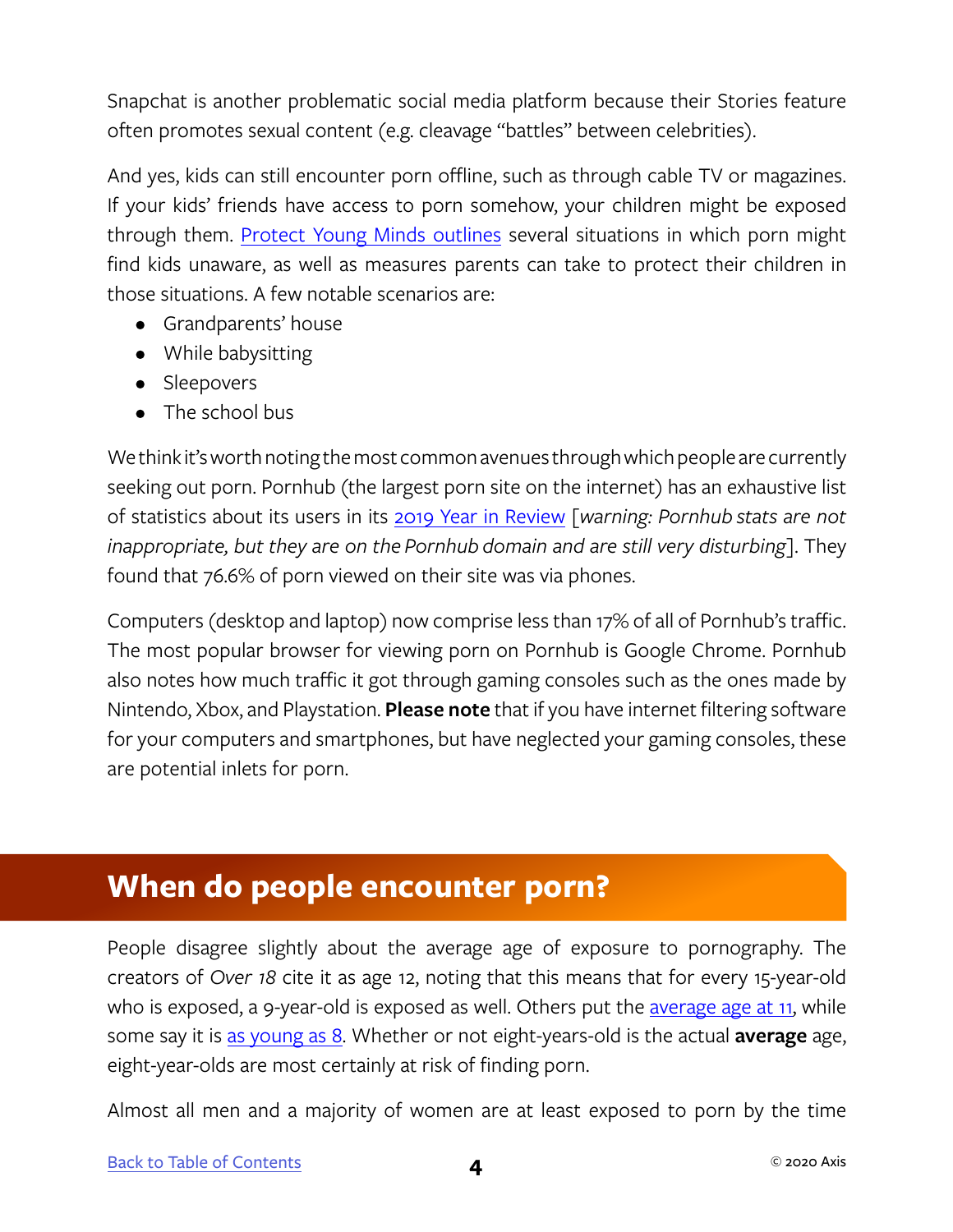<span id="page-8-0"></span>they are adults. [In 2008, a study](http://www.covenanteyes.com/pornstats/) of 560 college students found that 62% of girls and 93% of boys encountered porn by the time they were 18 (and that was over a decade ago!). Protect Young Minds says that 10% of visitors to porn sites [are younger than 10](https://protectyoungminds.org/2017/08/24/one-in-ten-visitors-to-porn-sites-age-10-or-under/) [years old.](https://protectyoungminds.org/2017/08/24/one-in-ten-visitors-to-porn-sites-age-10-or-under/) [Covenant Eyes reports](http://www.covenanteyes.com/pornography-facts-and-statistics/) that 64% of men and 15% of women who are selfidentified Christians look at porn at least once a month. **Sadly, it's rarer for [people](https://factsandtrends.net/2017/09/29/10-traits-of-generation-z/)  [in Generation Z](https://factsandtrends.net/2017/09/29/10-traits-of-generation-z/)** (i.e. [those born around or after the turn of the century\)](https://en.wikipedia.org/wiki/Generation_Z#Date_and_age_range_definition) **not to have seen porn than it is for them to have seen it.**

## **How does porn affect users?**

Sadly, but not surprisingly, porn does an incredible amount of damage to its users and to those around them. [Researchers have linked porn](http://www.acpeds.org/the-college-speaks/position-statements/the-impact-of-pornography-on-children) to increased depression, antisocial behavior, and promiscuity. It even causes [changes in the brain,](http://endsexualexploitation.org/wp-content/uploads/NCOSE_Pornography-PublicHealth_ResearchSummary_8-2_17_FINAL-with-logo.pdf) following the same patterns as other addictive substances. Porn has also been linked to sexual dysfunction and decreased sexual satisfaction.

Research has shown that porn makes people more aggressive, narcissistic, and misogynistic. [People who consume porn](http://enough.org/stats_porn_industry) are less likely to marry and less likely to seek out sexual consent from their partners. They are more prone to be unfaithful to their partners and more likely to commit sexual crimes. We go into greater detail on the impact of porn on men and women in the related guides in this bundle.

## **What's the relationship between porn and sex trafficking?**

It's not unusual for a young person today to be outraged by human trafficking, while at the same time seeing porn use as perfectly acceptable. But the truth is that porn and sex trafficking are inextricably linked.

Some people argue that porn allows them to have sexual release without involving another person, making porn a "safer" alternative to acting out sexually with someone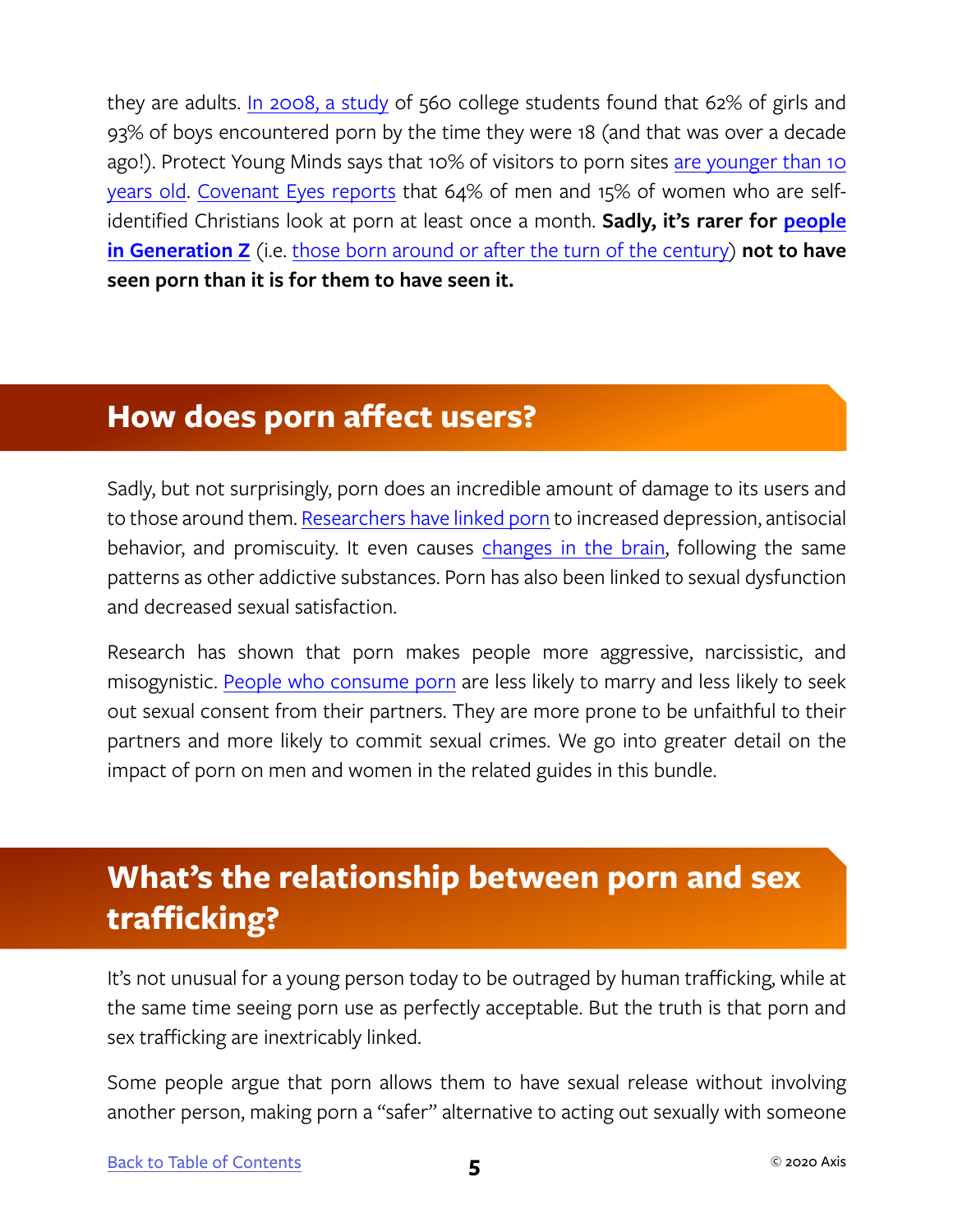<span id="page-9-0"></span>in real life. **But the research shows the opposite.** People who use porn are actually more prone to purchase prostitutes. [According to the NCSE](https://endsexualexploitation.org/):

*An analysis of 101 sex buyers, compared to 100 men who did not buy sex, found that sex buyers masturbate to pornography more often than non-sex buyers, masturbate to more types of pornography, and reported that their sexual preferences changed so that they sought more sadomasochistic and anal sex. Other research also demonstrates an association between purchase of commercial sex acts and pornography use.*

In fact, porn users are [four times more likely](https://www.youtube.com/watch?v=iTh-Crp1aQs) to patronize prostitutes. Prostitutes themselves report that their clients are requesting them to enact the scenes their clients have seen when watching explicit content. There is also a direct connection between porn use and [violence against prostitutes](https://www.rescuefreedom.org/wp-content/uploads/2017/10/slave-and-the-porn-star.pdf).

Additionally, the NCSE states that, "Pornography may meet the legal definition of trafficking to the extent that the pornographer recruits, entices, or obtains the people depicted in pornography for the purpose of photographing commercial sex acts."

[When we interviewed](https://www.genzfaith.com/home) Christen Cappatt of the [Asservo Project,](http://theasservoproject.org) she cited data that 70% of underage victims of sex trafficking said that porn was made of them while they were in slavery. [In 2018](https://www.nytimes.com/interactive/2019/09/28/us/child-sex-abuse.html), giant tech companies reported over 45 million photos and videos of child sexual abuse on their platforms.

Cappatt also noted that there is no way to know whether a porn actor or actress is participating voluntarily or was forced or pressured into those actions. Rescue Freedom [reported](https://www.rescuefreedom.org/refusetoclick/) an instance where a major porn star was in fact a victim of human trafficking, and the people creating the film were not aware of it.

## **How do people rationalize using porn?**

#### It's private, so it's not hurting anyone

One of the most common justifications by far for porn use being okay is that because it's private, it's not hurting anyone. We disagree with the underlying assumption in that statement, which is that actions are right or wrong based on whether we believe they will hurt people. But when people make this argument, it's usually because they don't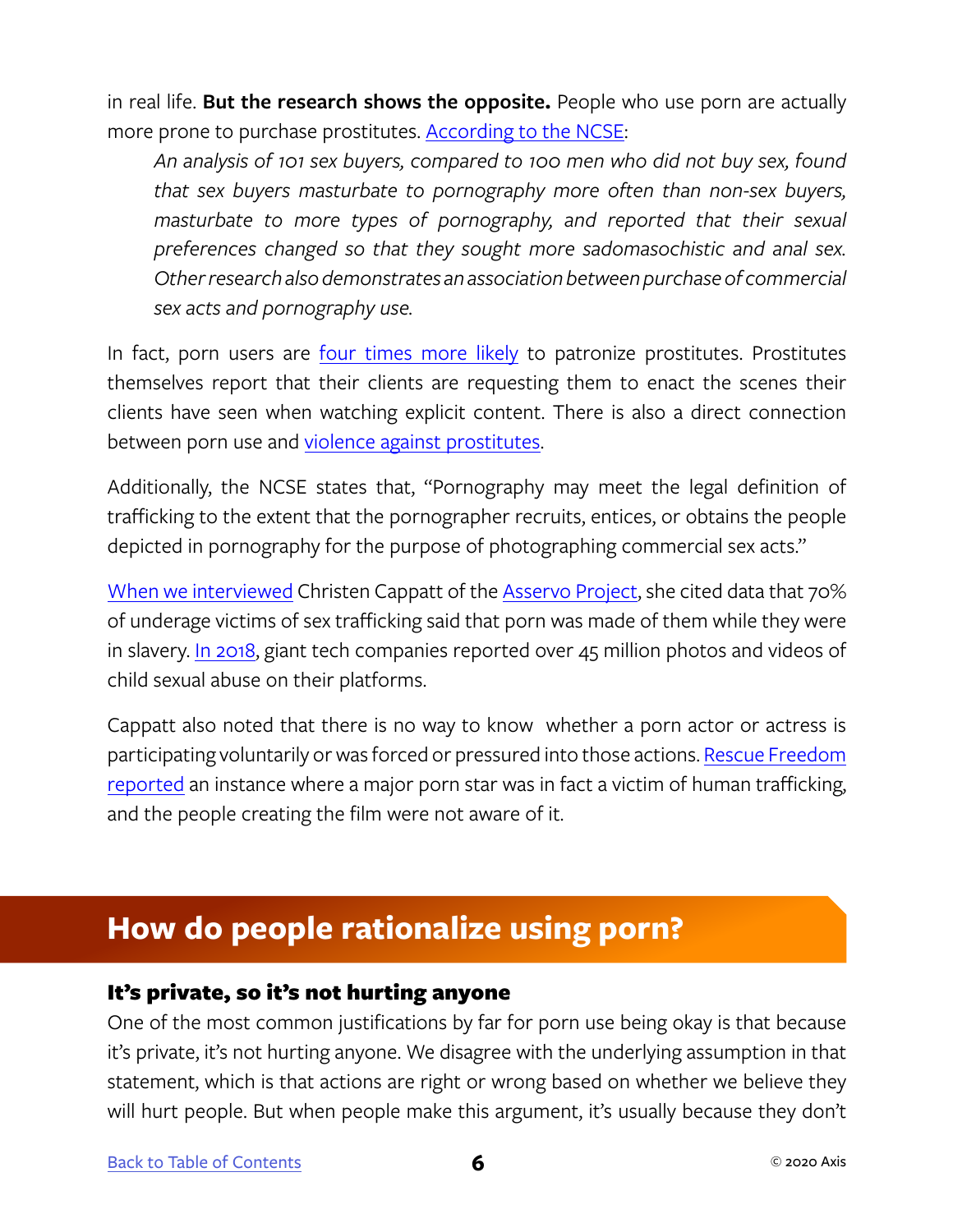perceive any harm taking place. We might not be able to see the damage our actions are causing, but real harm could still be occurring.

For example, we could indulge in lust in our hearts and say it's fine because we're not acting on our desires by having an affair. But whether we recognize it or not, that sin still impacts every part of our lives, such as our ability to worship God and be in healthy relationships with those closest to us. Moral values are not determined by what we think hurts people, but are rooted in who God is: just, merciful, and loving. We must base our morality on God's character, not on our subjective perception of what is hurting us and those around us. **Porn is objectively wrong because it violates God's character and the rules He gave to protect our flourishing.**

And as we've already noted, porn does hurt its users. It makes them depressed, aggressive, and less empathetic toward women, and it has been linked to sexual dysfunction in both men and women. And as we have [pointed out elsewhere,](https://axis.org/issue-22/) porn is not merely an outlet for sexual desire, but an inlet as well. It increases people's sexual appetites and becomes less satisfying over time.

#### The actors are participating voluntarily

This reason is irrelevant. Even if male and female porn stars are participating in porn voluntarily, to watch them is still to take part in their degradation and to treat them as less than human. As a comparison, if people willingly harm themselves, it's wrong for us to celebrate their twisted satisfaction. Even when sin is done voluntarily, it's still sin, and it's wrong for us to support it.

But again, porn users have no way of knowing whether or not the people—the actresses in particular—are participating voluntarily. A woman in a video might be willingly employed as a porn star, or she might be a victim of human trafficking.

Even if porn actresses are not being trafficked, it's more than possible they are being pressured into doing something they feel uncomfortable with but are tolerating anyway. If you can, we recommend watching the *[Over 18](http://over18doc.com)* [documentary](http://over18doc.com) we referenced earlier. It provides a glimpse into the effects of the industry on two female porn stars who were very popular at one time and who joined the industry willingly.

#### Porn is educating me about sex

Many people turn to porn to fill in gaps in their sexual education. But porn shows an exaggerated, unrealistic depiction of sex, something that people in the adult film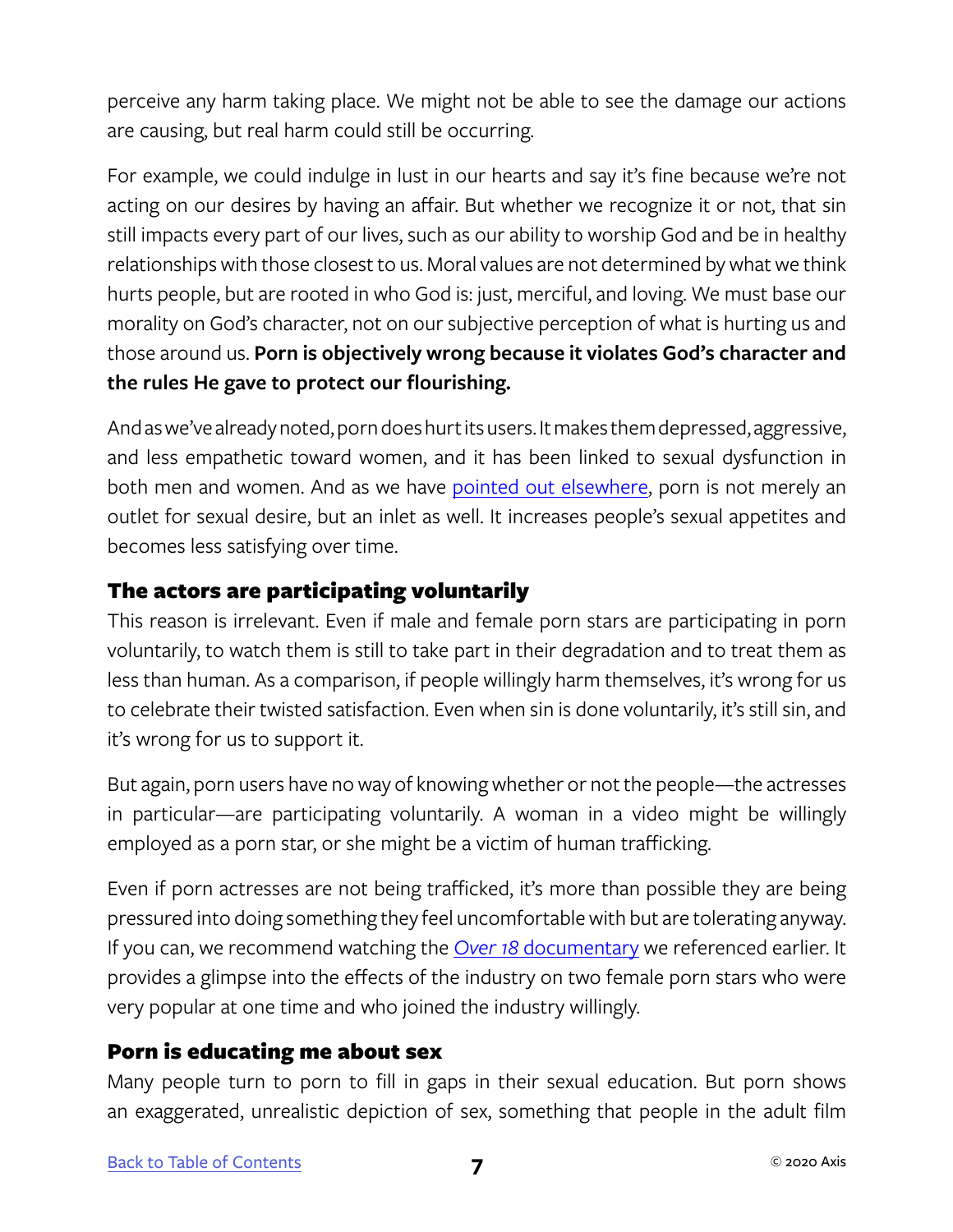<span id="page-11-0"></span>industry admit themselves in their interviews for *Over 18*. In addition, porn only shows us the physical aspect of sex and ignores the emotional, mental, and spiritual impact it has on those involved (which highlights the need for Christian parents to be more open and willing to teach kids about healthy, God-honoring sex starting at young ages — see our ["Parent's Guide to the Sex Talk"](https://axis.org/guides) for more on that).

#### It's free, so I'm not supporting the porn industry

It's easy to see how someone would think this statement is true, but it most definitely is not. When people watch porn, whether it's free or paid, they support the [industry](http://seanmcdowell.org/blog/7-inconvenient-truths-about-pornography) [by](http://seanmcdowell.org/blog/7-inconvenient-truths-about-pornography) [fueling the demand for porn,](http://seanmcdowell.org/blog/7-inconvenient-truths-about-pornography) increasing its online traffic and popularity—and therefore its profits. So even people who don't pay for porn online are supporting the industry in a real way.

## **Can't I just block all porn using strong filters?**

If a computer has no internet filters, all someone has to do to watch porn is type "porn" (or "naked" or "boobs" or similar terms) into any search engine. It's a free-for-all. So yes, filters do close the floodgates and make it harder to access, especially for younger kids to stumble upon something they can't even understand. **BUT no filter is an adequate substitute for parents talking often and openly about pornography and its lies.**

Certain internet filters are more effective than others at blocking porn. Look for filters that can handle HTTPS sites, are browser independent, and will not be fooled by anonymous proxies. If you have internet-aware devices that you can't install filtering software on, such as gaming consoles or iPods, we recommend [OpenDNS Home](https://www.opendns.com/home-internet-security/), which has a solid free version that filters all devices connected to your network. We also like [Covenant Eyes](http://www.covenanteyes.com) because of its focus on personal accountability specifically when it comes to porn. (See our "[Parent's Guide to Internet Filtering & Monitoring](https://axis.org/guides)" for help figuring out what's best for your family.) But again, no matter what filters we opt for, **we cannot rely solely on parental controls to protect our kids from porn.**

If our children want to watch porn, they **will** find ways to get around our filters (check out ["10 Easy Ways Kids Can Beat Internet Filters](https://protectyoungminds.org/2017/01/19/10-ways-kids-beat-internet-filters/)" for more on this). Even if they don't have any interest in porn, it's possible that porn might slip through the cracks,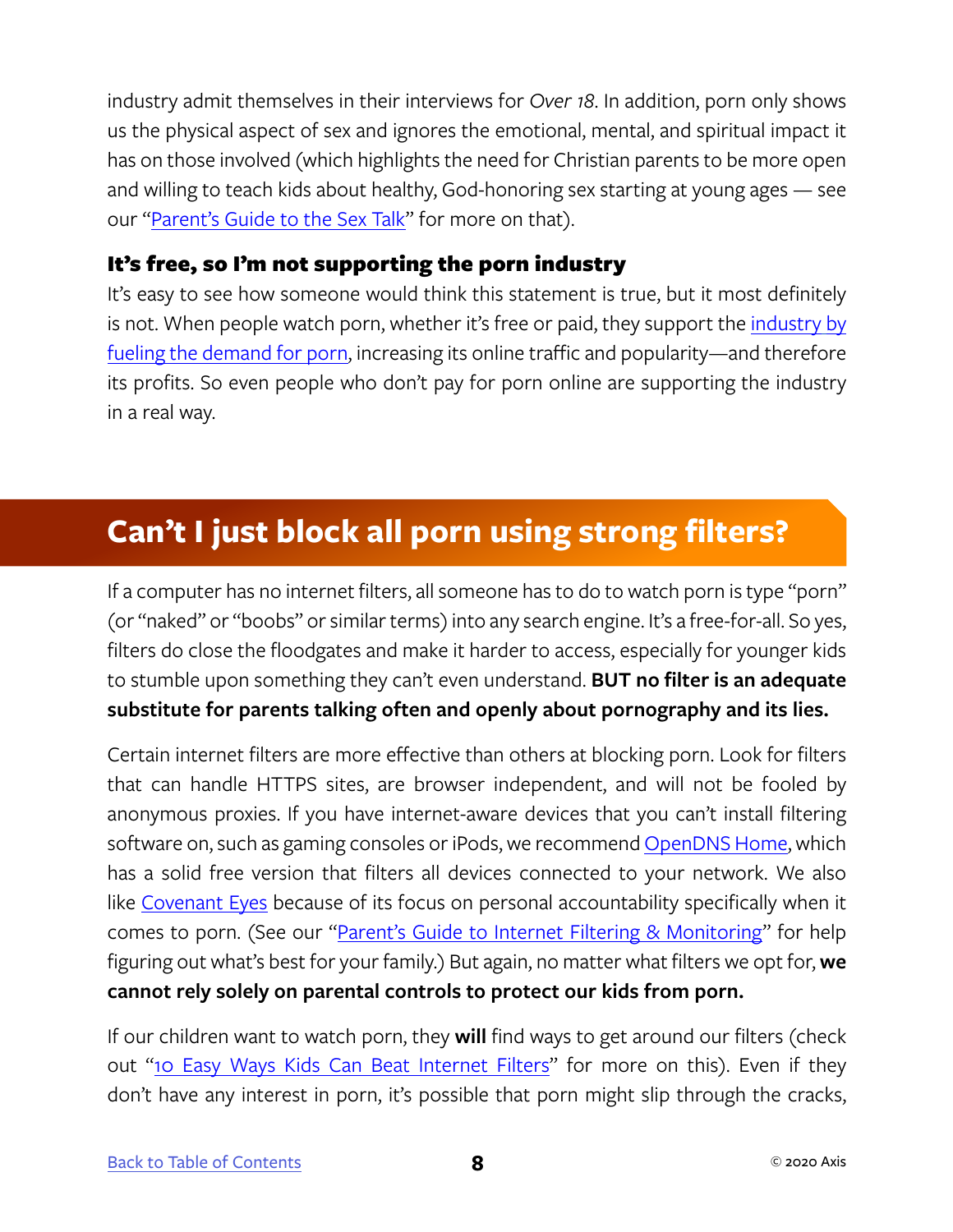<span id="page-12-0"></span>simply as a fluke or the result of human error. A child could accidentally encounter a pornographic magazine at a friend's house or be sent images through chat on a kidfriendly video game or on a chat platform like Discord. We simply don't know where they might encounter it. So internet filters, while helpful, are not sufficient in and of themselves to combat this issue.

## **How do kids hide porn?**

Some people hide pornography on their computers by having misleading file names or by [encrypting their files](https://gizmodo.com/5497953/how-to-hide-your-collection). They might conceal viewing porn online by looking for it in a private browsing mode. They might save it in on their devices by using an app designed [to hide pictures](https://www.dailydot.com/debug/iphone-porn/).

Another option for concealing online activity is [using a virtual private network](https://www.androidcentral.com/how-hide-your-porn-browsing-habits-android) (VPN) or an anonymous browser, such as [TOR](https://www.torproject.org/projects/torbrowser.html.en). Keep in mind that if your internet filter only filters your WiFi network, your kids could potentially bypass those restrictions by getting on your neighbor's network, public WiFi, or by using cellular data. Again, see our "[Parent's](https://axis.org/parent-guides/) [Guide to Internet Filtering & Monitoring"](https://axis.org/parent-guides/) for more information.

## **How can I tell if my kids are looking at porn?**

Protect Young Minds says there are several [signs you can look for](https://protectyoungminds.org/2017/11/02/7-signs-child-viewing-porn/) in your children's behavior to indicate that they might be viewing porn:

- **• Clearing their browser histories**. Clearing the history doesn't mean in and of itself that your kids have been looking at porn, but this behavior is suspicious enough that it's worth looking into it.
- **• Spending a lot of time online at night**. In 2019, Pornhub found that the most common time its users viewed porn was between 10pm and 12am, and the most trafficked day of the week was Sunday. Even if your kids aren't looking at porn, being on their devices right before going to bed is a bad habit.
- **• Spending a lot of time in the bathroom on their devices.** Really, if you see your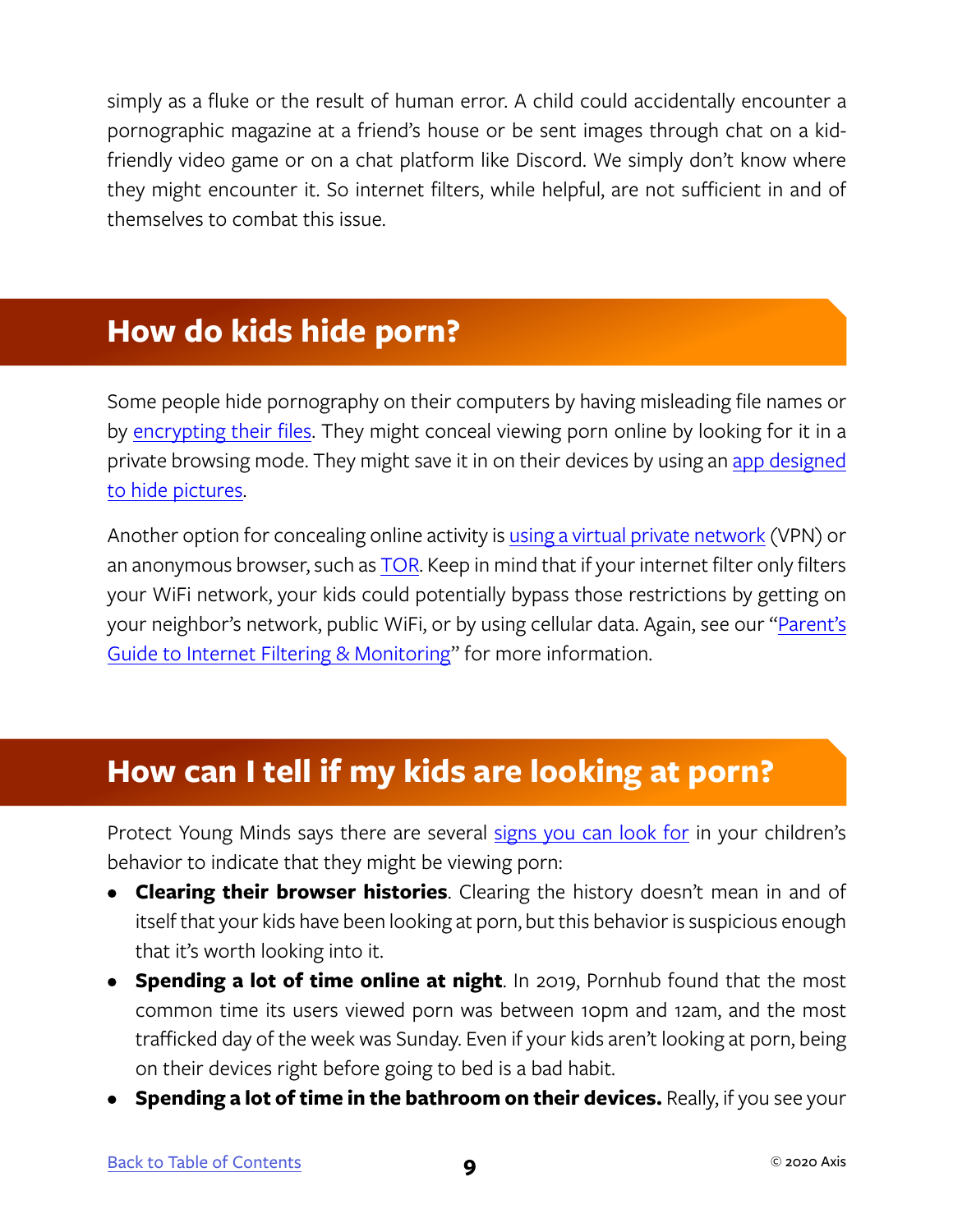<span id="page-13-0"></span>kids shutting themselves off anywhere with their devices for periods of time, that's a warning sign.

- **• Changing their screens when you come around.** Again, why would they need to do this unless they are trying to hide something?
- **• Acting more moody, irritable, depressed, or aggressive.** Watch out for noticeable changes in behavior or if your kids are no longer interested in activities they used to love. Also be aware that porn can be a major factor in causing child-onchild sexual abuse.

## **What can I do to protect my kids from porn?**

We can't say this enough: The most important step you can take as you raise your kids is to pray for them. We know of a mom who prayed that if her son were viewing porn, then God would let her find out about it, which is exactly what happened.

Pursue relationships with your kids. Get to know them, and build trust with them. Make sure they know how much you love them. If you invest in them, you earn the right to talk with them about personal issues like porn use. [Psychologist Dr. Patricia](http://www.covenanteyes.com/pornstats/) [M. Greenfield says](http://www.covenanteyes.com/pornstats/), "A warm and communicative parent-child relationship is the most important factor [in reducing porn use among children]."

#### **We need to have conversations with our kids about sex and about porn early and often. We cannot afford to think we're going to have "the talk" with them one**  time when they're about 10 years old. Many kids are encountering porn before age  $10<sub>1</sub>$

The common argument against preparing kids for encountering porn is that raising the subject with them will make them curious and want to seek it out. It is possible that raising the issue of porn could make your kids curious about it. But you can forestall this possibility by being wise about how you have these conversations.

In their "SMART Guide for Parents," [Protect Young Minds says](https://protectyoungminds.org/resources/) that the following strategies will help prevent children from seeking out information about porn:

• Make sure they know you are completely open to any follow-up questions they might have.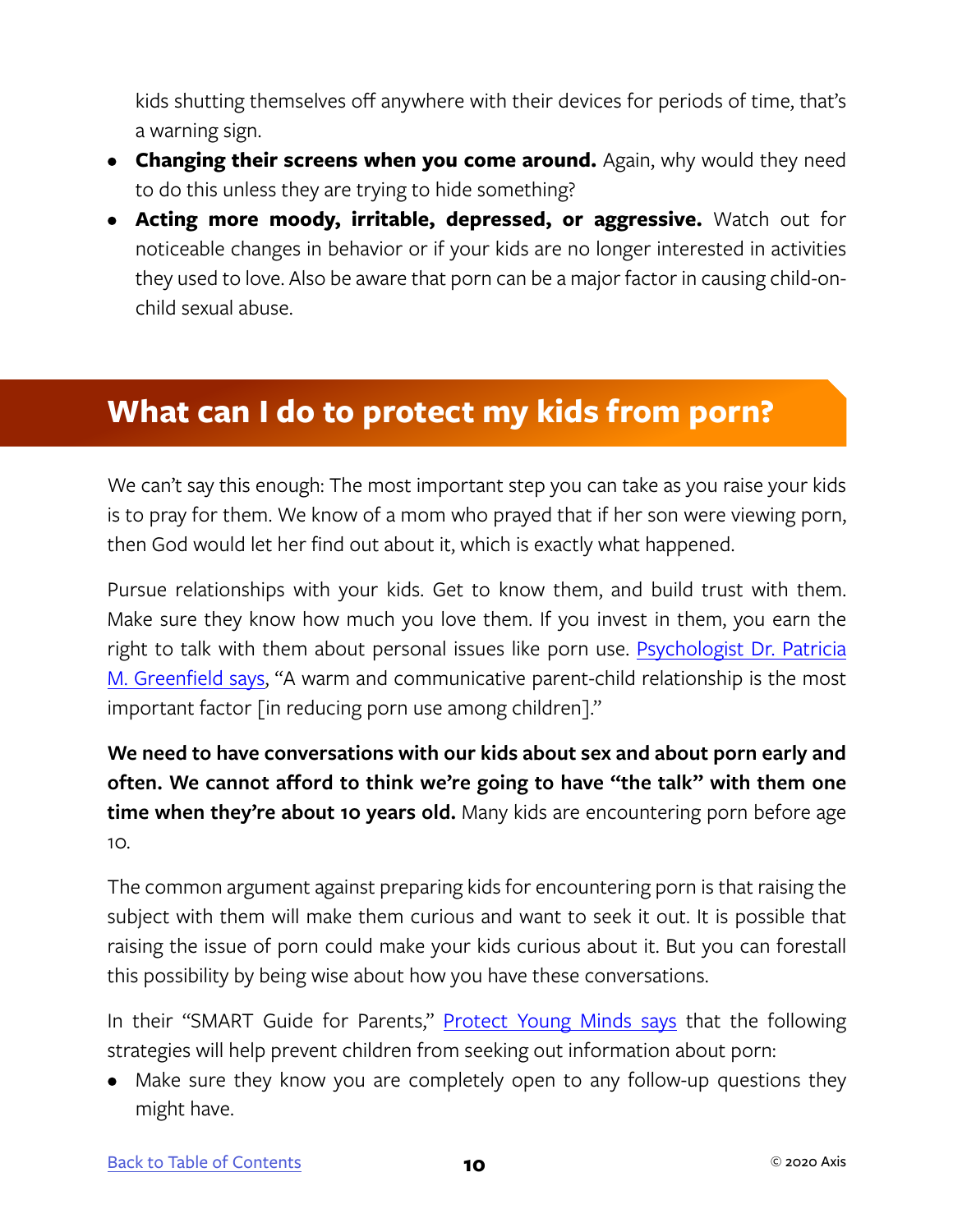- Make sure they know the internet is a dangerous place to go looking for answers about porn.
- Regularly follow up with them on this topic.
- Have frequent family discussions on media safety.

**The risk of our kids encountering porn is so great that if we remain silent about it, we surrender our opportunity to shape our kids' perspectives on sexuality.** Instead, we allow the culture to do so. See Protect Young Minds' "5 Reasons You Should [Initiate Your Kid's Curiosity about Porn \(Before Someone Else Does!\)](https://protectyoungminds.org/2015/05/28/communication-counters-curiosity-5-reasons-you-should-initiate-the-talk-about-porn-before-someone-else-does/)" for more.

So how do we prepare our children for encountering porn when they are too young to even understand what sex is? First, this [article from Seattle Christian Counseling](https://seattlechristiancounseling.com/articles/how-christian-parents-can-talk-to-their-children-about-sex) describes the typical sexual curiosity and behavior of children at different age levels so that we can formulate appropriate strategies based on their ages.

Next, we must consider what we should do to protect our children from sexual predators. If they are old enough to talk and to understand what their private parts are, we can have a basic conversation with them about how no one should be touching them there. If someone does or asks to, we have to make sure our children know to tell us immediately and not be afraid that we'll be angry with them. However, the best way to protect them from physical predators is our presence and our knowledge of where they are when they are not in our presence.

It's quite possible to have similar conversations with younger children about the internet without being too explicit. If they ever see someone's private parts online, they need a strategy. Make sure they know to tell you and not be afraid or ashamed. If they ever view something that scares or disturbs them, they can tell you about it. No strategy is fail-safe, but at least you can open the door to talking about pornography with your young children without being graphic. What's more, you can do so at an age when they're more open to talking to you than they will be in their teenage years.

Nevertheless, as early as possible, we have to talk to our children about what healthy expressions of sexuality look like and educate them on the potential that porn has to harm people. **We need to start these conversations on some level [as early as 6- to](https://www.washingtonpost.com/news/parenting/wp/2017/10/09/when-should-parents-talk-to-kids-about-internet-pornography-sooner-than-they-think/) [8-years-old](https://www.washingtonpost.com/news/parenting/wp/2017/10/09/when-should-parents-talk-to-kids-about-internet-pornography-sooner-than-they-think/), if not sooner.** One tool you might look into for starting these discussions with your kids is the book *[Good Pictures, Bad Pictures, Jr.](https://www.amazon.com/Good-Pictures-Bad-Jr-Protect/dp/0997318724/ref=sr_1_2)* by Kristen A. Jenson, which is a resource for talking to 3- to 6-year-olds about porn in an age-appropriate way. Also,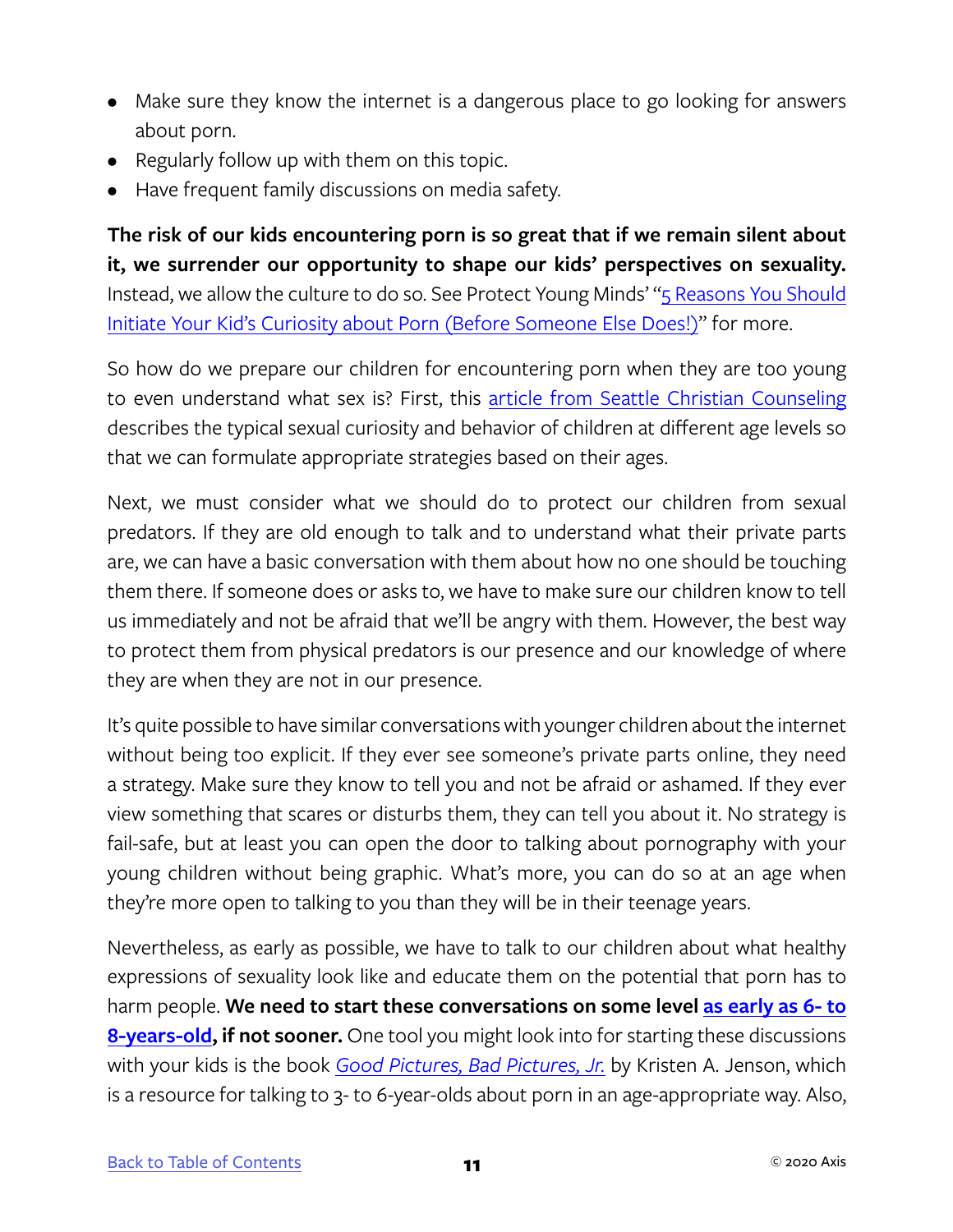<span id="page-15-0"></span>check out [this resource from the Australian government](https://www.esafety.gov.au/education-resources/iparent/online-risks/online-pornography/how-to-talk-to-under-8s-about-pornography) about how to talk to children under eight about porn.

When having these conversations—especially as our kids get older—it's crucial that **we** are willing to be vulnerable and sincere. If we haven't established trust with our kids and we then broach the topic of porn with them after they're already teenagers, it's extremely unlikely that they will be open with us. If they are viewing porn at that point, they will probably just lie to us about it.

It's easy to be tempted to hide our own failings so that we don't lose credibility with our kids. But being dishonest or inauthentic is what will actually cause us to lose credibility with our kids. None of us is immune to sexual temptation because none of us is immune to our fallen nature. Share about your weaknesses if they're old enough. Your willingness to be open can be extremely powerful in helping them to listen to you. Your stories of overcoming temptation can also be a great encouragement to them. Communicate how much you love them and that you don't want them to be hurt.

When Queen Esther had a request to make of the Persian king that would affect all of the Jewish people, she and the Jews fasted and prayed for three days before she approached him. Take these conversations with your kids seriously enough that you prepare with prayer and even fasting, if you feel so led.

## **Final thoughts**

Conversation is huge, but there is more we can do to protect our kids from porn. It's essential that we model healthy marriage for our kids whenever possible. Apart from culture, the main place they will get their vision for male-female relationships is from the example we set for them. We must also set healthy boundaries, especially when it comes to technology, and participate in a community that provides accountability with vulnerability and trust. We can educate our children on the impact of porn on those who view it, and serve the victims of the porn and sex trafficking industries.

We could say much more on this sobering topic. Yet despite all of the discouraging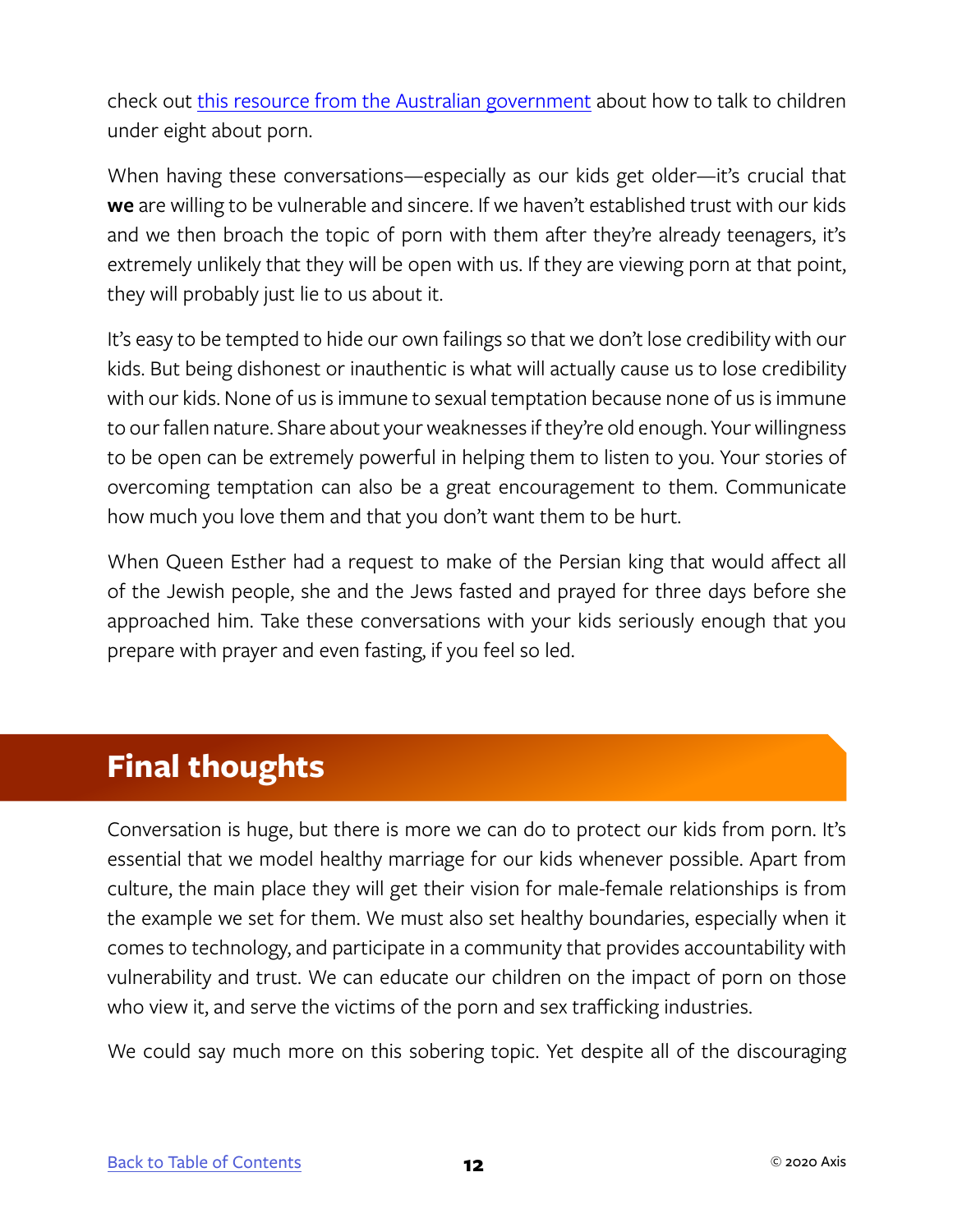news out there about porn, Barna's editor-in-chief Roxanne Stone [points us toward](https://www.barna.com/research/porn-in-the-digital-age-new-research-reveals-10-trends/) [hope](https://www.barna.com/research/porn-in-the-digital-age-new-research-reveals-10-trends/): "The porn phenomenon is not a time for apocalyptic and hysterical rhetoric, but an opportunity to advance the life-giving messages of the gospel." The best tactic for overcoming the power of porn is offering the much better and more fulfilling vision for sex, sexuality, relationships, and flourishing that is found only through Christ. We have to give our children something better to strive for and work toward (real love, good sex, abundant life, healthy relationships, God's glory), not just tell them what to avoid (porn, lust, trafficking, exploitation, unfulfilling sex).

We are all sexually broken on some level, and God's grace **is** sufficient for **all** of our brokenness, no matter how deep it goes. If you are addressing this issue with your children, you are already miles ahead of many parents out there. Rely on the Father for your strength, and don't give up.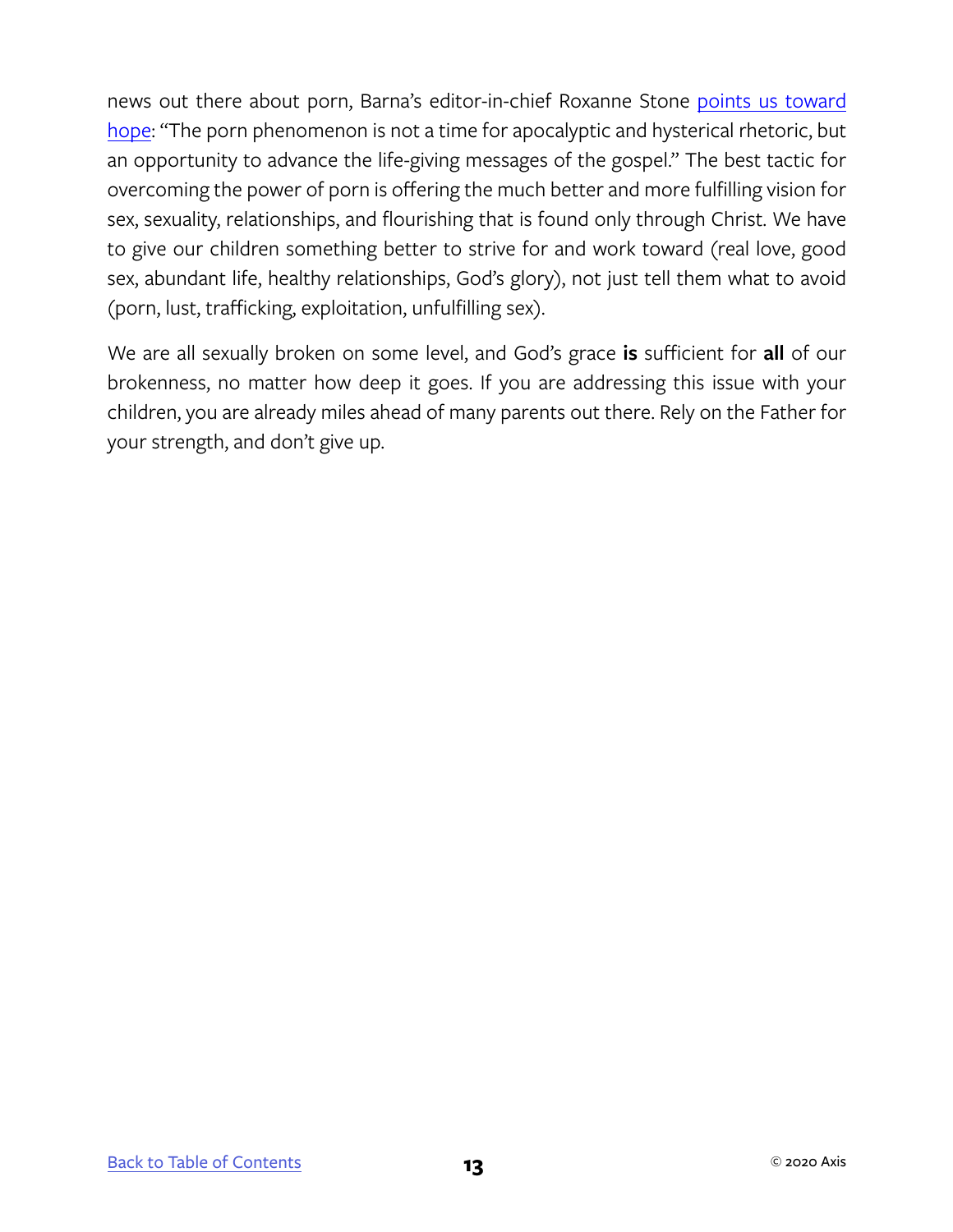## A Parent's Guide to

## <span id="page-17-0"></span>Understanding the Porn Threat

## **Recap**

- If we don't disciple our kids about sexuality, porn will.
- Teens and young adults are living in an environment where porn is more acceptable—and more ubiquitous than ever before.
- Children are exposed to porn through magazines, online advertisements, friends and family, messaging and social media, and internet searches.
- Many kids are first exposed to pornography at 10 years old or younger and it's very rare for Gen Z to not be expossed to porn during their teen years.
- Porn affects the user, the actors and actresses, our families, and our society.
- Increased porn usage in society has led to an increase in sex trafficking.
- Even though people try to rationalize porn in many ways, there is no legitimate reason for Christians to look at porn.
- We should use internet filters, but we must also engage in difficult conversations.
- Our kids may try to hide porn from us, and we need to be aware of the telltale signs of porn usage.
- We need to talk about porn usage in age-appropriate ways, and continue to have conversations about sexuality with openness and vulnerability.
- None of us is immune to sexual temptation, but we can have hope that our pornified culture is an opportunity to advance the life-giving messages of the Gospel.

#### **Hint: Screen shot or print this page to refer back to later!**

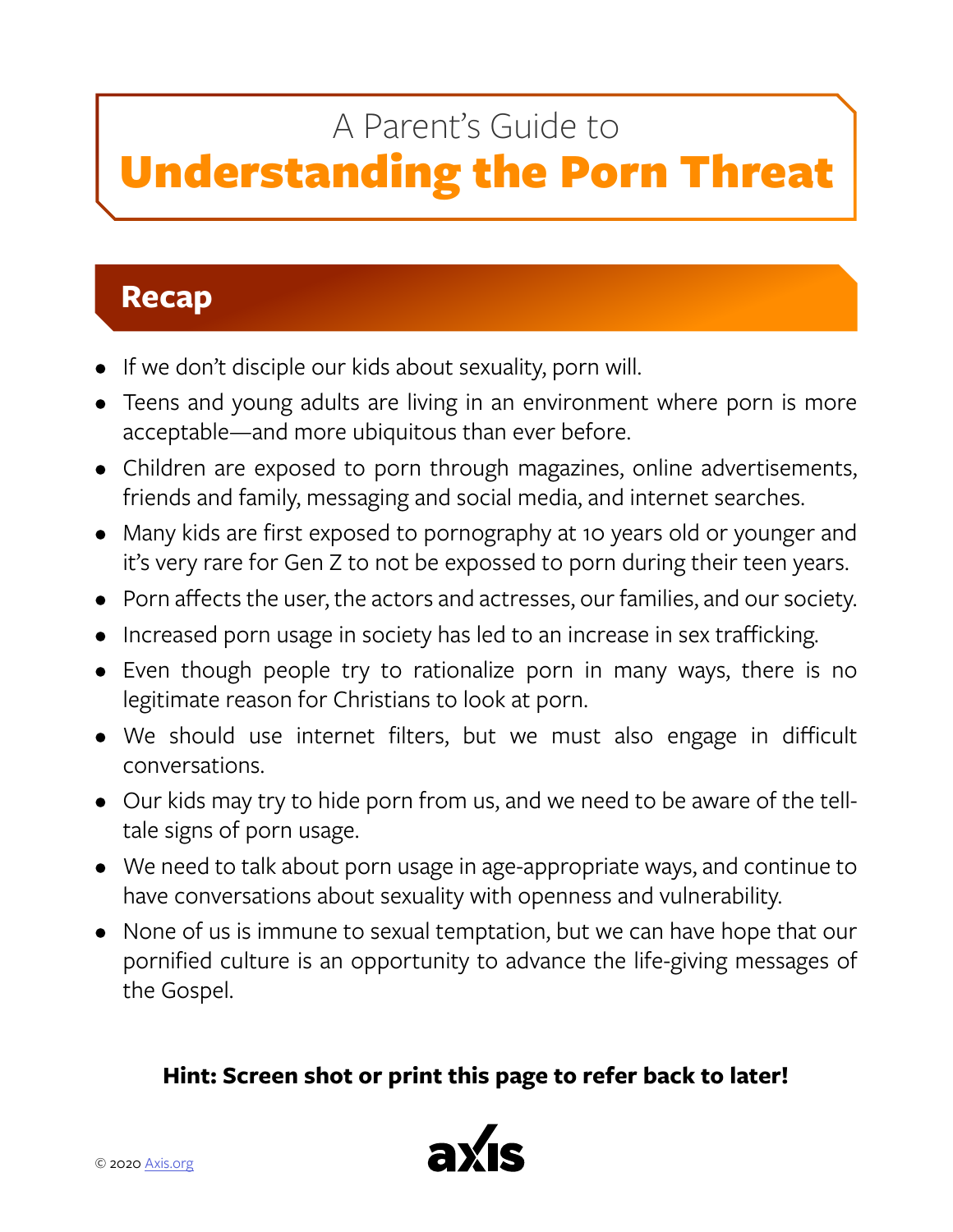## A Parent's Guide to

## <span id="page-18-0"></span>Understanding the Porn Threat

## **Discussion Questions**

- How would you define porn?
- Do you think that porn is harmful? Do you think it's acceptable in any situation?
- Do you have any friends who use porn? Have you noticed that porn is affecting them in any way?
- Have you ever seen porn online? If so, where? How did you react to it?
- Do you feel like you can talk to us about this issue? Why or why not? How can we help you feel comfortable with approaching us?
- Why is porn so appealing to people? What good part of God's creation is porn twisting and corrupting?
- Do you believe that God's vision for sexuality is really more beautiful and desirable than porn's?
- People often masturbate while viewing porn. Is masturbation wrong? Why or why not? Support your answer from a biblical framework.
- What can you do to protect yourself from giving into lust or looking at porn? (Parents, this is likely a conversation best had between fathers/sons and mother/daughters if possible, but we recommend you are open about what you do to protect yourself from your own struggles with lust.)
- Is it possible to overcome lustful desires/porn addiction? How?

#### **Hint: Screen shot or print this page to refer back to later!**

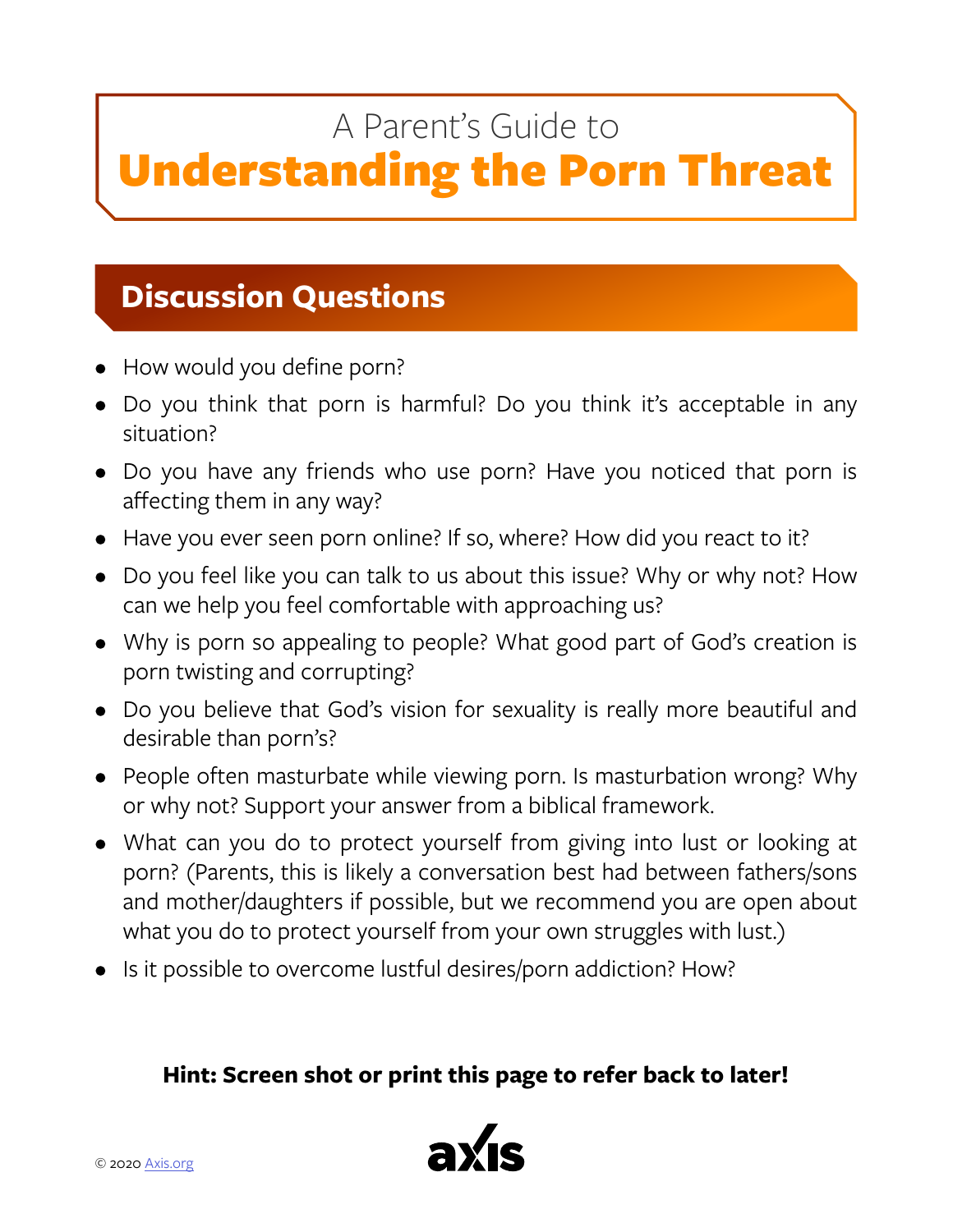### <span id="page-19-0"></span>**Related Axis Resources**

- *[The Culture Translator](https://axis.org/ct/)*, a **free** weekly email that offers biblical insight on all things teen-related.
- [A Parent's Guide to Sexting](https://axis.org/product/membership-product-for-sexting/)
- [A Parent's Guide to the Sex Talk](https://axis.org/product/membership-product-for-the-sex-talk/)
- [A Parent's Guide to Sexual Assault](https://axis.org/product/a-parents-guide-to-sexual-assault/)
- [A Parent's Guide to Internet Filtering](https://axis.org/product/membership-product-for-internet-filtering/)
- [A Parent's Guide to Masturbation](https://axis.org/product/masturbation-guide/)
- [Porn Conversation Kit](https://axis.org/product/pornography/)
- [Sexuality Conversation Kit](https://axis.org/product/sexuality-video-kit/)
- [Gender Conversation Kit](https://axis.org/product/gender/)
- Check out [axis.org](http://axis.org/) for even more resources!
- **[Join Axis](https://axis.org/all-axis-pass/)** to recieve all our digital resources and start a new conversation today.

## **Additional Resources**

- ["The Terrible Cost Of Porn](http://www.theamericanconservative.com/dreher/terrible-cost-of-porn/)," *The American Conservative*
- [Hope for the Sold](http://hopeforthesold.com) [website]
- [Gail Dines](http://gaildines.com) [website]
- [Porn Fact Sheets,](http://setfreesummit.org/wp-content/uploads/2016/02/Porn-Phenomenon-Fact-Sheets.pdf) Set Free Summit
- ["Growing Up in a Pornified Culture](https://www.youtube.com/watch?v=_YpHNImNsx8)" (*strong language*), TEDx Talk by Gail Dines
- ["How to hide VR porn on your Gear VR,](https://www.vrheads.com/how-hide-vr-porn-your-gear-vr)" VRHeads
- [Fight the New Drug](https://fightthenewdrug.org) [website]
- [Covenant Eyes Blog](http://www.covenanteyes.com/blog/)
- [RTribe](https://www.rtribe.org) [website]
- [Fortify](https://www.joinfortify.com/) [website]
- [Pure Desire Ministries](https://puredesire.org)
- ["Talking to teens about pornography](https://www.esafety.gov.au/education-resources/iparent/online-risks/online-pornography/talking-to-teens-about-pornography)," Australian Government
- ["Resource Hub: Parents](http://thenovusproject.org/resource-hub/parents)," Novus Project
- [Go for Greatness Facebook Page](https://www.facebook.com/greatnessorg/)
- *[The Protection Project: Journal of Human Rights and Civil Society, Issue 5](https://www.rescuefreedom.org/wp-content/uploads/2017/10/slave-and-the-porn-star.pdf)*

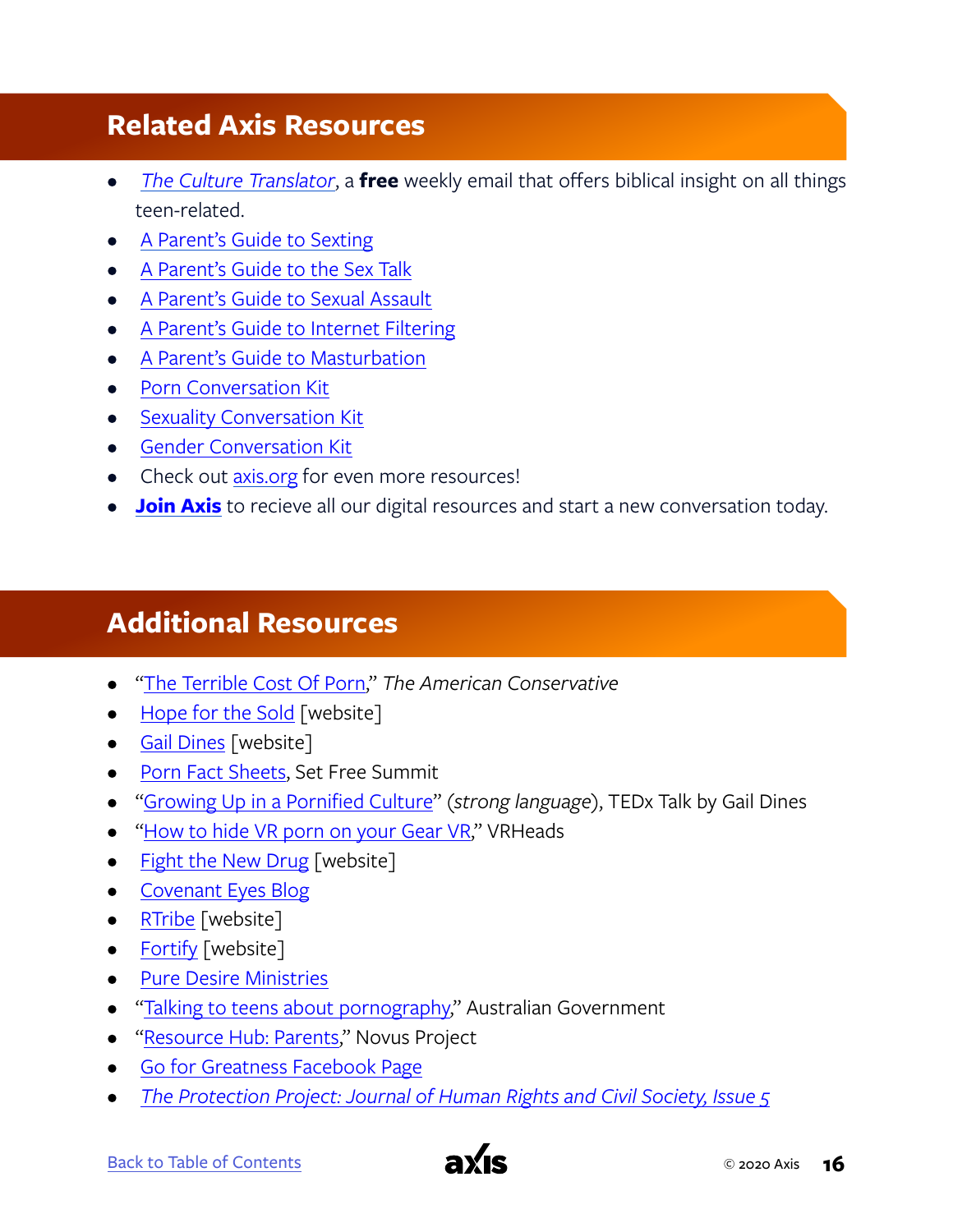- ["Does the Porn Industry Use 'Tobacco Industry Tactics' to Hide the Dark Truth?"](https://fightthenewdrug.org/porn-industry-uses-tobacco-industry-tactics-to-hide-the-truth/) FTND
- *[The Porn Phenomenon: New Research of Global Importance](https://setfreesummit.org/barna-study/)*, Set Free Summit
- ["The Great Tech Panic: the Inevitability of Porn,](https://www.wired.com/2017/08/kids-and-porn/)" *Wired*
- ["The effects of pornography on children and young people](https://aifs.gov.au/publications/effects-pornography-children-and-young-people-snapshot)," the Australian Government
- *[Unwanted: How Sexual Brokenness Reveals Our Way to Healing](https://www.amazon.com/Unwanted-Sexual-Brokenness-Reveals-Healing/dp/1631466720)*[,](https://www.amazon.com/Unwanted-Sexual-Brokenness-Reveals-Healing/dp/1631466720) Jay Stringer
- *[Rethinking Sexuality: God's Design and Why It Matters](https://www.amazon.com/Rethinking-Sexuality-Gods-Design-Matters/dp/0735291470)*, Juli Slattery
- ["How Pimps Recruit: Harmony's Story,](https://www.youtube.com/watch?v=un8iVJAwx8I)" Hope for the Sold
- ["When Your Kids Look at Porn](https://www.authenticintimacy.com/resources/8006/when-your-kids-look-at-porn)," Authentic Intimacy
- ["Masturbation: Is It Wrong?"](https://www.authenticintimacy.com/resources/6962/masturbation-is-it-wrong) Authentic Intimacy
- ["A Challenge from the Song of Solomon,](https://www.authenticintimacy.com/resources/3303/a-challenge-from-the-song-of-solomon)" Authentic Intimacy
- ["The Importance of Sexual Discipleship™](https://www.authenticintimacy.com/resources/2641/the-importance-of-sexual-discipleship)" Authentic Intimacy
- *[The Heart of Man](http://heartofmanmovie.com/)* (cinematic retelling of the prodigal son interwoven with true testimonials of personal and sexual brokenness)
- *[Atomic Habits: An Easy & Proven Way to Build Good Habits & Break Bad Ones](https://www.amazon.com/Atomic-Habits-Proven-Build-Break/dp/0735211299)*, James Clear

## **Support Axis**

As a  $501(c)(3)$  nonprofit ministry, Axis invests all proceeds from your purchases back into the creation of more quality content like this. By purchasing this and [other content](https://axis.org) from Axis, you support our ministry, allowing us to come alongside you in your parenting and/or discipleship journey.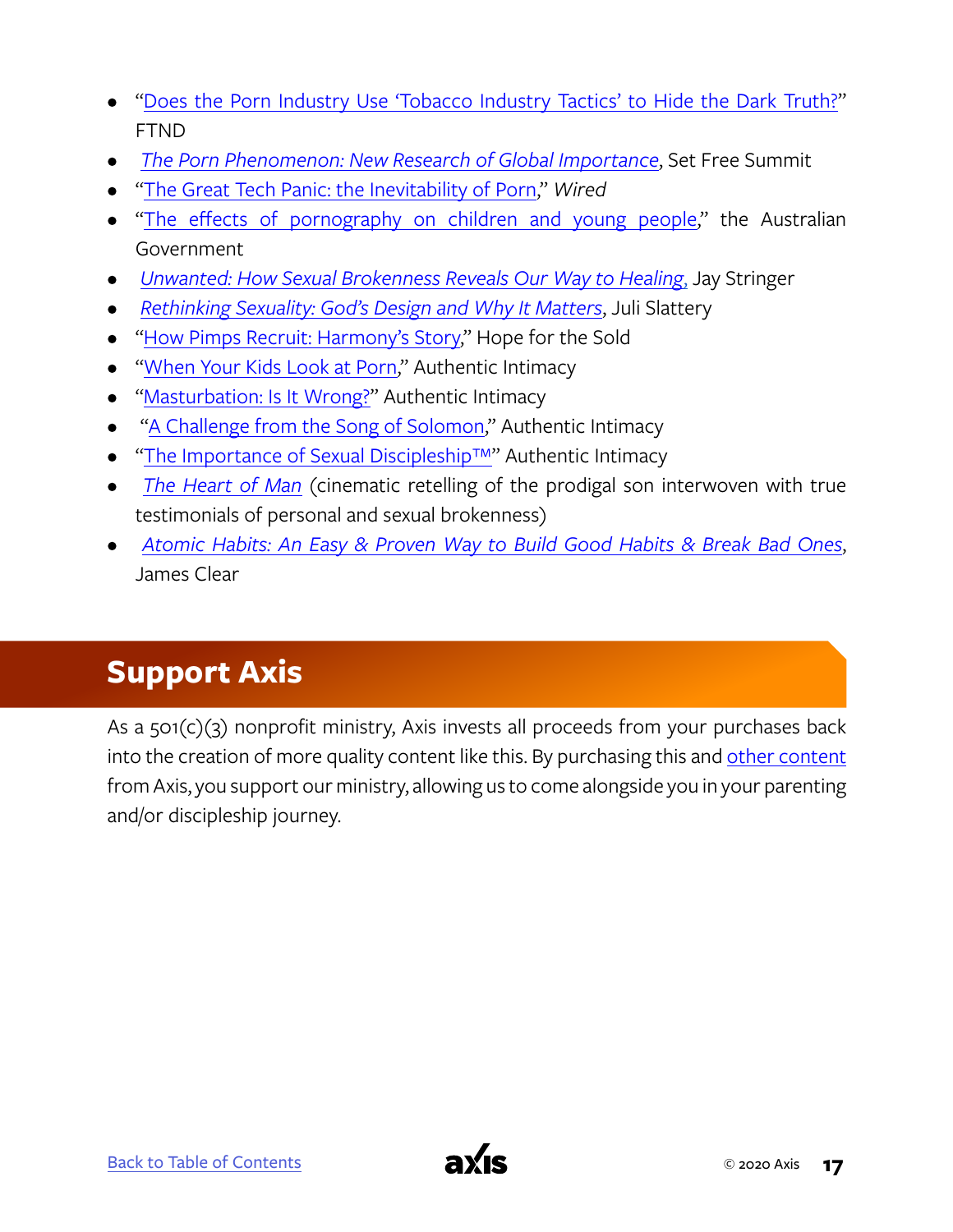# A Parent's Guide to Talking to Boys About Porn

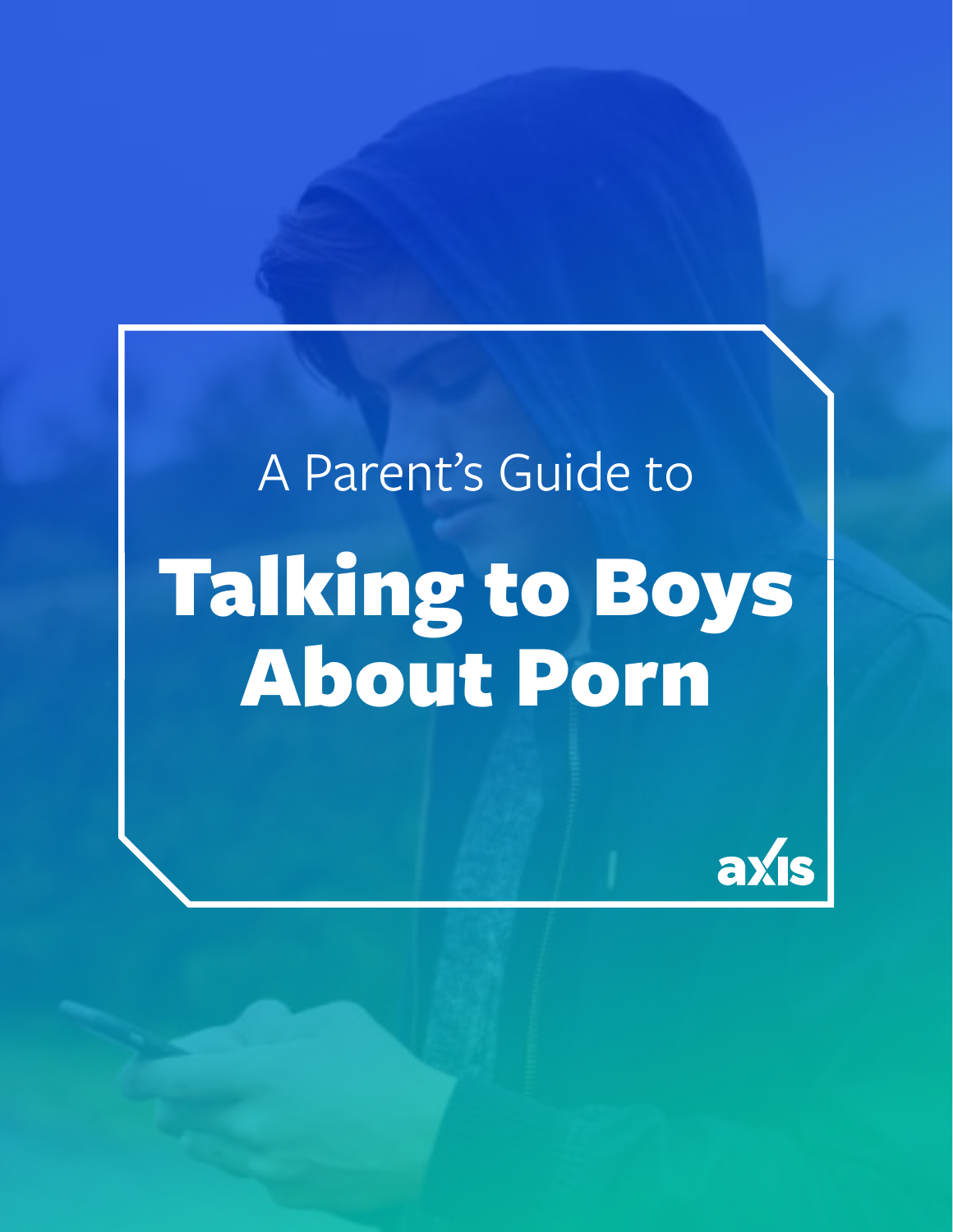

## Pornography exposure among college males is now almost universal.

Pornography and Public Health: Research Summary by the National Center on Sexual Exploitation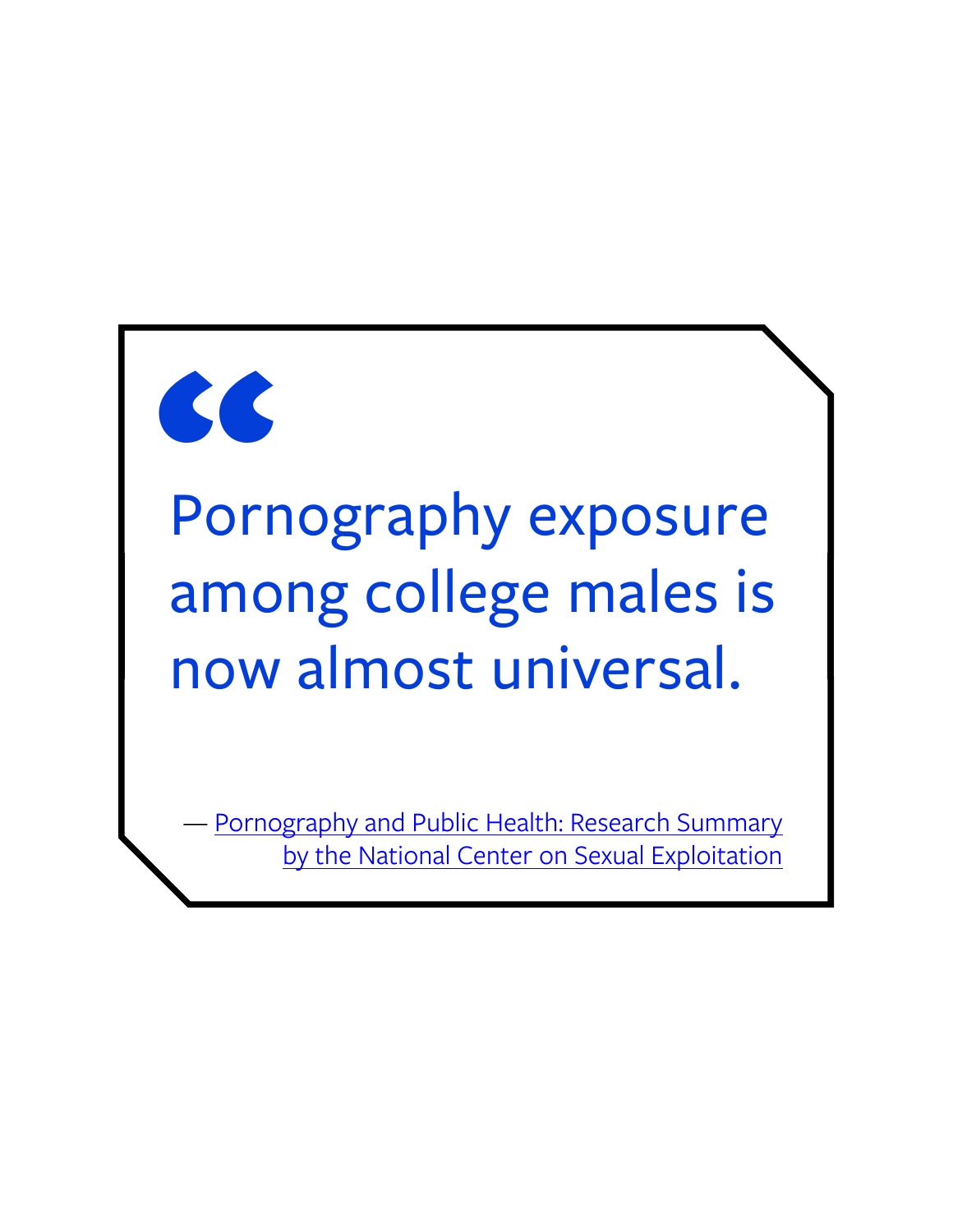## A Parent's Guide to

## <span id="page-23-0"></span>Talking to Boys About Porn

#### **Contents (click to jump to section)**

| It's not a question of <b>if</b> , but <b>when</b> our sons |
|-------------------------------------------------------------|
|                                                             |
|                                                             |
|                                                             |
|                                                             |
|                                                             |
|                                                             |
| How does porn impact men who view it?  5                    |
| How can I help my son not fall prey to porn?  6             |
|                                                             |
|                                                             |
|                                                             |
|                                                             |
|                                                             |

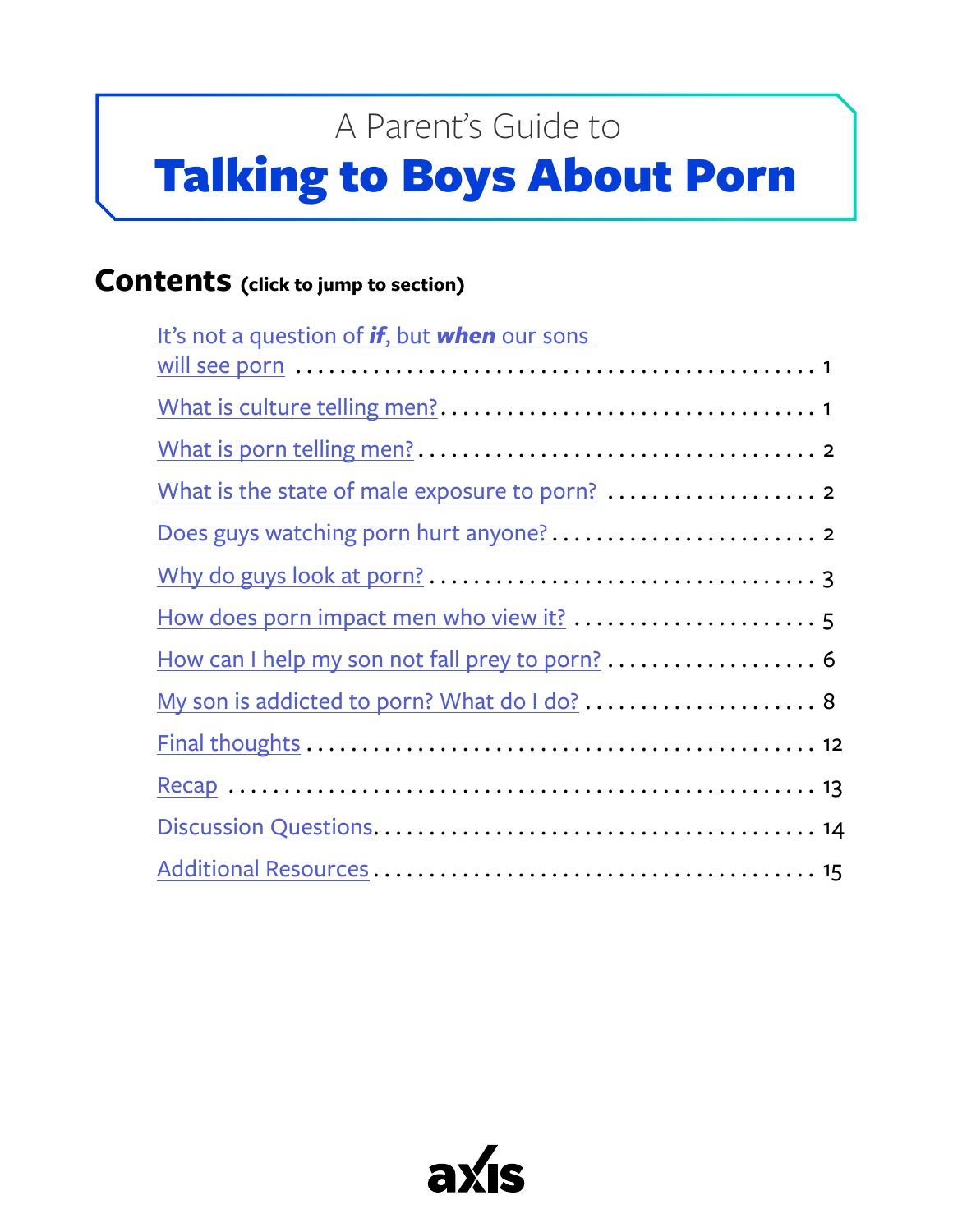## <span id="page-24-0"></span>**It's not a question of** *if***, but** *when* **our sons will see porn**

It's not really news that men struggle with lust. It's also not news that the internet has made sexually explicit material available to anyone within a single click. But many parents are unaware of just how pervasive porn use has become, particularly among men, or of how *young* boys are when they are first exposed. Whereas boys used to have to make an effort to find pornographic material, the internet has now made it difficult to avoid seeing graphic sexual images, even when trying to avoid it.

In this guide, we want to take an honest look at how porn is impacting men, but also point to the hope and forgiveness that Christ offers for those who feel trapped and alone.

### **What is culture telling men?**

Western culture is hypersexualized. Anti-porn advocate [Gail Dines observes](https://www.youtube.com/watch?v=_YpHNImNsx8), "I want you to think what it means to be male and grow up in a culture where, before you can even speak, females are offering themselves to you: Come get me, come get me" [*warning: the linked video contains strong language and disturbing content*]. Anyone who has paid attention to advertising knows exactly what she is talking about. Men in American culture are constantly bombarded with sexualized images of women.

Culture communicates mixed messages about what it means to be a man, one of the major ones is that men need sexual attention from beautiful women in order to be successful. If a man brags to his peers about how often he is "getting laid," he has status in their eyes. This idea goes much deeper than appealing to a man's sex drive. It is an underlying message about identity and purpose. A man has power and value in the eyes of others if he has this attention from females, especially if he's so "strong" that he doesn't let that attention affect him emotionally.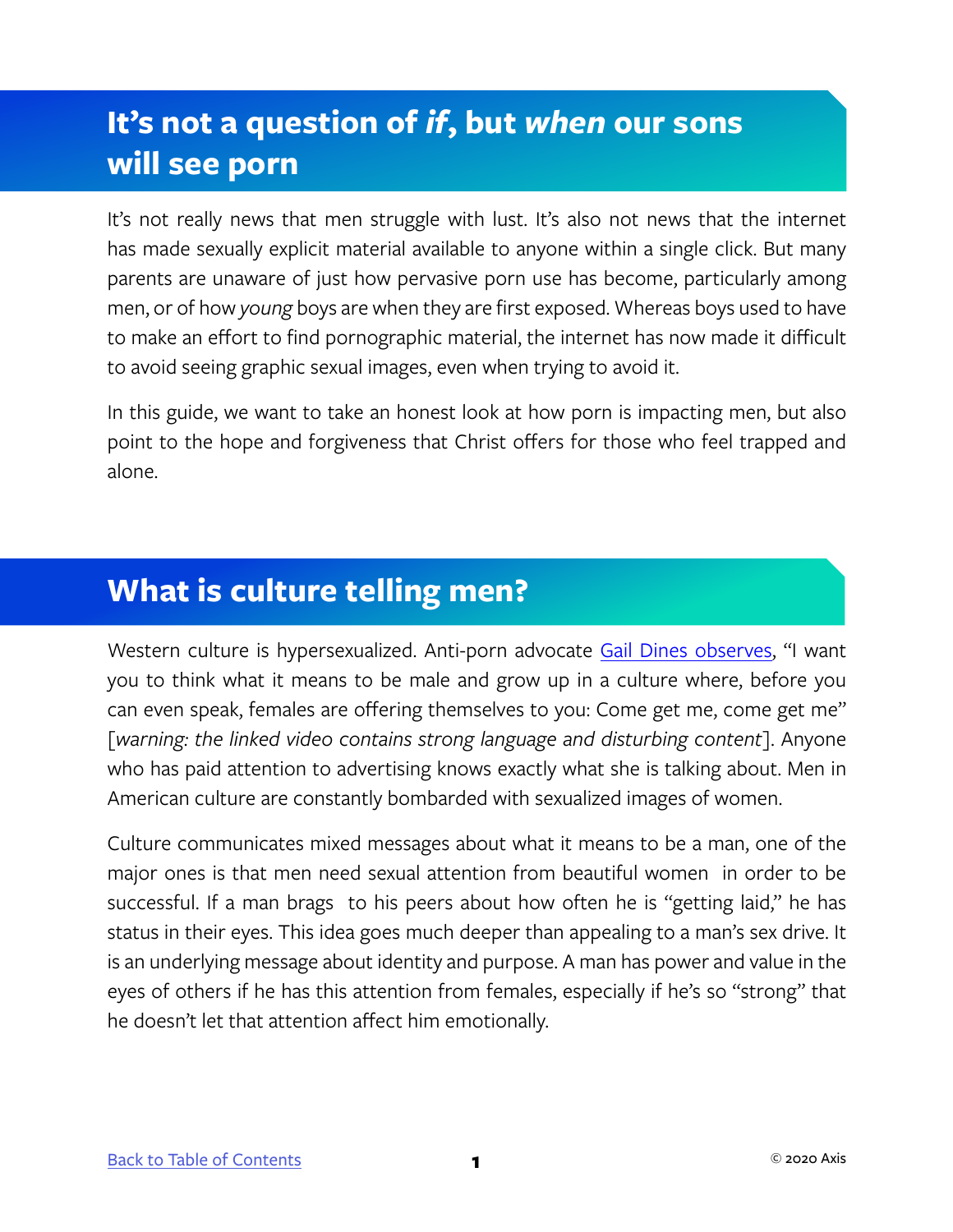## <span id="page-25-0"></span>**What is porn telling men?**

Porn portrays an overblown fantasy in which the above ideal is fulfilled. It depicts men as strong, dominating, and detached. In porn, men are physically and sexually exaggerated (as are women, who only matter for their physical features). Women in porn are submissive and do whatever the men want. According to porn's narrative, women enjoy being aggressively, sexually dominated, and they enjoy being objectified and used. [They have an endless appetite](http://godswayworks.com/2011/11/09/5-lies-pornography-tells-men/) for sex and never need or want to say "no." And, if they do say "no," it really means "yes."

## **What is the state of male exposure to porn?**

It is almost impossible to find a young man who has never been exposed to porn. [One](http://endsexualexploitation.org/wp-content/uploads/NCOSE_Pornography-PublicHealth_ResearchSummary_8-2_17_FINAL-with-logo.pdf) [college survey](http://endsexualexploitation.org/wp-content/uploads/NCOSE_Pornography-PublicHealth_ResearchSummary_8-2_17_FINAL-with-logo.pdf) found that 93% of males had viewed porn while they were growing up. [Other research](http://endsexualexploitation.org/wp-content/uploads/NCOSE_Pornography-PublicHealth_ResearchSummary_8-2_17_FINAL-with-logo.pdf) found that nearly half of college-aged males were first exposed to porn before they were age 13. [Evidence suggests](http://endsexualexploitation.org/wp-content/uploads/NCOSE_Pornography-PublicHealth_ResearchSummary_8-2_17_FINAL-with-logo.pdf) that the younger a boy is when he is first exposed to porn, the more likely he is to consume it later on, as well as let it inform his sexual behavior

Many put the average age of [male exposure to porn](http://thenovusproject.org/resource-hub/parents) at 11 to 12 years old, and possibly as young as 8-years-old, but there are boys who encounter porn at even younger ages. Of young Christian adults 18-24 years old,  $76\%$  actively search for porn, and only  $7\%$  of churches have a program to help people struggling with pornography.

## **Does guys watching porn hurt anyone?**

Over [50%](https://news.gallup.com/poll/235280/americans-say-pornography-morally-acceptable.aspx) of American men believe that porn is morally acceptable. People who approve of porn often argue that because it is normal, private, and voluntary, it doesn't affect individuals or society. However, porn has a real and serious impact not only on those who view it, but on those who don't.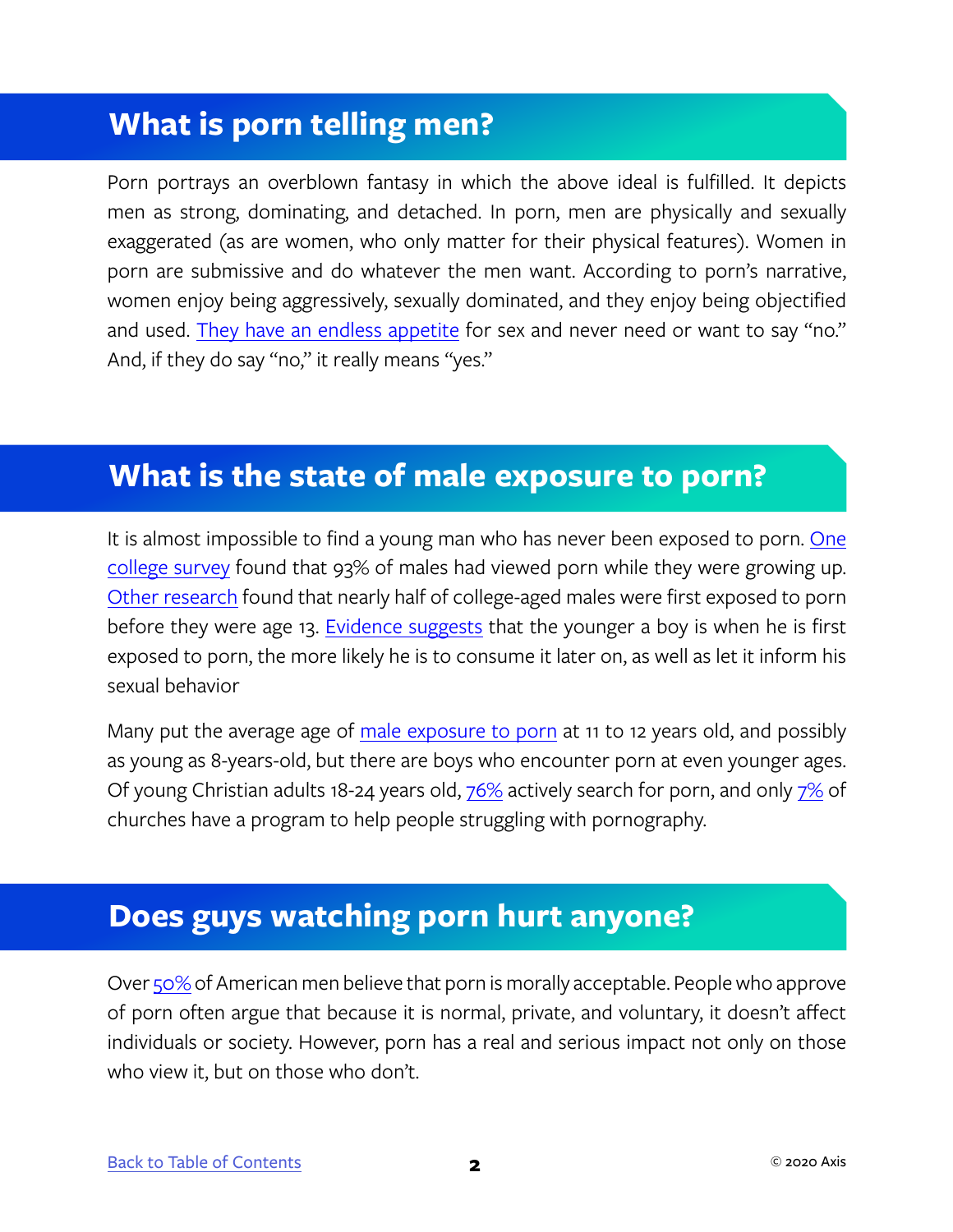<span id="page-26-0"></span>Men who regularly view porn are [less likely to be sexually satisfied](https://www.psychologytoday.com/us/blog/experimentations/201803/4-ways-porn-use-causes-problems) and [less able to](http://endsexualexploitation.org/wp-content/uploads/NCOSE_Pornography-PublicHealth_ResearchSummary_8-2_17_FINAL-with-logo.pdf)  [be sexually stimulated](http://endsexualexploitation.org/wp-content/uploads/NCOSE_Pornography-PublicHealth_ResearchSummary_8-2_17_FINAL-with-logo.pdf). Porn [desensitizes the brain,](https://www.everydayhealth.com/news/erection-problems-this-habit-may-why/) and as wit[h](https://www.youtube.com/watch?v=3gNHeZkUx80) [all addictions,](https://www.youtube.com/watch?v=3gNHeZkUx80) addicts require larger and larger doses of the "drug" to achieve the same kind of high. [Some](https://www.everydayhealth.com/news/erection-problems-this-habit-may-why/) [men](https://www.everydayhealth.com/news/erection-problems-this-habit-may-why/) are so affected that they are physically unable to maintain an erection at the sight of a naked woman, and require the overstimulation of porn for arousal.

As Christians, we should recognize that this damages the way we see others. God made both males and females to reflect who He is, and He made their genitalia sufficient for His good purposes. When we (as individuals and society) are unable to enjoy His creation in its proper contexts, we attack the image of God in our brothers and sisters.

When sexual pleasure is a means for selfish gain rather than mutual generosity between a husband and wife, we dehumanize others and forsake the roles that God intended for us. This is in part [why two-parent households](https://www.pewsocialtrends.org/2015/12/17/1-the-american-family-today/) have been declining for decades in the US, with over [50%](https://conquerseries.com/15-mind-blowing-statistics-about-pornography-and-the-church/) of divorces linked to excessive interest in porn. Additionally, [new](https://www.youtube.com/watch?v=DK9OfNFE1zM) [research](https://www.youtube.com/watch?v=DK9OfNFE1zM) has shown that children are able to inherit addictive genes through [epigenetic](https://www.youtube.com/watch?v=DK9OfNFE1zM) [modification.](https://www.youtube.com/watch?v=DK9OfNFE1zM) Essentially, parents are [passing down generational curses.](https://www.youtube.com/watch?v=DK9OfNFE1zM)

Porn usage also makes it [more likely for men](https://vawnet.org/material/pornography-and-sexual-violence) to be sexually abusive and [patronize](https://www.youtube.com/watch?v=iTh-Crp1aQs) [prostitutes.](https://www.youtube.com/watch?v=iTh-Crp1aQs) In fact, the porn industry as a whole is [linked to an increase in sex trafficking](https://enough.org/stats-sex-trafficking), and [many watch content](https://rescuefreedom.org/refusetoclick/) without realizing the actors and actresses in it are sex slaves. In [2018 alone](https://www.nytimes.com/interactive/2019/09/28/us/child-sex-abuse.html), giant tech companies reported over 45 million photos and videos of child sexual abuse on their platforms.

## **Why do guys look at porn?**

#### 1. Accident and curiosity

Many boys who develop porn addictions were not seeking porn out. It's common to hear that a boy accidentally encountered it somehow and then continued viewing it after his curiosity was piqued.

Clearly, porn is sexually arousing. Those who create porn design it to overstimulate viewers. As we said earlier, male and female body parts are exaggerated, as are the scenarios depicted. Porn is intended to be consumed as easily as possible for as long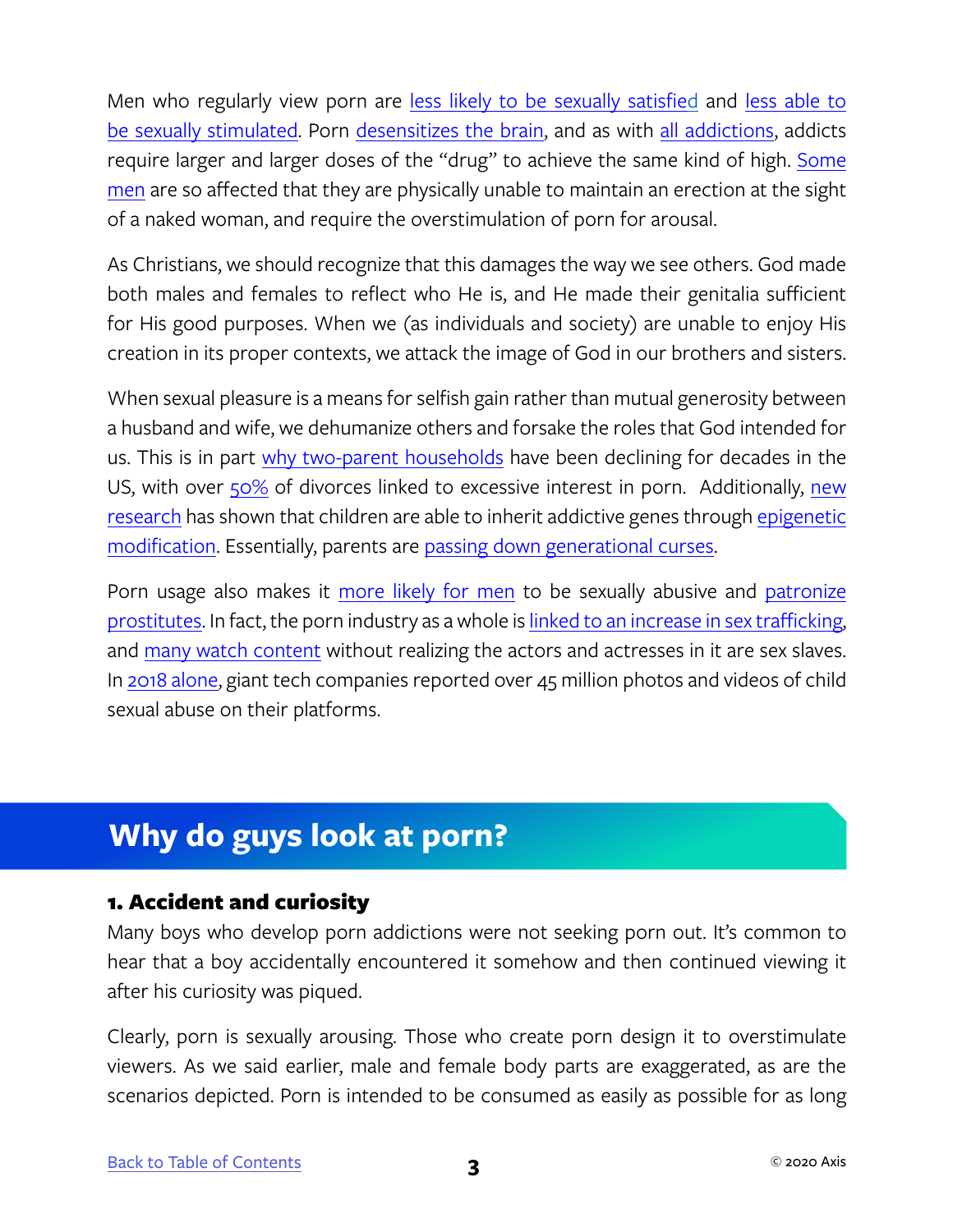as possible, and novelty creates fresh excitement that enables addicts to get a dose of arousal through extreme content.

#### 2. It's addictive

God wired us to desire intimacy, and He created us with sexual bodies. In its proper context, sexual pleasure can be a powerful bonding agent between a husband in wife. This is good! The emotional and relational power that sexual intamacy brings is a testiment to the fact that God made sex good.

When sexual activity is perverted for personal pleasure, it is just as powerful, but in a destructive way. [Pornography is more addictive](https://www.youtube.com/watch?v=3gNHeZkUx80) and more desctrutive than cocaine. Porn addiction, like all drug addictions, destroys the prefrontal cortex, which is the part of the brain that makes conscious decisions. It's not fully developed for males until they're [25 years old,](https://bigthink.com/mind-brain/adult-brain) so teens are particularly susceptable to pornography addiction.

Even though porn may start as a moral problem, once someone becomes addicted, it becomes a brain problem, and it's impossible for the addict to resist temptation, even if they find their behavior sinful. [For the addict to get free,](https://conquerseries.com/) they must first rewire their brain and disrupt their habits so that they can retrain their prefrontal cortex to make decisions and find healthy and holy avenues to cope with the pain of life.

#### 3. Coping with trauma

It's common for men to turn to porn to cope with pain or trauma in their lives. As we've noted, our culture depicts successful men as strong, powerful, and surrounded by beautiful women. If a guy feels like he has failed in some area of his life (academically or by being rejected by a girl), porn offers a quick escape with zero emotional commitment where he can live out a fantasy of success. Porn is a way of coping with trauma (even the trauma caused by first seeing porn), loneliness, or depression. In the same way that someone might turn to drinking, video games, or being a workaholic to escape painful experiences, porn provides an escape from the pain of life. Porn might also be a way for a guy to feel like he's getting "revenge" for not gaining attention from women in real life.

#### 4. Emotional support

Guys can be especially susceptible to porn if they don't know how to process their emotions. Another common message our culture gives men is that being angry or happy is normal, but other emotions are for "weak" men. So men either don't know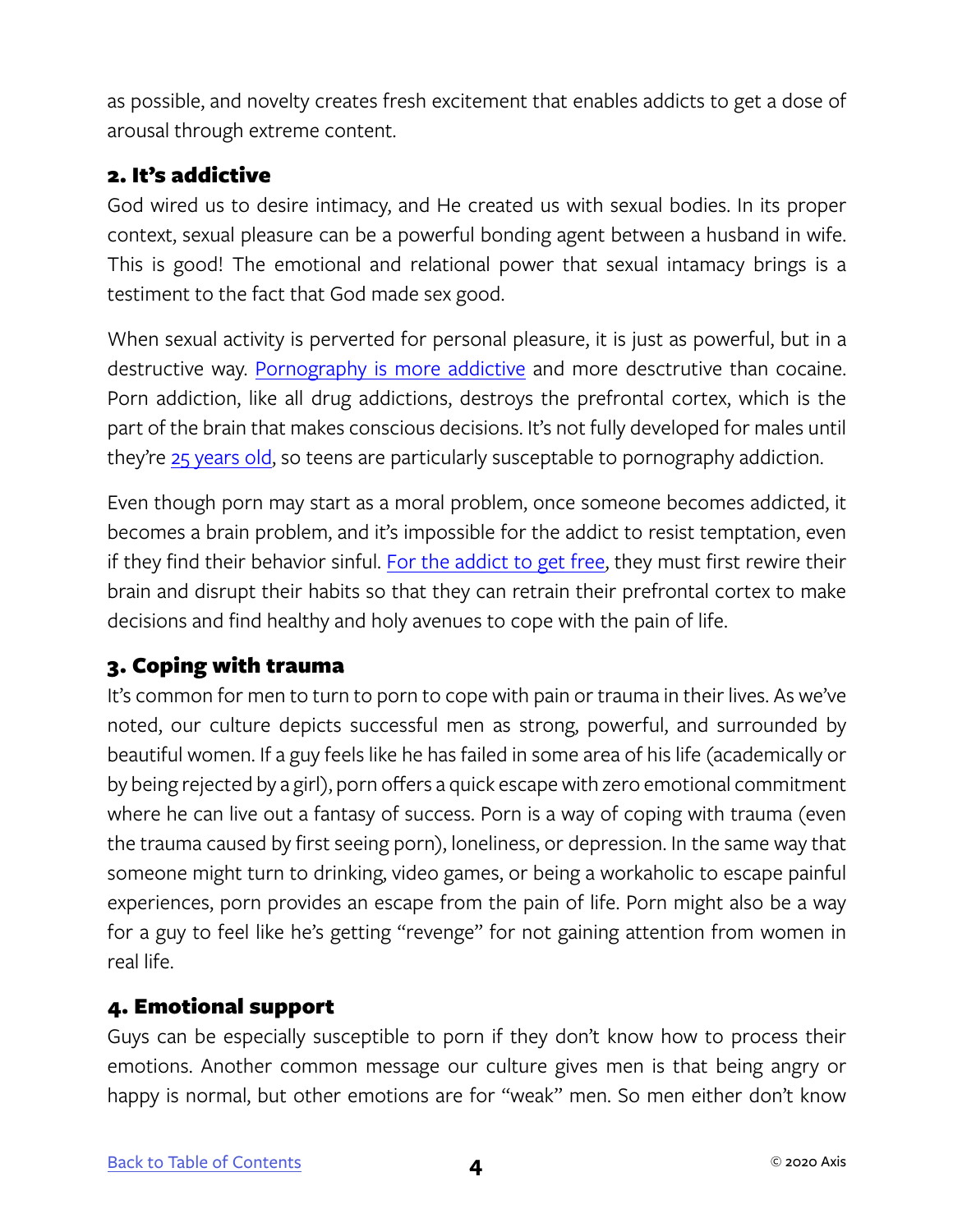<span id="page-28-0"></span>how to process their emotions in a healthy way, or they feel shame for trying to do so. But they still need some way of dealing with what they're going through, and whether or not they realize it, they turn to porn as a way of dealing with their feelings.

#### 5. Other factors

Other factors that can influence why guys look at porn include but are not limited to:

- Enjoying the challenge of finding porn even more than the porn itself
- Peer pressure
- Boredom
- To educate themselves about sex
- It's "edgy" or cool

## **How does porn impact men who view it?**

#### It affects them physically

Porn, which seems safe because it doesn't involve sex with another person, actually harms men physically. Multiple studies have linked porn use to a [decrease in sexual](http://endsexualexploitation.org/wp-content/uploads/NCOSE_Pornography-PublicHealth_ResearchSummary_8-2_17_FINAL-with-logo.pdf) [satisfaction](http://endsexualexploitation.org/wp-content/uploads/NCOSE_Pornography-PublicHealth_ResearchSummary_8-2_17_FINAL-with-logo.pdf) and to erectile dysfunction (ED). It's [notable that compulsive](http://endsexualexploitation.org/wp-content/uploads/NCOSE_Pornography-PublicHealth_ResearchSummary_8-2_17_FINAL-with-logo.pdf) [m](http://endsexualexploitation.org/wp-content/uploads/NCOSE_Pornography-PublicHealth_ResearchSummary_8-2_17_FINAL-with-logo.pdf)asturbation has also been connected to sexual dysfunction.

As we've said, porn impacts the [prefrontal lobes](https://www.thescienceofpsychotherapy.com/prefrontal-cortex/#:~:text=The prefrontal cortex (PFC) is,making%2C and moderating social behaviour.), which don't fully develop until the mid-20s. Because of this, and because of physical changes during puberty, porn is [much more potent](http://www.covenanteyes.com/2018/01/08/5-reasons-porn-impacts-kids-more-than-adults/) for teenage boys than adult males. As the brain deteriorates during addiction, [teens become less able](https://www.drugabuse.gov/drug-topics/addiction-science) to function in other areas of life as well, such as proper sleep, healthy diets, good exercise, and even in academics or general decision making.

See Covenant Eyes' resource *[The Porn Circuit: Understand Your Brain and Break Porn](http://learn.covenanteyes.com/porn-circuit/)  [Habits in 90 Days](http://learn.covenanteyes.com/porn-circuit/)* for a breakdown of the neurochemistry of how someone's brain gets addicted to porn.

#### It affects them psychologically

There's a lot of data on how porn objectifies women. But while men have the power over women in porn's narrative (keep in mind we're generalizing and not including every subgenre of porn), [men are also being objectified](https://fightthenewdrug.org/porn-objectifies-women-men/). In adult content, men are valued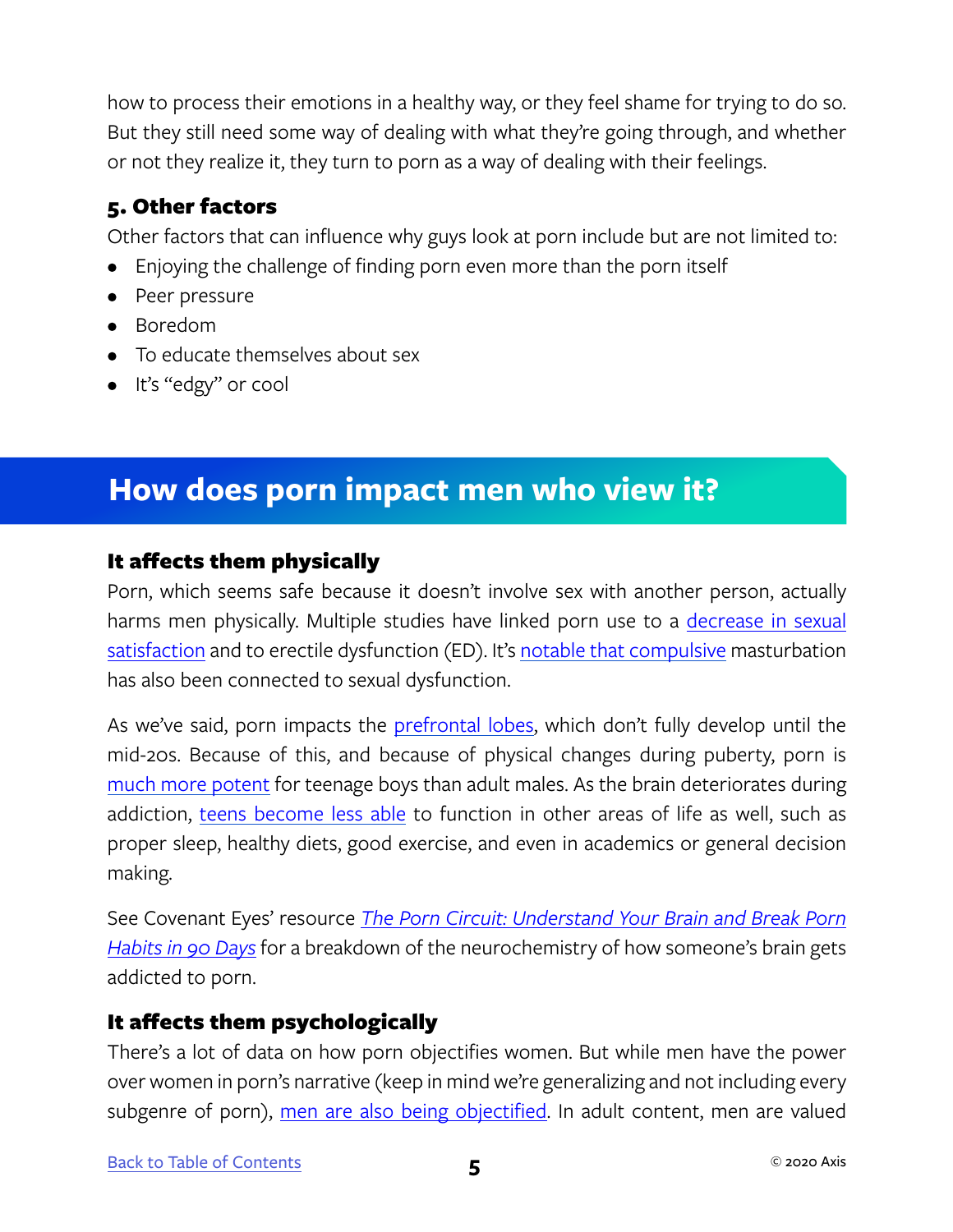<span id="page-29-0"></span>mainly for the size of their genitalia and how long their erections last. So it shouldn't be surprising that porn has been linked to poor male body image.

Porn also increases [male violence and aggression](http://endsexualexploitation.org/wp-content/uploads/NCOSE_Pornography-PublicHealth_ResearchSummary_8-2_17_FINAL-with-logo.pdf). There is a strong connection between [pornography use and loneliness](https://www.psychologytoday.com/us/blog/experimentations/201803/4-ways-porn-use-causes-problems), as well as increased depression and poorer working memory in men. Also, people are more likely to question their sexual values if they use porn, meaning they are more likely to be promiscuous or to [question their sexual](https://www.mentalhelp.net/internet/addiction/pornography-exposure-and-confusion/)  [orientations](https://www.mentalhelp.net/internet/addiction/pornography-exposure-and-confusion/).

#### It increases sexual victimization and destroys relationships

Data shows that porn affects a man's personal relationships, as well as how he relates to society at large. The younger a boy is when he's first exposed to porn, the more likely he is to [want power over women.](http://www.apa.org/news/press/releases/2017/08/pornography-exposure.aspx) Because porn teaches men that women enjoy sexual violence, it's logical that porn use [increases male delinquency and criminal activity](http://endsexualexploitation.org/wp-content/uploads/NCOSE_Pornography-PublicHealth_ResearchSummary_8-2_17_FINAL-with-logo.pdf). [Fraternity men](http://endsexualexploitation.org/wp-content/uploads/NCOSE_Pornography-PublicHealth_ResearchSummary_8-2_17_FINAL-with-logo.pdf) who viewed porn were found to have a greater chance of committing rape if they thought they wouldn't be caught. [On the flip side](https://fightthenewdrug.org/10-porn-stats-that-will-blow-your-mind/), youth who view porn have been found to be more vulnerable to being victims of sexual abuse.

In addition, pornography causes anxiety in romantic relationships. It [hurts marriages](https://www.psychologytoday.com/us/blog/experimentations/201803/4-ways-porn-use-causes-problems) and increases the likelihood of divorce. Porn users have a greater willingness to try out [risky sexual behavior](https://fightthenewdrug.org/is-pornography-consumption-associated-with-condom-use-and-intoxication-during-hookups/) and have a greater likelihood of having affairs. Men who use porn actually experience [less real sex with their partners.](https://www.psychologytoday.com/us/blog/tech-support/201407/what-porn-can-do-intimacy) They are less likely to use condoms and are at a [higher risk of STIs](https://www.ncbi.nlm.nih.gov/pmc/articles/PMC4244083/).

## **How can I help my son not fall prey to porn?**

#### Invest in your marriage and your family

Our sons learn how men and women relate to each other based on our marriages, so we need to assess what our marriages (if applicable) are modeling to them. Remember, porn teaches men to be aggressive and domineering over women. A guy could draw many erroneous conclusions from this message: He might learn to be aggressive toward women, but he also might conclude that any kind of male leadership hurts women. As a result, he might overcompensate by being passive toward them. Let the love and respect that you demonstrate in your marriage present a more beautiful alternative than the narrative porn is offering.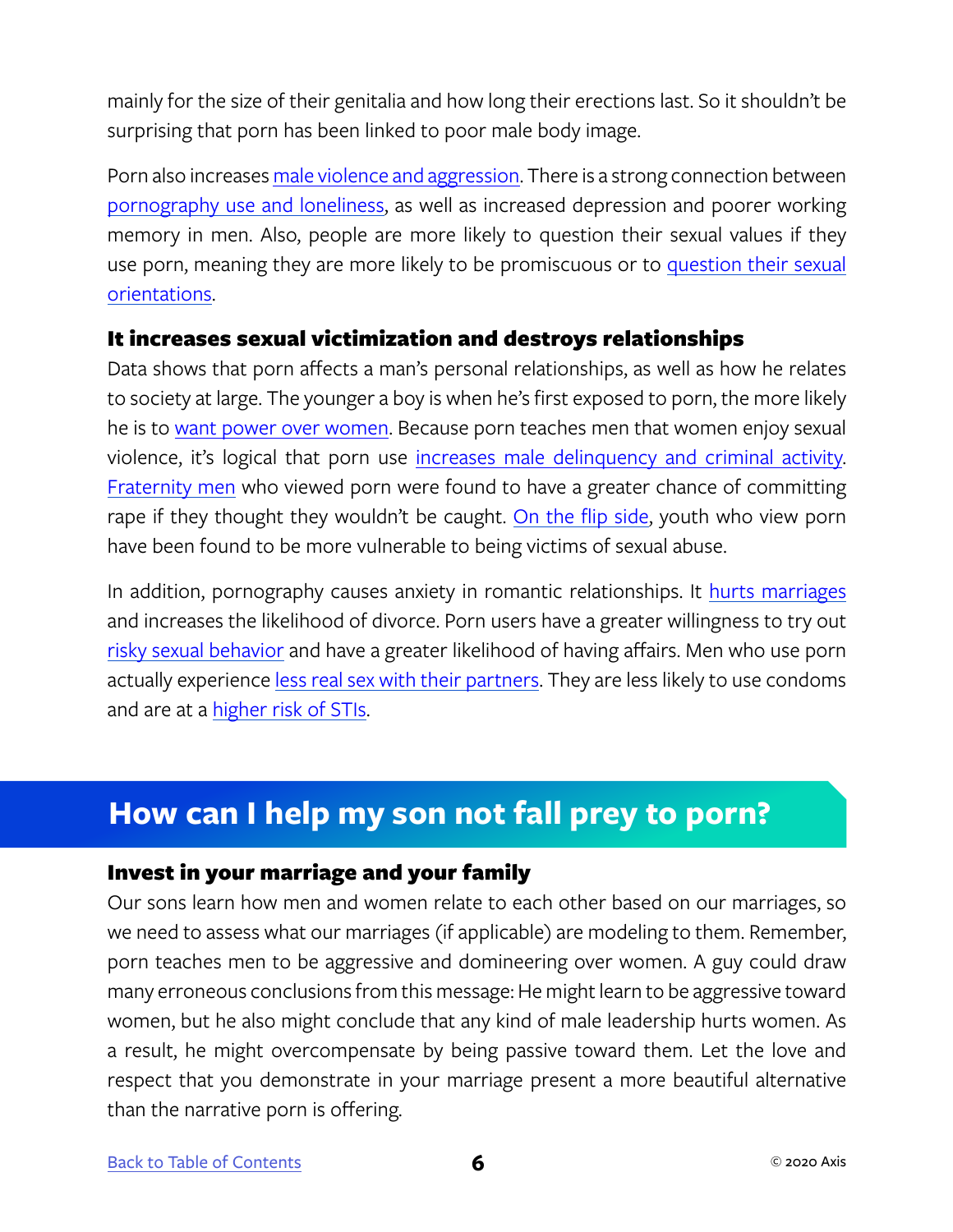Boys desperately need examples of healthy masculinity. Dads, do your sons see you as an example of a good husband and father? Are you leading your wife and children spiritually? Are you pursuing holistic relationships with them? Are you both modeling and teaching your sons what it means to be a man? They might not show it to you, but your sons are watching you, and they care about how you spend time with them.

In an interview, Christian speaker and author [John Eldredge says](http://parentingteenssummit.com/original#tmp_button-48267) that the key question [all boys are asking is](https://www.amazon.com/Wild-Heart-Revised-Updated-Discovering/dp/1400200393), "Do I have what it takes?" He says that parents need to provide opportunities for boys to answer this question with a resounding, "Yes!" Dads especially need to make this a priority by creating challenges for their sons that are stretching, but attainable. Maybe it's building something. Maybe it's running a 5K. Find out what your son's passions are and cultivate them. Guys need a mission, so have adventures with your sons. Sons also need to hear their dads say, "I'm proud of you," and they need to hear it often.

As we noted earlier, boys need to learn how to process emotions in healthy ways. This education starts with their fathers and other male role models demonstrating how to process their own emotions well. One dad we talked to said, "Dads, it's okay to be angry, but when you're angry, don't yell or walk out of the room. Talk through emotions, and practice having a larger emotional vocabulary than happy or mad. Talk regularly about how you feel." Ask your sons not just about what happened to them that day, but about how they felt about what happened to them.

Moms, you have an invaluable role as the first and most important woman in a boy's life. It's through relating to you and learning from you that your sons will determine how to treat the other women they meet. Mothers tend to be very perceptive about what their children are going through. You can be an incredible source of advice, wisdom, and encouragement for your sons as they grow up. You can also encourage and cheer your sons on as they live out their masculinity in healthy ways.

What is the culture of your family like? Do your sons know that if they fail, they can come to you? Or do they expect that you will shame them for their failures? It's crucial that you build relationships with your sons based on love and trust, or they will never feel safe sharing their struggles with you.

#### Be vulnerable about your own failures

We want our kids to love God and have a relationship with Him. We want them to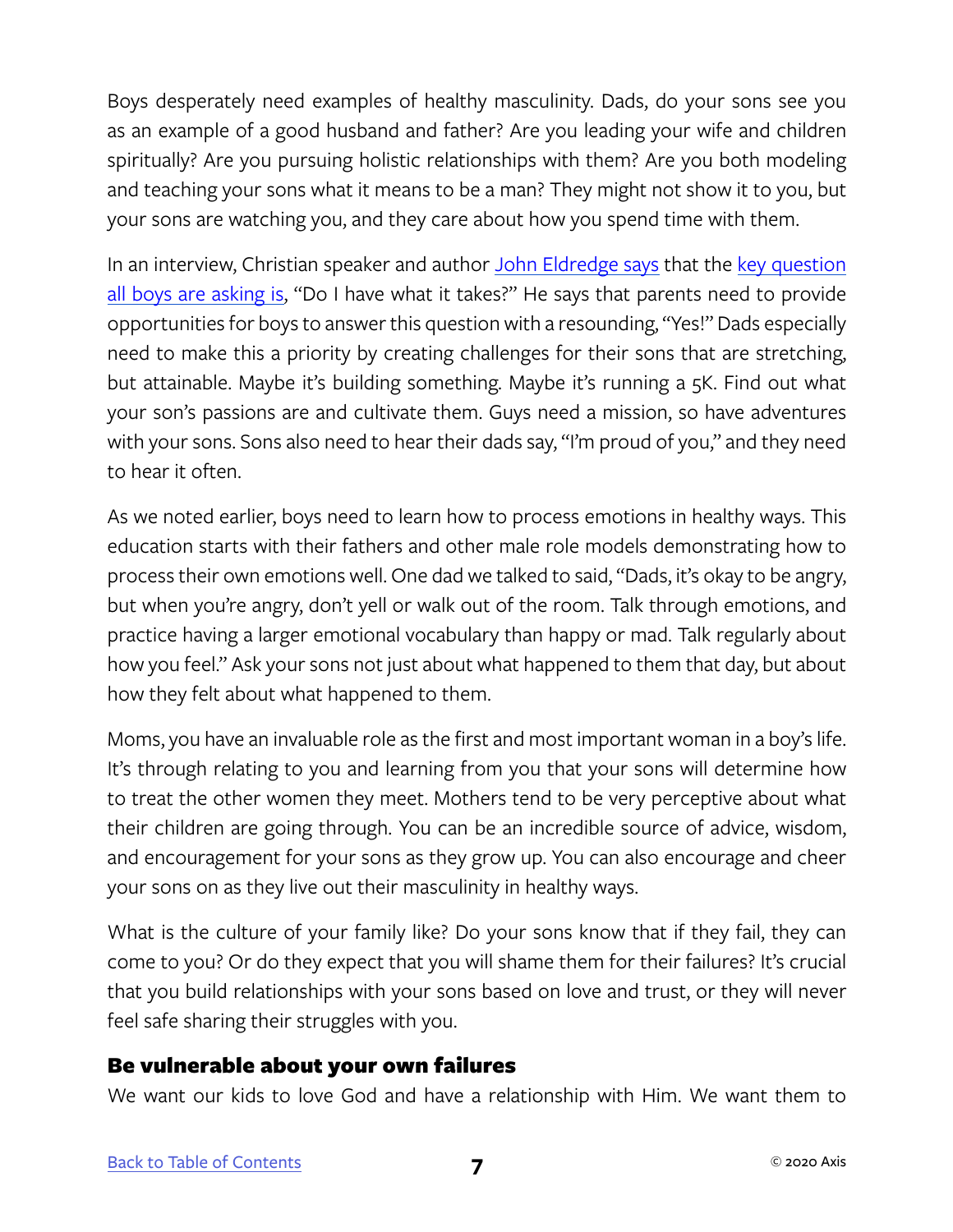<span id="page-31-0"></span>experience true life and joy. The most effective way we can lead them toward true life is by living out our faith, including our struggles and failures, in front of them. It's a more powerful lesson for our kids to [see God's faithfulness in our failures](http://www.covenanteyes.com/2017/09/20/principles-protect-your-kids-from-porn-addiction/) than for them never to see us fail. Our children *will* be wounded as they grow up; that is simply one of life's painful realities. [John Eldredge](https://www.amazon.com/Pure-Desire-Triumph-Others-Temptation/dp/0764215663) emphasizes that we must go after our children's wounds, saying, "One of the most effective ways you can help them navigate their wounds is to talk about yours." If we don't, these wounds can subvert every other good parenting tactic we try.

Dads, you in particular might feel a temptation to conceal your weaknesses so that your sons will respect you. If you do, your sons will know you are being dishonest. If they believe that you are infallible, they will be extremely disillusioned when they find out that you have weaknesses and failures. Because you were not open with them about your brokenness, they might conclude that Christianity is ineffective at helping people deal with their problems. It might seem counterintuitive, but your sons will actually respect you more if you are honest about your weaknesses. By opening up at appropriate times about your own sins, especially the sexual ones, you pave the way for your sons to open up about theirs.

#### Not "the talk," but many talks

Get used to the idea of having recurring conversations with your sons about porn. Culture is having a non-stop conversation with them about it, so we need to as well. It's important that fathers are the ones who lead the conversation on porn (when possible), even if mothers are present and even if she was the one who caught the son looking at porn. These discussions need to take place within the context of a trusting relationship that you've been building with them, as well as in the context of prayer. Again, if you have no foundation of trust with your kids, they have no reason [to be vulnerable with](http://www.covenanteyes.com/2018/02/23/5-tips-to-help-kids-be-honest-about-porn/) [you](http://www.covenanteyes.com/2018/02/23/5-tips-to-help-kids-be-honest-about-porn/).

## **My son is addicted to porn? What do I do?**

Protect Young Minds has an excellent resource called the "SMART Plan Guide for Parents," which gives advice for how to react if you discover your kids are looking at porn. You can download it [here.](https://protectyoungminds.org/resources/)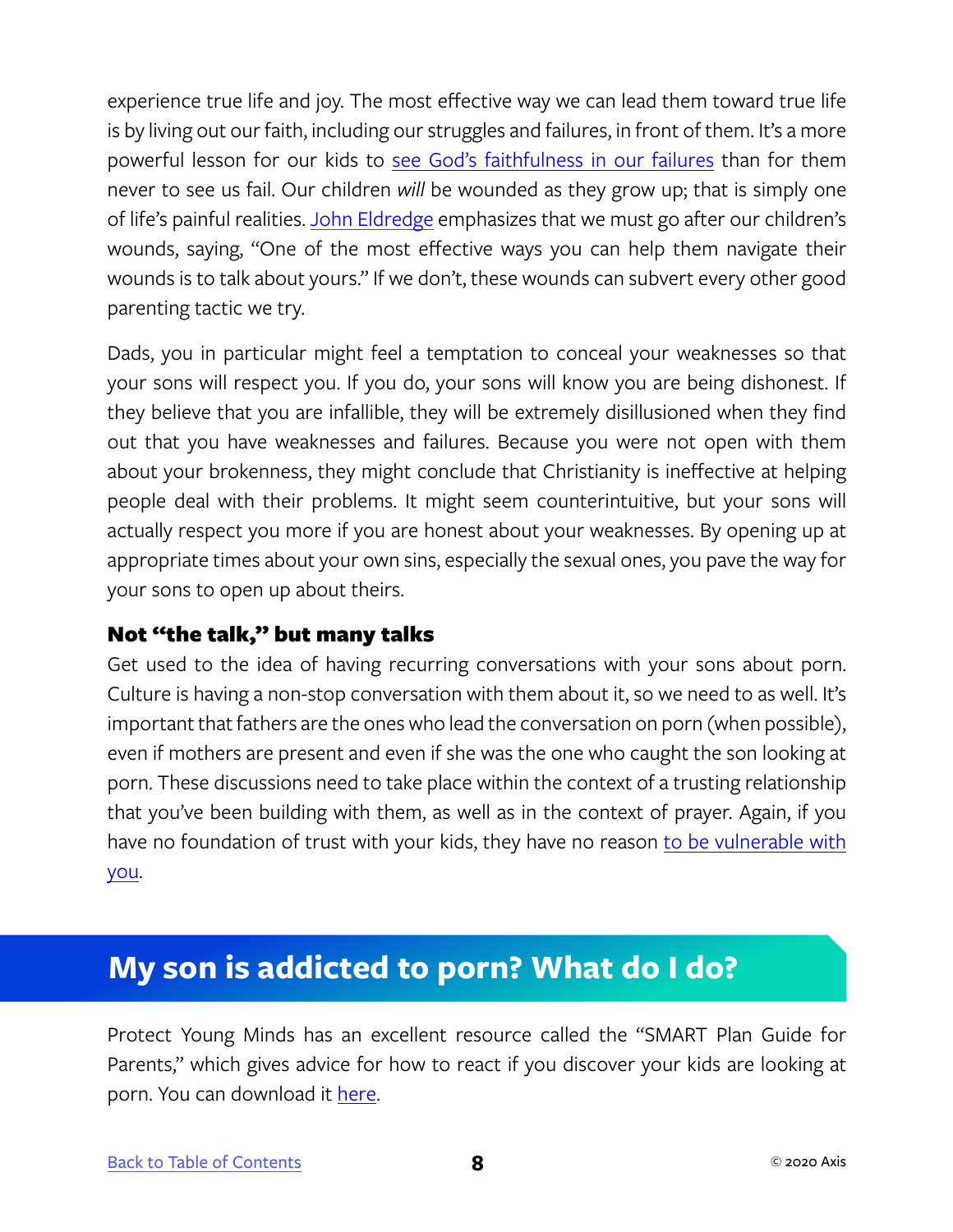#### 1. Be calm and make sure he knows you love him

It's essential that your reaction is one of grace and love instead of condemnation. You will be grieved, but watch out that your grief doesn't increase the shame your son already feels. We talked to one guy whose mom started crying uncontrollably when she found out he'd been viewing porn. This reaction is *completely* understandable, but it seriously increased the shame he already felt. He suggests it might be a good idea for the parents to take some time to cool off if needed before having a conversation with their sons about their discovery. One expert even recommends that parents [practice](http://www.covenanteyes.com/2017/02/09/react-first-time-child-admits-watching-porn/) [their responses ahead of time.](http://www.covenanteyes.com/2017/02/09/react-first-time-child-admits-watching-porn/)

If you react badly, it's not as though you've caused irreparable damage. You can apologize. Whatever happens, your son needs to know it's safe to talk to you about his sexual struggles. In the same way that our Heavenly Father loves and receives us exactly as we are, love your kids where they are and help them move toward where they ought to be.

#### 2. Seek Accountability in community

We often think that [the opposite of](https://www.youtube.com/watch?v=ao8L-0nSYzg) [addiction is](https://www.youtube.com/watch?v=ao8L-0nSYzg) sobriety, but the opposite of addiction is [actually connection](https://www.youtube.com/watch?v=ao8L-0nSYzg) and community. Your son needs accountability within a community. This community must be **trustworthy**, and it must be founded on **honesty**. It should be a safe place where people don't shame each other for their failures, but they also need to be willing to lovingly call each other out. If your church doesn't have a resource that could help your son, consider looking into a 12-step program in your area. It's also not a bad idea to seek out professional counseling. Some online resources we recommend, both for accountability and for gaining information, are:

- [Pure Desire Ministries](https://puredesire.org)—focuses on overcoming sexual addiction, offers support groups, has extensive resources on the site.
- Celebrate Recovery-Christ-centered 12-step program for people struggling with addiction.
- [RTribe—](https://www.rtribe.org)an app for those who struggle with pain or addiction; provides accountability in community, as well as other resources.
- [Fortify—](https://www.joinfortify.com/sign-up)web-based platform; provides online community for overcoming porn addiction.
- [Covenant Eyes—](http://www.covenanteyes.com)online porn filter; accountability focus, extensive online articles

#### 3. Get serious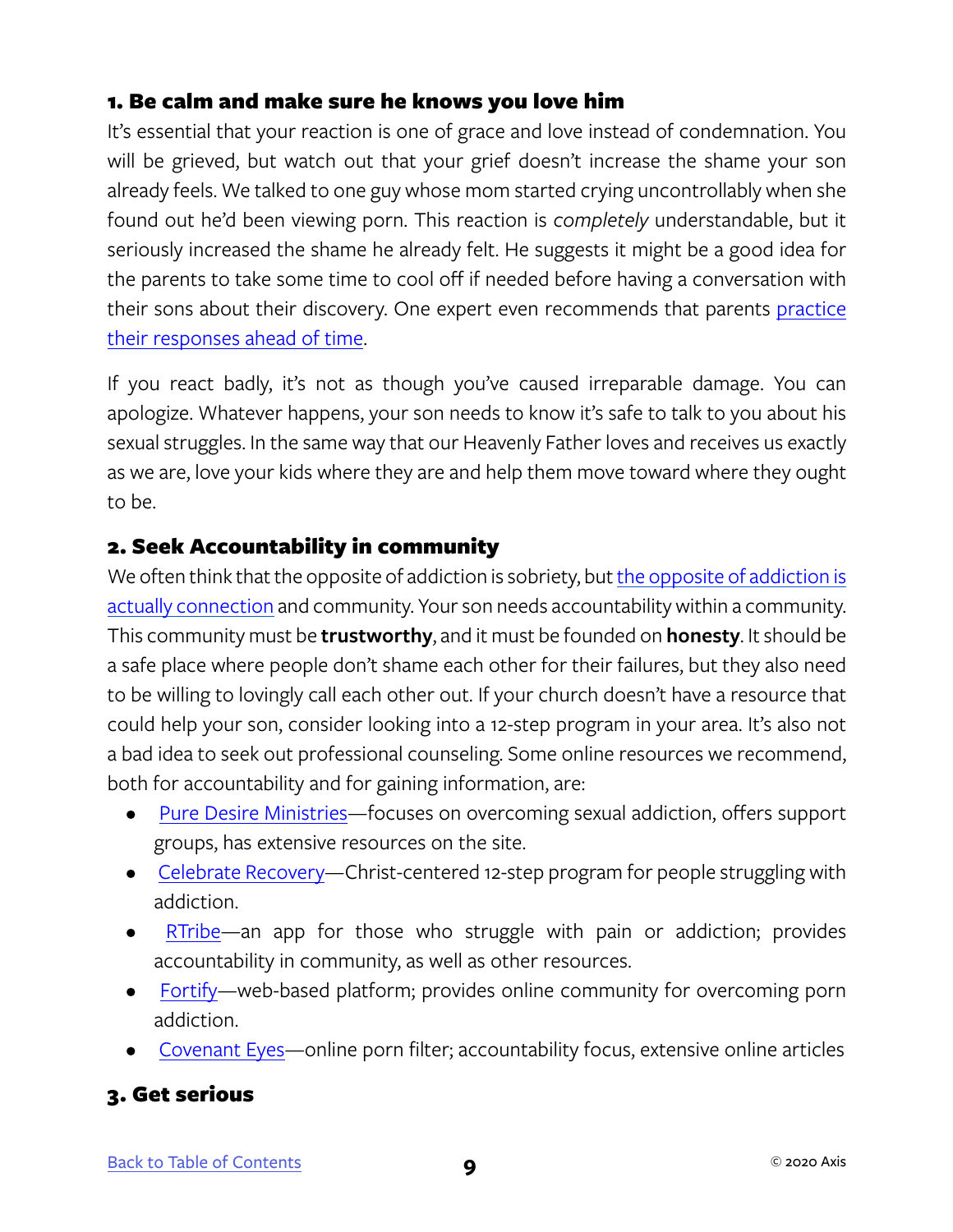You and your sons need to approach recovery recognizing that you will have to seriously deal with the issue over an extended period of time. This means setting boundaries that might seem extreme. When Jesus talked about lust in [Matthew 5,](https://www.biblegateway.com/passage/?search=Matthew+5&version=NIV) He said if our right hand offends us, then we ought to cut it off. This was not a statement meant to be taken literally, but rather to express the seriousness with which we need to take our sin. This could very well mean totally cutting out certain friendships. We know some recovering drug addicts who have recognized that if they are truly not going to use anymore, they need to remove certain friendships out of their lives. There is no question in their minds that if they do not, they will go back to using and dealing drugs.

#### 4. Identify triggers, set up boundaries

Sit down with your son and identify the patterns and circumstances surrounding his porn use. What are his triggers? Is it boredom? Is it watching a certain TV show? Maybe he needs to surrender his devices at certain times of the day or all night. Set consequences, not just for viewing porn again, but for breaking the boundaries you set. For example, say one of the boundaries is no phone in his room at night, and the consequence is he loses his phone for a week. If he brings his phone into his room at night, even if he doesn't look at porn, he still gets the consequence of losing the phone for a week. The idea is that he experiences the consequences before even getting to the point of viewing porn again.

Some people might question the strategy behind setting such consequences, seeing them as ignoring the grace God offers us. But the purpose of these measures is to retrain addicts and rewire their brains to associate porn with a negative feeling. In the heat of the moment, your son is not considering the long-term consequences of using porn. He is, however, more likely to want to avoid an immediate consequence like losing his phone. Over time, this repercussion helps build up his brain's willpower so he can better resist temptation. We all need accountability and self-discipline for our various struggles, and training ourselves to be obedient to Christ does not negate the abundant grace He gives us when we fail.

#### 5. Get educated, educate, and serve

Help your son get educated about porn's consequences and, if possible, teach others. There's no better way to learn something than by teaching someone else about it. Find ways to serve victims of sexual exploitation. It will be harder for your son to participate in a sin if he is constantly helping the people that the sin is harming. As you educate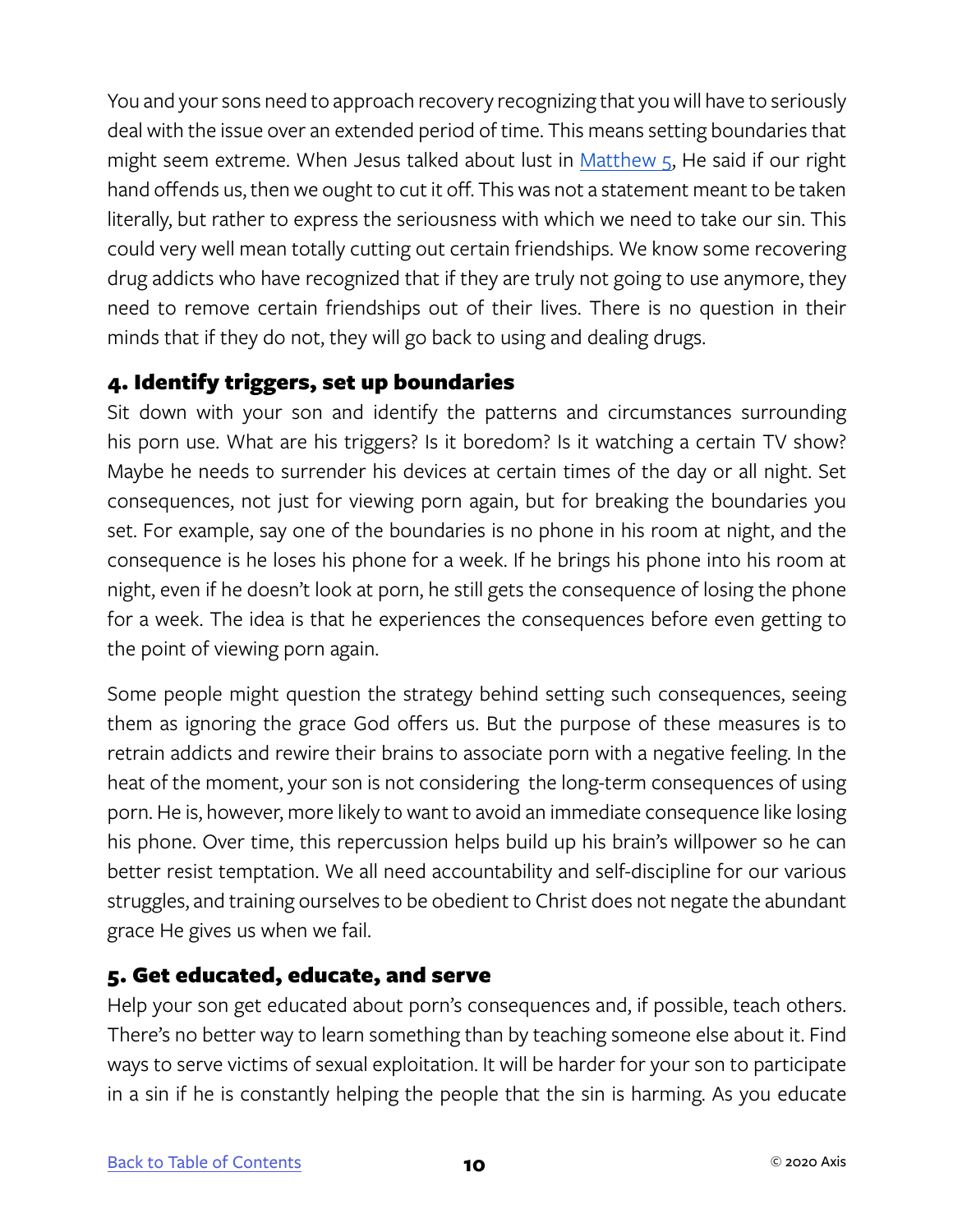your sons about the negative impact of porn and how it hurts women, show them how they truly are the heroes and protectors of women when they reject using porn.

#### 6. Don't assume you're out of the woods

Sometimes God miraculously heals people, but addiction is a cycle, and you should expect that it will take time to break it. If your son is or becomes a recovered porn addict, **it is crucial you do not assume that the struggle is gone for good.** Guys especially might think that once they've been successful for a little while, then they're free and clear. But it takes [months](https://www.duffysrehab.com/about/blog/how-long-does-it-take-to-break-the-habit-of-addiction/) to [years](https://www.amazon.com/Pure-Desire-Triumph-Others-Temptation/dp/0764215663) to recover, and they need ongoing accountability not to slide back into their old routines. What's more, living in recovery from addiction is a lifelong process. You should **never** assume your son's struggle is gone for good. We know of two addicts who were each clean for about 20 years before they relapsed. It is essential that your son practices wise habits, no matter how long he has been living a porn-free life.

#### 7. Be consistent in your family habits

Evaluate the media you consume as a family, and commit to not watching anything that sexualizes or objectifies people. This might be your family's equivalent of cutting off your right hand. Be consistent in all areas of your life.

#### 8. Utilize older siblings!

Older siblings are a powerful but easy-to-overlook resource. Younger siblings look up to their older brothers or sisters. If you have more than one son, make sure the oldest is aware of the influence he has over his younger brother(s). The oldest brother has this influence whether he abuses it or uses it for good. If he is willing, he can help his younger siblings not get caught up in porn.

#### 9. Don't forget that it's a heart issue

Overcoming addiction needs to start with behavior modification. But remember that the root issue is one of the heart. If your son does not have a change of heart in what he loves and how he sees himself, no amount of effort to help him change his behavior will be effective in the long run.

#### 10. You can't help your son if you need help yourself

Finally, we want to recognize that many parents and/or their spouses are struggling with porn addictions. If you or your spouse is using porn, you will not be able to give your son the help he needs. Follow the advice we've provided here insofar as it applies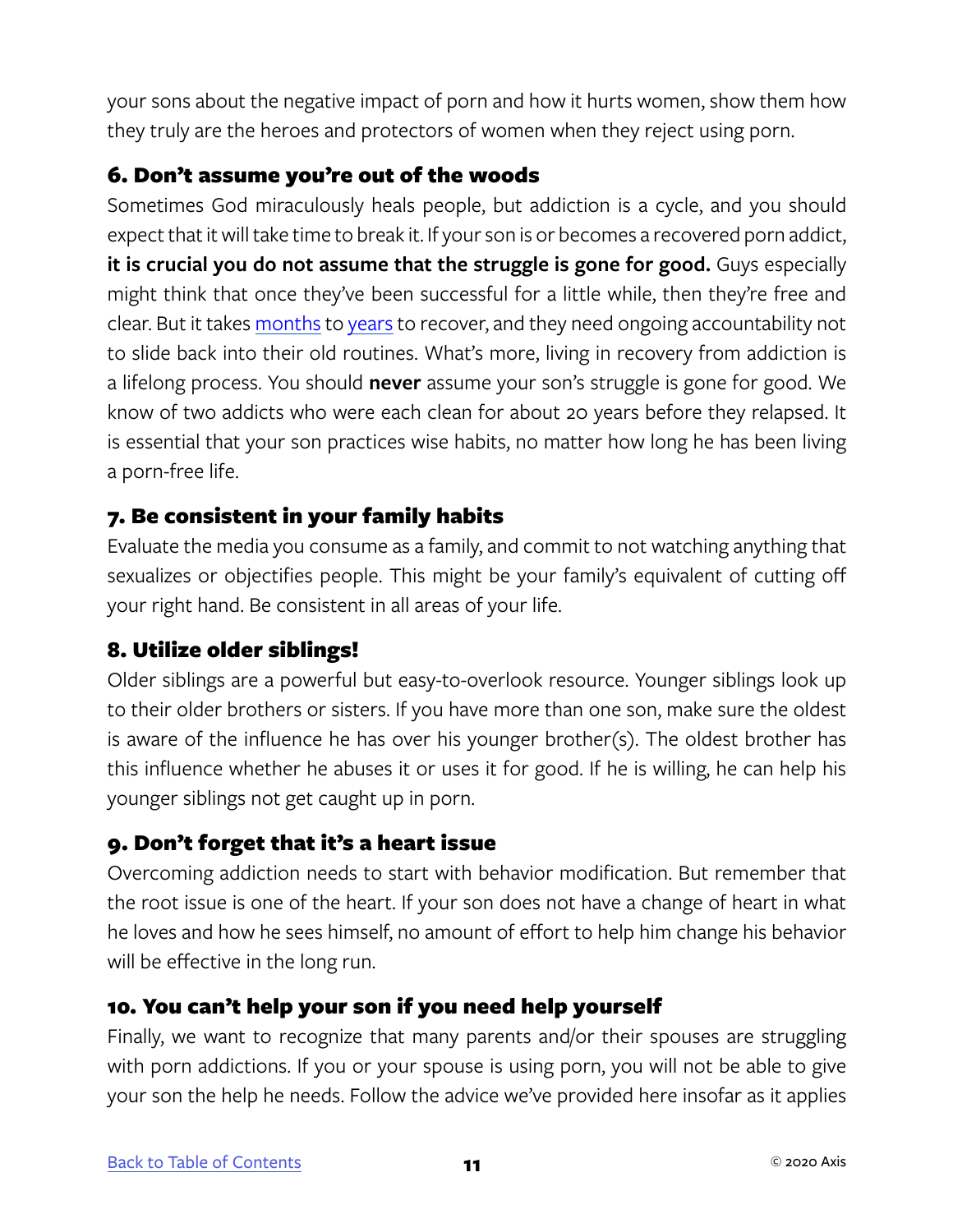<span id="page-35-0"></span>to you, especially the recommendations to get counselling and join a local recovery program.

## **Final thoughts**

Pornography destroys people's lives, but Jesus eternally conquered sin, death, and shame. This is not a light or flippant statement, but one whose truth impacts every dark, hidden space of our lives.

We can't cover everything you might possibly need on how to talk to your sons about porn. But take heart that God's grace, love, and power to save go as deep as our deepest brokenness. Never give up on your relationships with your sons, no matter what happens. Pursue them with your love just as God pursues us with His.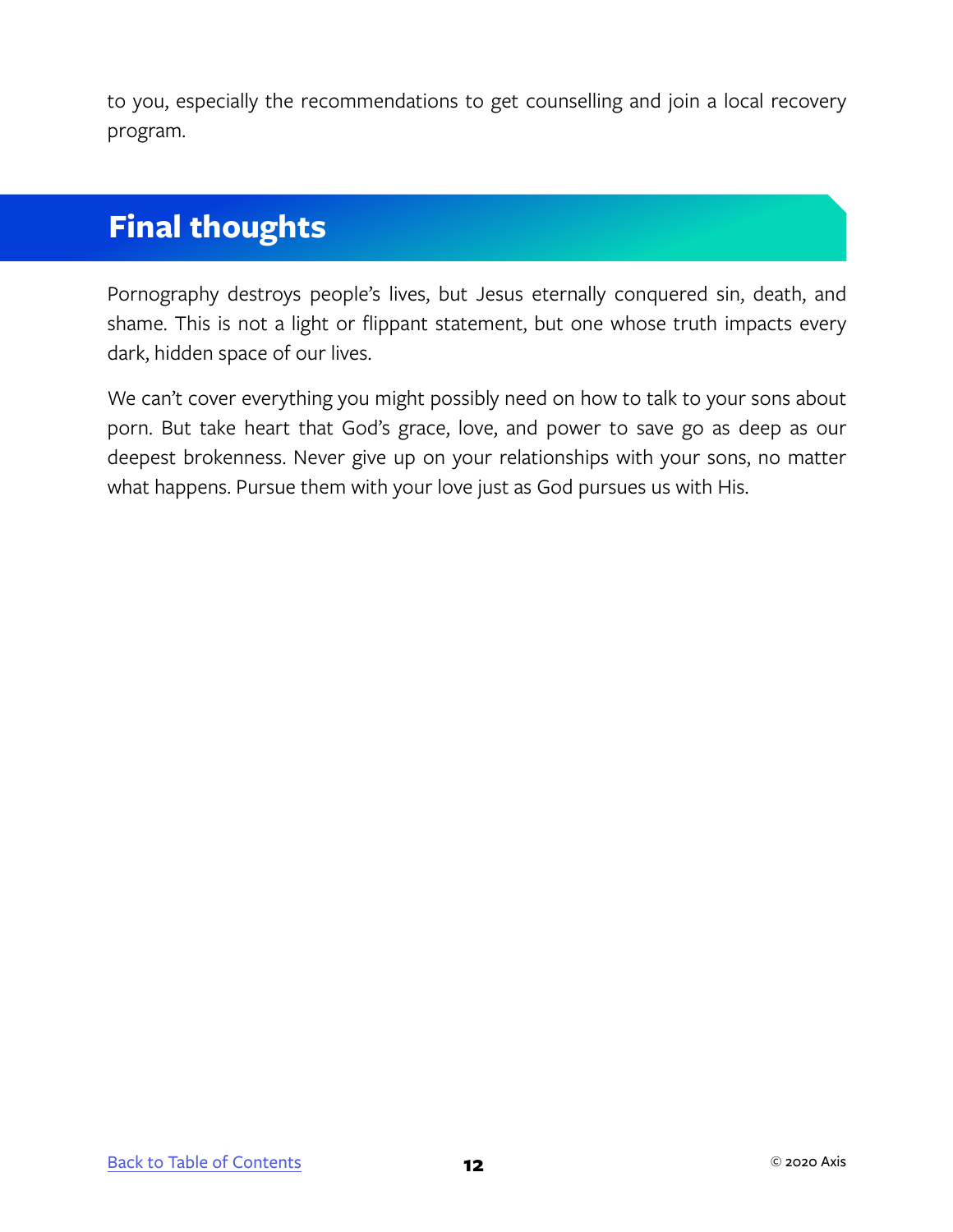## <span id="page-36-0"></span>Talking to Boys About Porn A Parent's Guide to

## **Recap**

- It's not a question of if, but when our sons will see porn.
- Culture communicates that men need sexual attention from beautiful women in order to be truly successful.
- Porn says that women enjoy being aggressively and sexually dominated.
- Many young men are exposed to porn at the age or 10 or younger, and it's incredibly rare for men to not be exposed to porn during their teen years.
- However men are exposed to porn, they can use it to cope with the troubles of life, and can become addicted to it.
- Pornography affects men physically, mentally, emotionally, spiritually, and relationally.
- We must encourage young men to see themselves as God does, and have ongoing conversations with them about sexuality and temptation.
- We must love young men when they look at pornography, and get serious to address the heart issues that lead to addiction.
- We can't let young men battle with pornography or the effects or pornography on their own! Hope, healing, and holiness are all possible in Christ!

#### **Hint: Screen shot or print this page to refer back to later!**

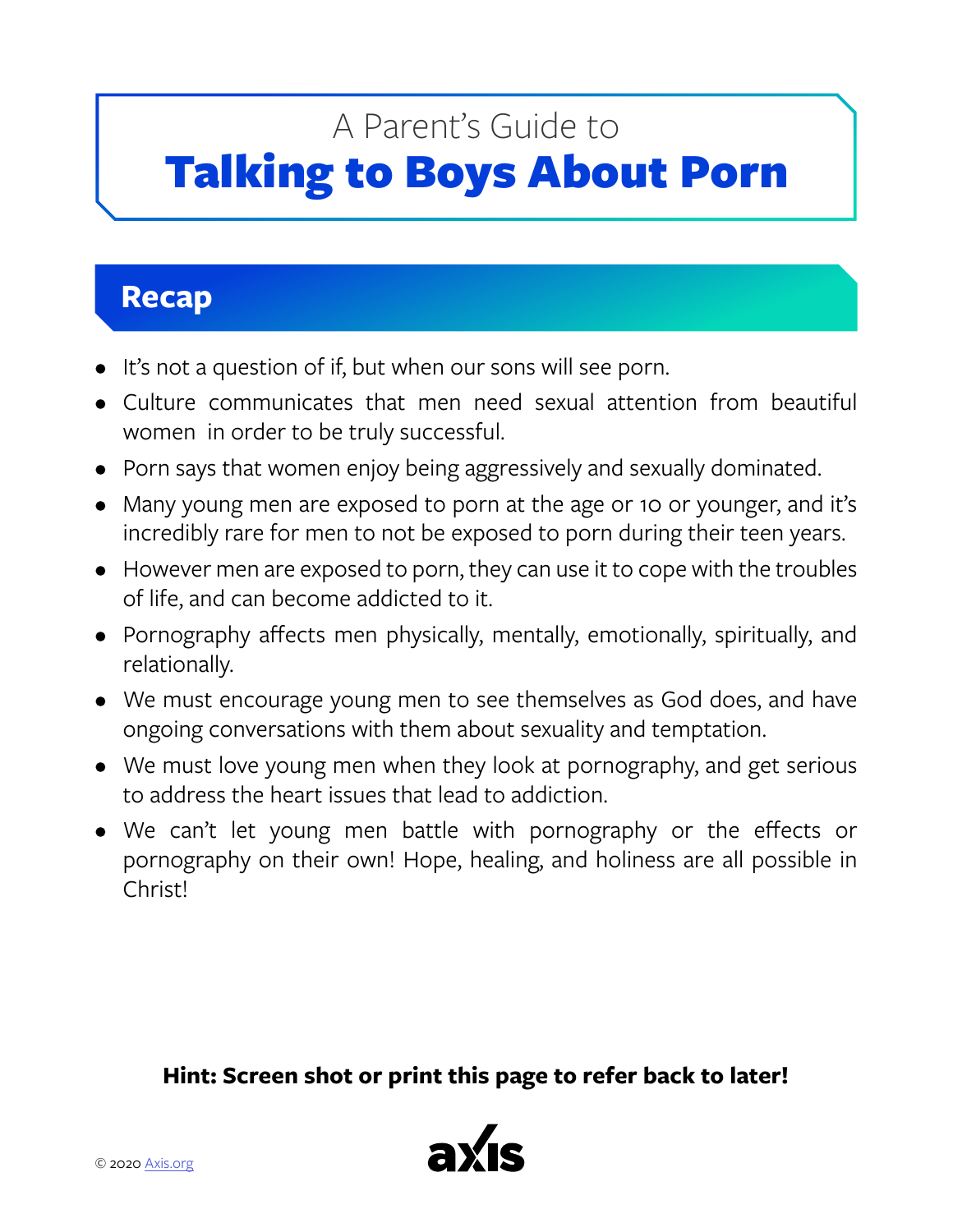## <span id="page-37-0"></span>Talking to Boys About Porn A Parent's Guide to

## **Discussion Questions**

- What do you think it means to be a man?
- What are some of culture's messages about what it means to be a man?
- What do your male and female friends think it means to be a man?
- What guidance does the Bible provide about being a man?
- What does porn say about what it means to be a man? What is porn's vision for a man's purpose and identity?
- What is porn teaching people about women?
- Do you know the research that shows how porn affects men?
- All persuasive lies have some truth in them. What are the truths about men and women that porn is twisting?
- How does porn's vision compare with God's vision for His children, and for men specifically?
- Do you believe that God is calling you to a better story than porn's story?
- How do you think people should handle their sexual urges if they can't act on them by having sex or by viewing pornography? Does the Bible give us any guidance on this?

#### **Hint: Screen shot or print this page to refer back to later!**

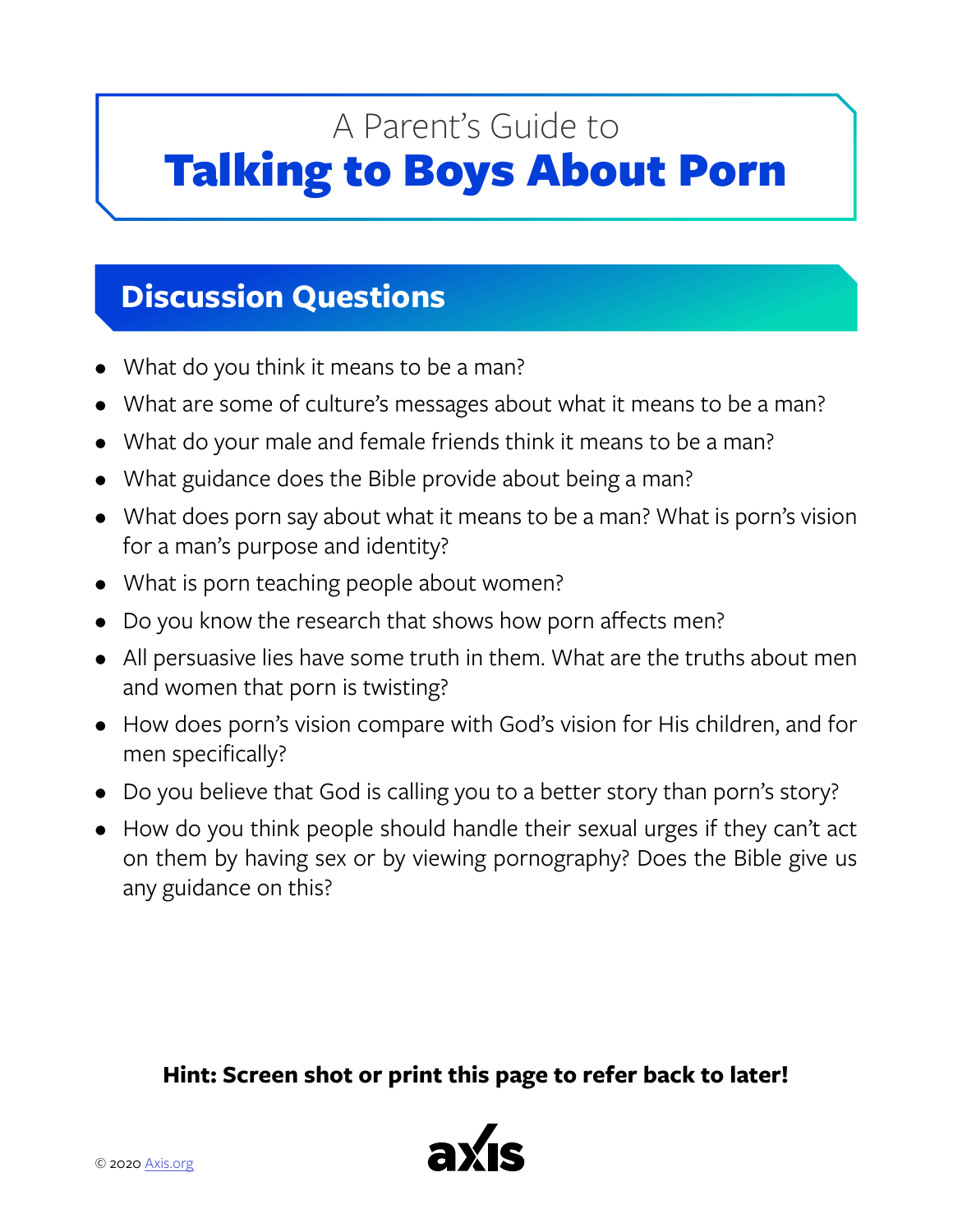## <span id="page-38-0"></span>**Additional Resources**

- ["Faith Leaders: When We Blame Lust, We Intensify Sexual Sin](http://www.covenanteyes.com/2018/03/05/blaming-lust-intensifies-sexual-sin/)," Covenant Eyes
- [Proven Men](https://www.provenmen.org/about-us/) [website]
- [Heart to Heart Counseling Center](https://drdougweiss.com), Colorado Springs
- ["How the Porn Industry Hijacks Natural Sexual Curiosity and Hooks Teens,](https://fightthenewdrug.org/how-the-porn-industry-gains-and-exploits-its-lifelong-clients/)" FTND
- ["6 Ways to Raise a Sex Addict](http://www.covenanteyes.com/2017/02/24/6-ways-to-raise-a-sex-addict/)," Covenant Eyes
- ["Personal Pornography Viewing and Sexual Satisfaction: A Quadratic Analysis,](https://www.tandfonline.com/doi/full/10.1080/0092623X.2017.1377131)" *Journal of Sex & Marital Therapy*
- ["20 Mind-BlowingStats About The Porn Industry And Its Underage Consumers,](https://fightthenewdrug.org/10-porn-stats-that-will-blow-your-mind/)" FTND
- ["3 Real Guys Reveal How Giving Up Porn Changed Their Lives](https://fightthenewdrug.org/love-is-more-real-after-i-stopped-watching-porn/)," FTND
- ["'HOPE' Through a Men's Accountability Group](https://sharedhope.org/2013/01/mens-accountability-group-hope/)," Shared Hope International
- **[X3watch](https://x3watch.com) [website]**
- ["Your Kids Need Your Husband to Be Their Father](https://www.authenticintimacy.com/resources/2981/your-kids-need-your-husband-to-be-their-father)," Authentic Intimacy
- ["How Do We Help Students Resist Our Pornified Culture? Part 1,](http://seanmcdowell.org/blog/how-do-we-help-students-resist-our-pornified-culture-part-1)" Sean McDowell
- ["How Do We Help Students Resist our Pornified Culture? Part 2](http://seanmcdowell.org/blog/how-do-we-help-students-resist-our-pornified-culture-part-2)," Sean McDowell
- ["Why We Don't Experience Victory,](https://www.authenticintimacy.com/resources/2842/why-we-dont-experience-victory)" Authentic Intimacy
- *[Unwanted: How Sexual Brokenness Reveals Our Way to Healing](https://www.amazon.com/Unwanted-Sexual-Brokenness-Reveals-Healing/dp/1631466720)*[,](https://www.amazon.com/Unwanted-Sexual-Brokenness-Reveals-Healing/dp/1631466720) Jay Stringer
- *[Pure Desire: How One Man's Triumph Can Help Others Break Free From Sexual](https://www.amazon.com/Pure-Desire-Triumph-Others-Temptation/dp/0764215663) [Temptation](https://www.amazon.com/Pure-Desire-Triumph-Others-Temptation/dp/0764215663)*, Ted Roberts
- *[Conquer Series](https://conquerseries.com/)*, (video series designed for small group discussion on porn addiction
- *[The Heart of Man](http://heartofmanmovie.com/)* (cinematic retelling of the prodigal son interwoven with true testimonials of personal and sexual brokenness)
- *[Atomic Habits: An Easy & Proven Way to Build Good Habits & Break Bad Ones](https://www.amazon.com/Atomic-Habits-Proven-Build-Break/dp/0735211299)*, James Clear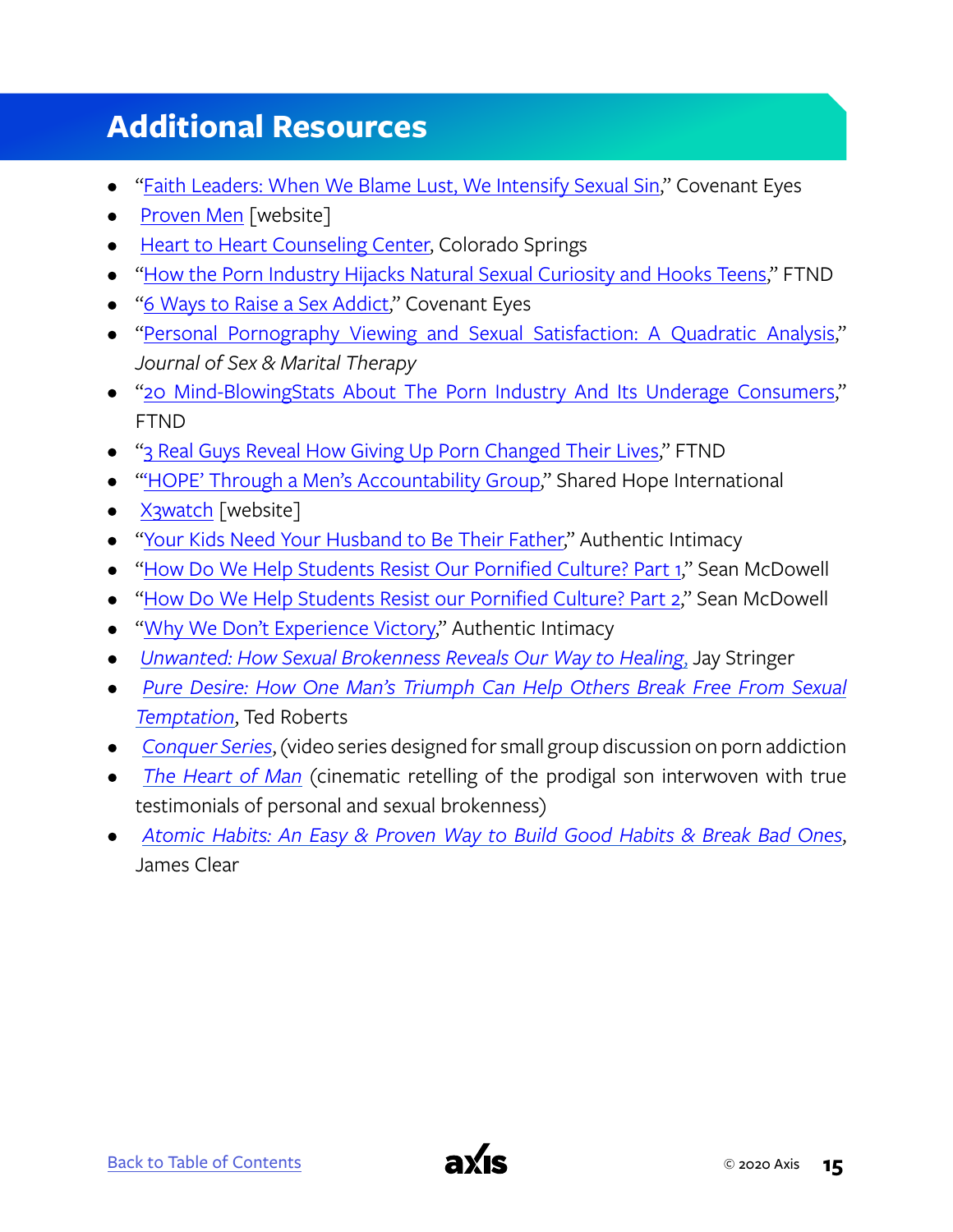# A Parent's Guide to Talking to Girls About Porn

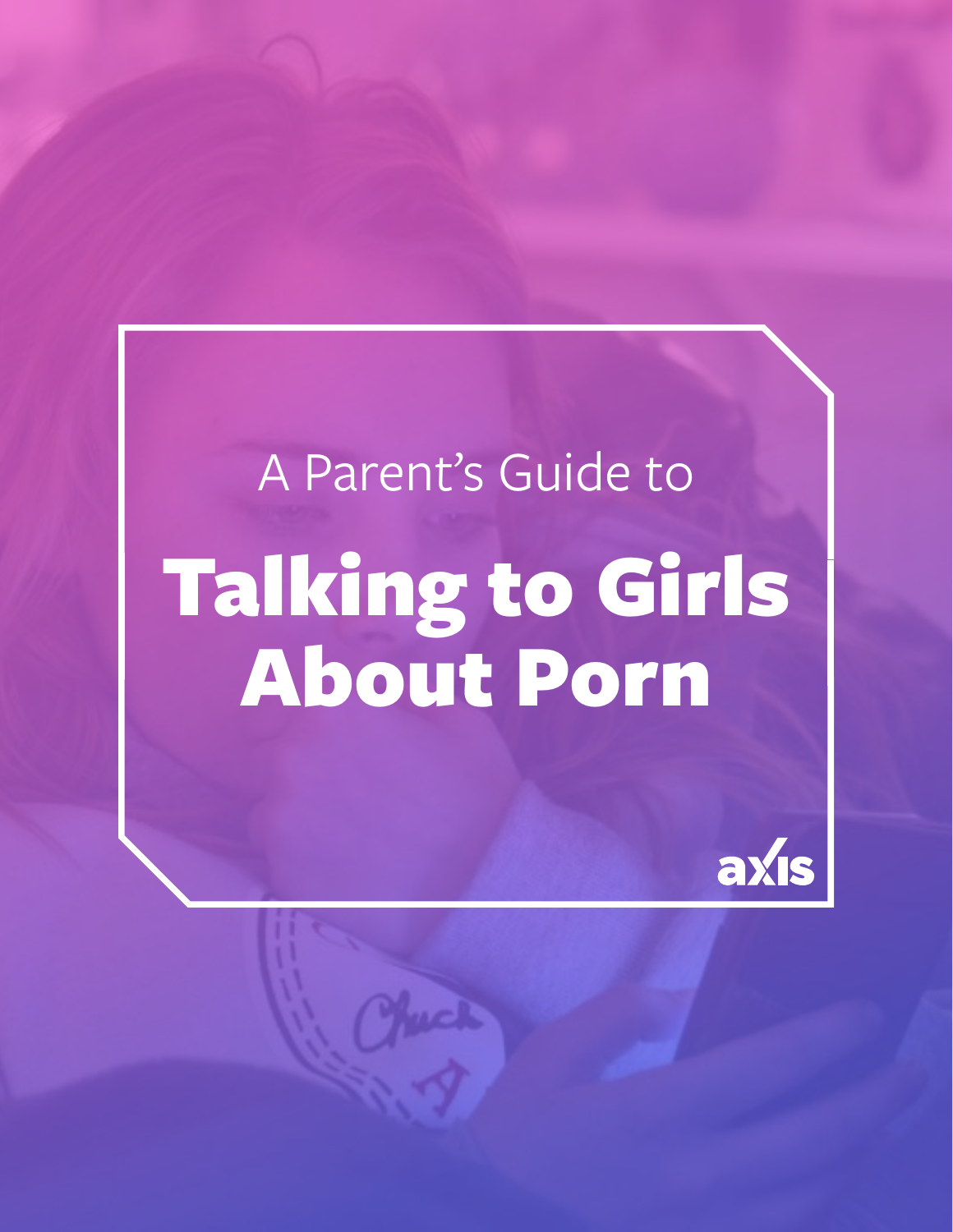

Society's stereotype is all wrong when it comes to this issue. It's time for society to finally come to the realization that porn is no longer just 'a guy thing.' With the increased availability of internet porn in the last decade, women are becoming just as active on XXX sites as men. This isn't just a guy problem. It's a human problem.

— Fight the New Drug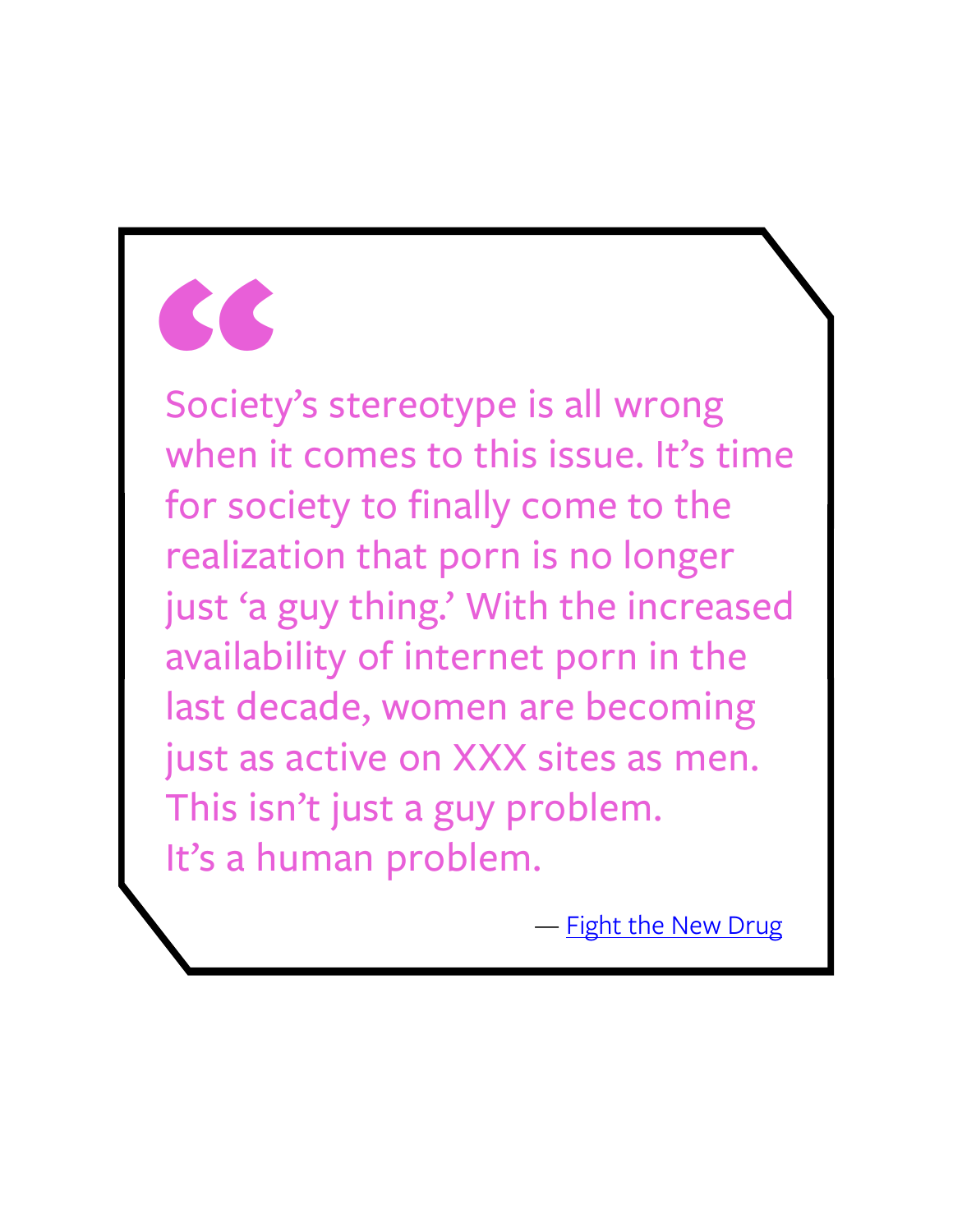## <span id="page-41-0"></span>Talking to Girls About Porn A Parent's Guide to

### Contents **(click to jump to section)**

| What's the current state of female exposure to porn? 3 |
|--------------------------------------------------------|
|                                                        |
| How does porn impact women who watch it?  6            |
|                                                        |
|                                                        |
|                                                        |
|                                                        |
|                                                        |
|                                                        |
|                                                        |

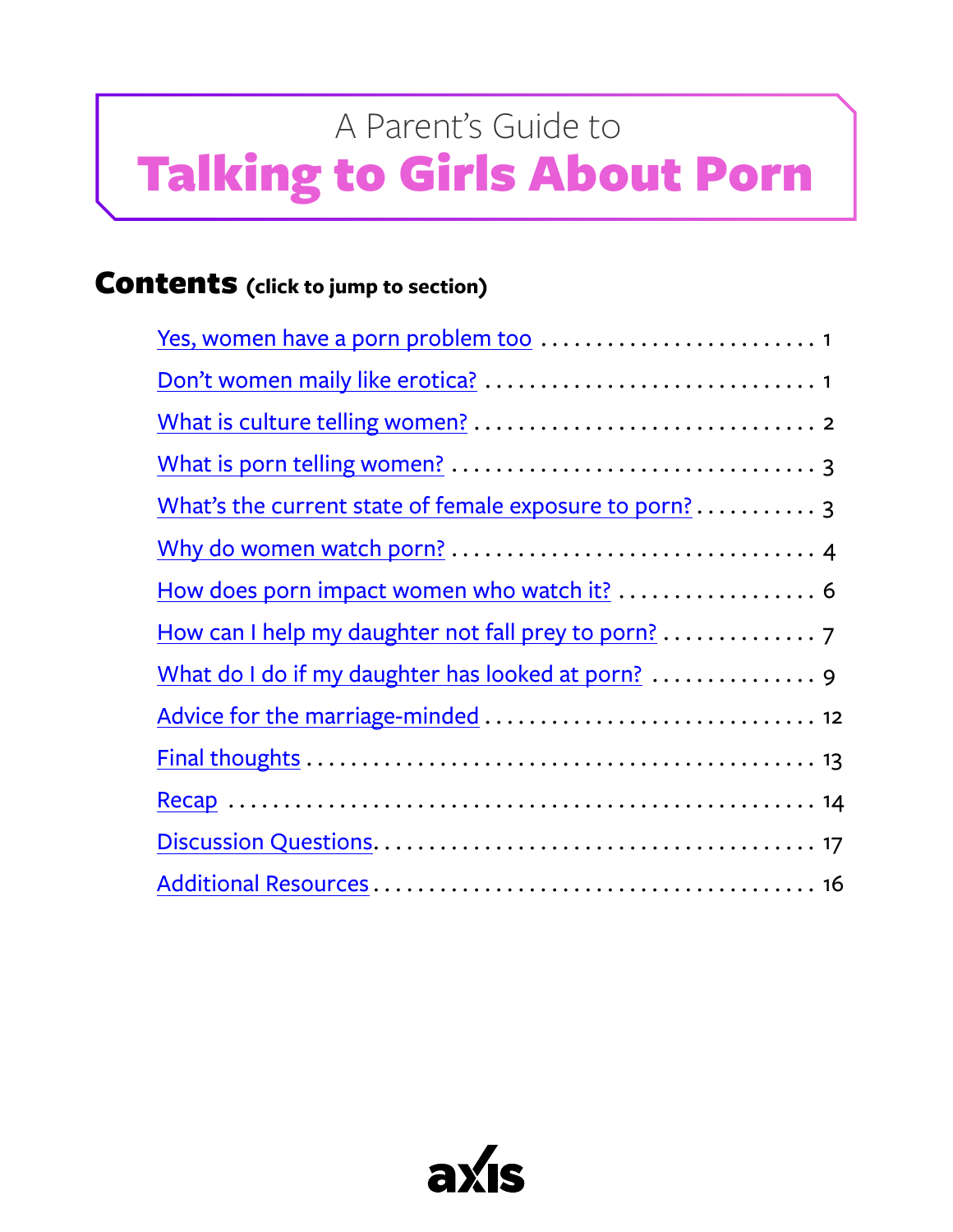### <span id="page-42-0"></span>**Yes, women have a porn problem too**

Male porn use certainly takes a heavy toll on women, but it's a serious mistake to think that pornography is a "guy's problem." While research shows that more men than women view porn, [female porn use is on the rise,](http://www.covenanteyes.com/2012/06/26/girls-like-porn-too-a-timely-message-for-parents/) particularly among young adults and teenagers. [According to Fight the New Drug,](https://fightthenewdrug.org/women-struggle-with-porn-share-powerful-messages/) "Probably one of the biggest and longestheld myths in our society is that it is normal for guys to watch porn, and included in that false belief is the idea that girls don't watch porn."

**It's crucial that we talk to our daughters about pornography.** Even if they don't struggle with looking at porn themselves (and we shouldn't assume they don't or won't merely because they are female), they are living in an increasingly pornified culture. They are surrounded by the lies that porn is telling women about their sexuality. It is quite possible they struggle with lust and other sexual temptations aside from porn. And the chances are extremely high that they will date and/or marry a man who has struggled with a porn addiction. It is important that we prepare them for that reality and help them navigate it well.

## **Don't women maily like erotica?**

When many people think about women using porn, they assume most of them are reading steamy novels. Erotic stories do tend to be a type of porn that appeals to women, as the highly popular *[50 Shades of Grey](https://www.cnn.com/2012/07/13/living/fifty-shades-buzz-50-shades-success/index.html)* [trilogy](https://www.cnn.com/2012/07/13/living/fifty-shades-buzz-50-shades-success/index.html) demonstrates. *50 Shades* is a series of erotic romance novels featuring a sadomasochistic relationship. The books, commonly dubbed "mommy porn," have been made into three movies.

Despite the growing number of women who are viewing porn online, we think it's worth acknowledging that women do tend to be drawn to sexual content framed within the context of romance, something we might call "emotional porn." When we say women are drawn to "emotional porn," we mean they derive pleasure from romantic and sexual feelings that should only happen between two people within the intimacy of marriage. Emotional porn awakens romantic, sexual desires separate from a real-life situation and portrays sexual love in an [unrealistic and impossibly fulfilling light.](https://www.authenticintimacy.com/resources/5656/you-can-be-single-sexual)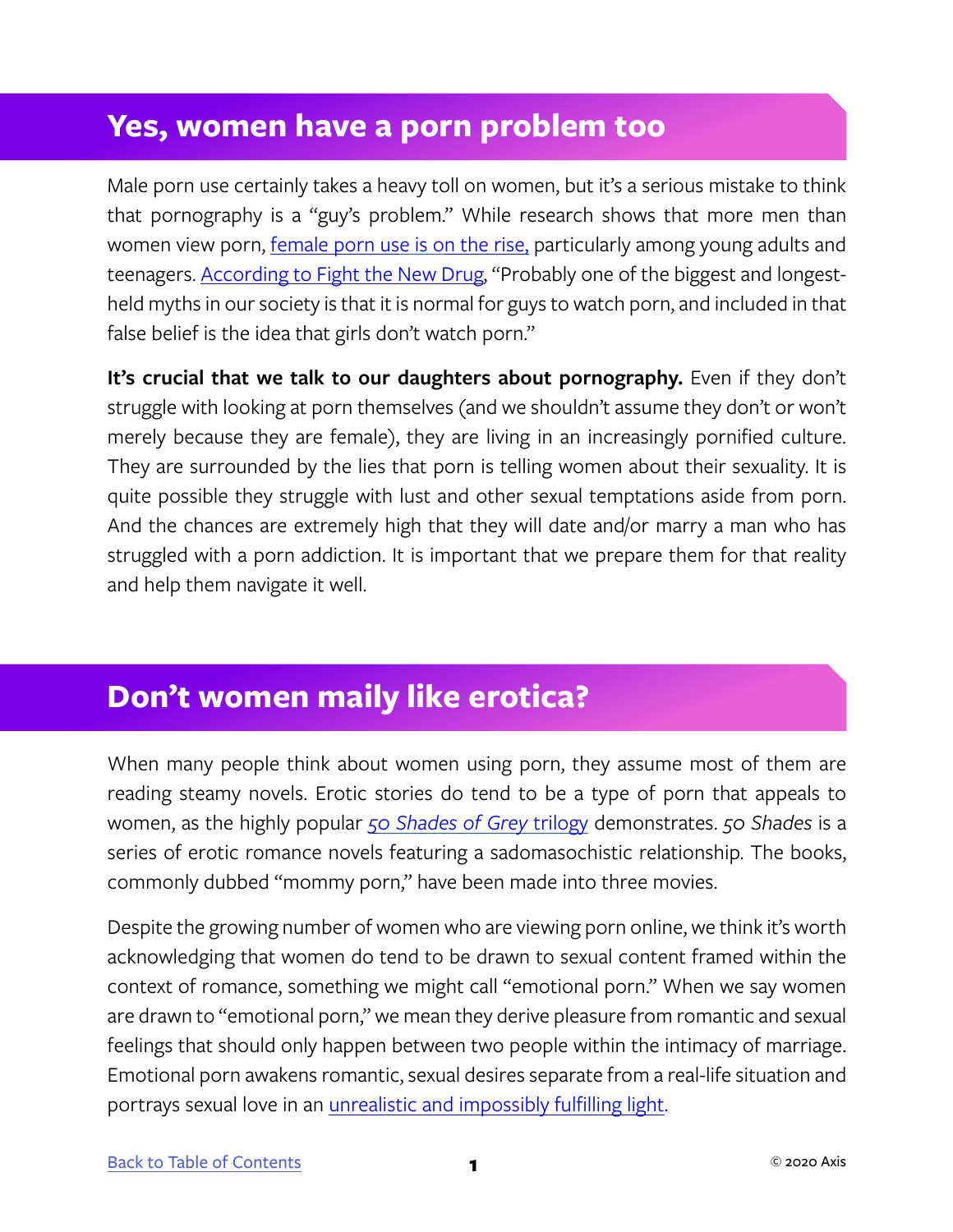<span id="page-43-0"></span> While physical objectification tends to be more of a temptation for men, we could argue that emotional objectification is (generally) a greater temptation for women. Women need to guard themselves, not only against sexual fantasies but also against only valuing men for what they can do for them romantically. If a woman forms patterns of thinking about men as a way of fulfilling her romantic desires, she is building habits for how she perceives all men, i.e., as a means to an end. Both physical and emotional objectification are selfish. Both treat people as objects instead of as human beings.

## **What is culture telling women?**

One of the major points in our "Parent's Guide to Understanding the Porn Threat" is that culture is being "pornified." Behaviors and scenarios once only acceptable within porn are becoming normalized in pop culture. Women are getting the message through countless avenues that objectifying themselves sexually is empowering.

Women are bombarded by the same hypersexualized images that men are. But the message women are getting is that they need to be like the women in those images. They need to be physically beautiful (according to a culture's arbitrary standards). If a man does not desire them sexually, then they are not valuable. If guys don't ask to see their nude pictures, don't want to date them, or don't want to sleep with them, then they are unworthy in some way. (Note: The topic of pornography is closely to related to that of sexting, so check out our "[Parent's Guide to Sexting](https://axis.org/guides)" for more.)

It's ironic that the popularity of *50 Shades* has roughly coincided with the #MeToo campaign, which helped draw awareness to sexual abuse. Anti-porn website Fight the New Drug [recently featured a quiz](https://fightthenewdrug.org/metoo-fifty-shades-quiz/) where users could read passages that were either excerpts from *50 Shades* or were #MeToo posts. The two are disturbingly similar. This juxtaposition highlights the deep hypocrisy of what our culture is communicating to women.

Anti-porn advocate [Gail Dines describes a conversation](https://www.youtube.com/watch?v=_YpHNImNsx8) she had with a convicted child rapist [*warning: the linked video contains strong language and disturbing content*]. Sexual predators often "groom" their potential victims, i.e., they prepare them to receive a sexual offense. The child rapist told Dines that he really didn't have to do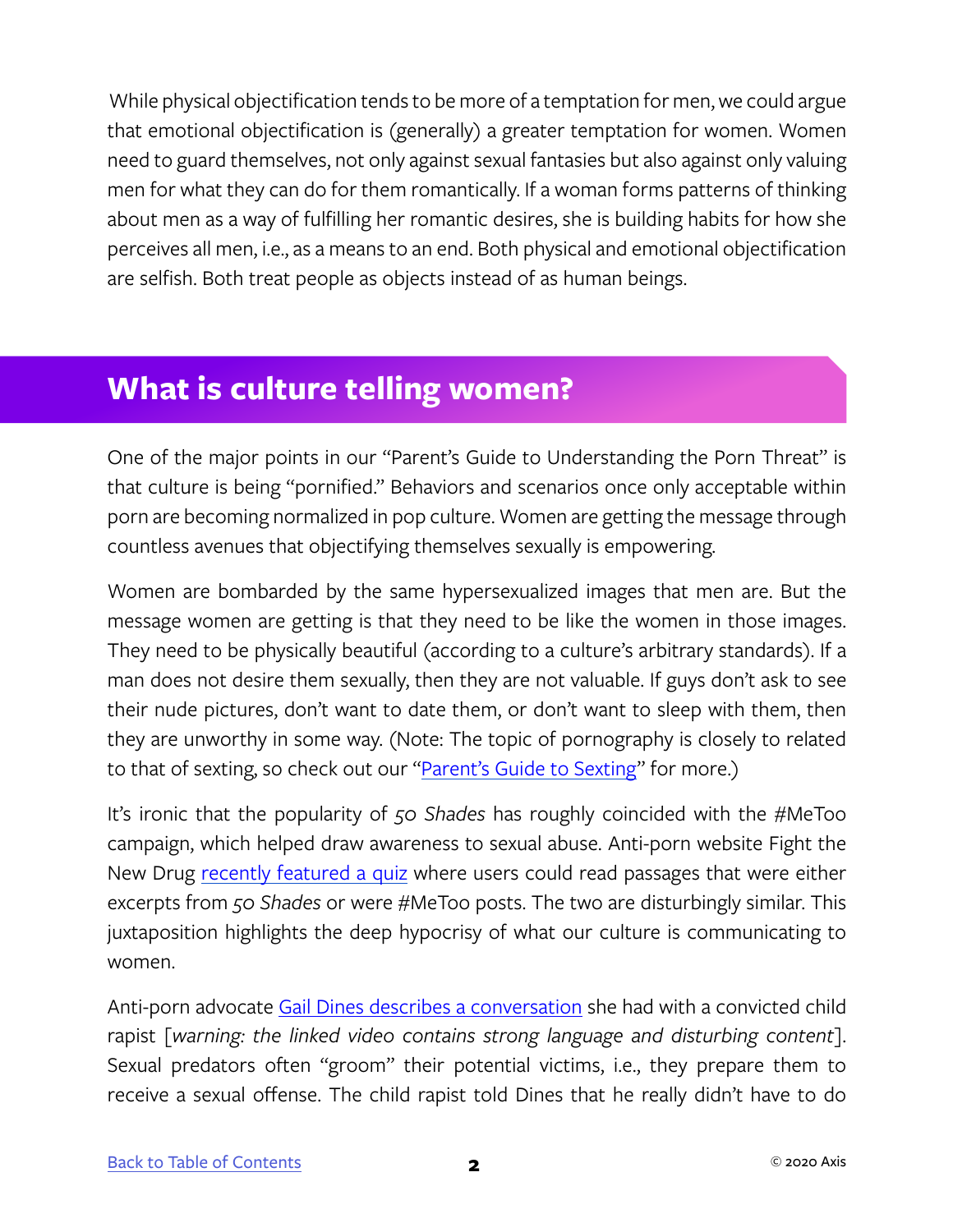<span id="page-44-0"></span>much to groom his victims because "the culture did a lot of the grooming for me." Dines also quotes a pornographer who observes that culture is preparing women for porn, causing girls to "come to the set porn-ready."

## **What is porn telling women?**

If culture tells women that they are sexual objects, porn heightens the intensity of this message. Women in porn are overly sexualized, their body parts exaggerated. If they are not outrageously beautiful (according to porn's standards), they have no value.

Porn typically portrays men as dominating and women as submissive. So you might think that the message women get from porn is that they need to debase themselves and be extremely submissive. However, the message porn is actually communicating to women is consistent with the one that culture is giving them: Sex is power. It might look like submission, but according to porn's narrative, the beauty and desirability of women is the key to having power and control.

## **What's the current state of female exposure to porn?**

The [National Center on Sexual Exploitation \(NCSE\) reports](http://endsexualexploitation.org/wp-content/uploads/NCOSE_Pornography-PublicHealth_ResearchSummary_8-2_17_FINAL-with-logo.pdf) that "teenage girls and young women are significantly more likely to actively seek out porn than women 25 years old and above." Almost half of women who are young adults [see using porn as](http://www.covenanteyes.com/2013/08/30/women-addicted-to-porn-stats/)  [normal](http://www.covenanteyes.com/2013/08/30/women-addicted-to-porn-stats/). 62% of women have been exposed to porn by the time they are 18 years old. [Another study of women](http://journals.sagepub.com/doi/abs/10.1177/1077801211424555) who were college-aged found that over half of them had encountered sexually graphic content by the time they were 14.

In its [2017 Year in Review](https://www.pornhub.com/insights/2017-year-in-review) (**warning: these stats are on the Pornhub domain and are very disturbing**), Pornhub (one of the biggest porn sites in the world) proudly observed that the number of searches for "porn for women" was on the rise. [In 2019,](https://www.pornhub.com/insights/2019-year-in-review#gender) Pornhub found that women made up roughly 32% of visitors to its site, In their analysis, they found that women are more likely to search for terms like "gangbang," and significantly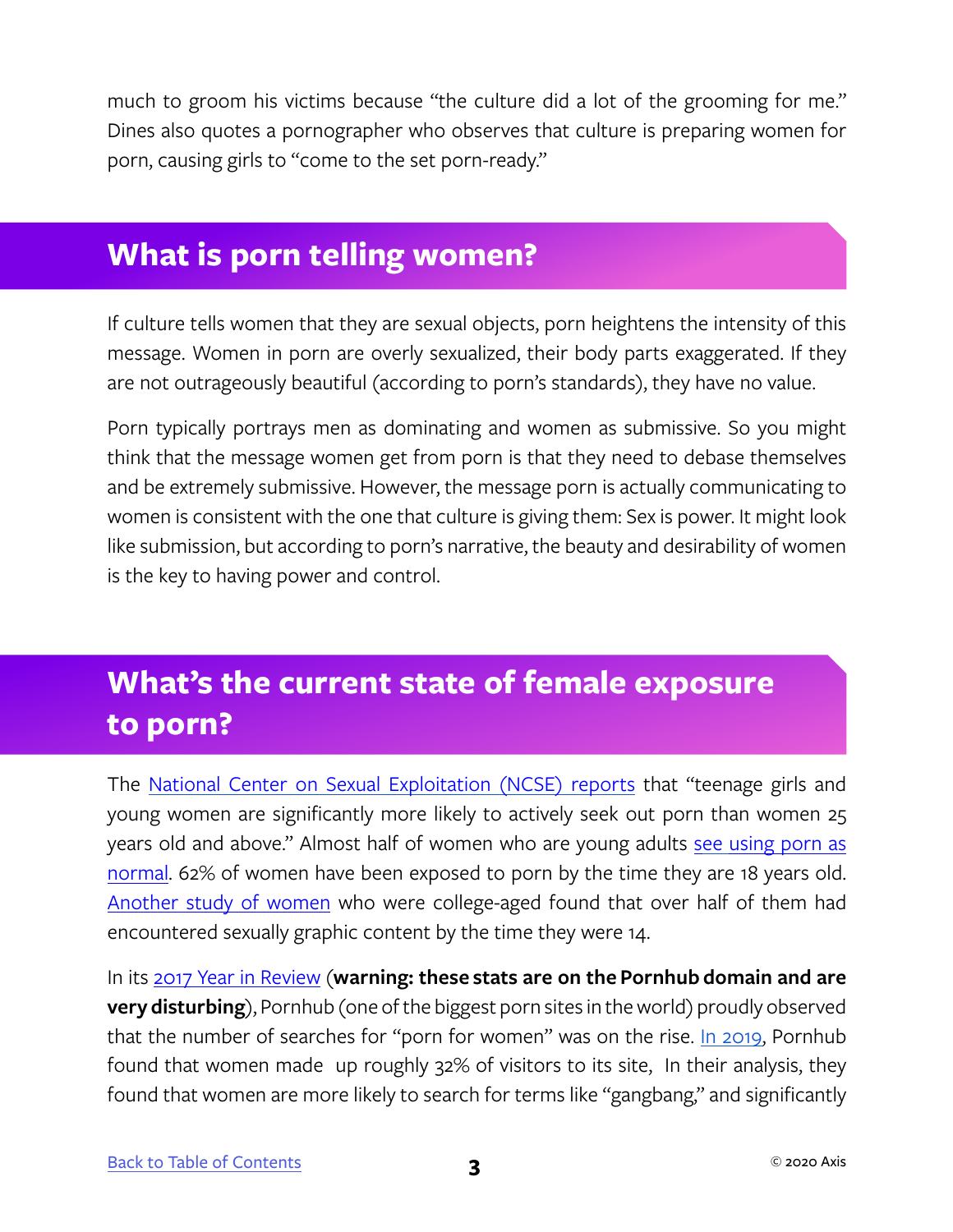<span id="page-45-0"></span>more likely to search for lesbian or female content.

## **Why do women watch porn?**

#### 1. Accident and Curiosity

Jason Dean, founder of and counselor at the United Kingdom's main porn counseling service, says that both [male and female porn addiction](https://www.theguardian.com/culture/2011/apr/07/women-addicted-internet-pornography) follow the same basic patterns. Men and women are exposed somehow, become addicted, and then search for increasingly graphic content. One difference, however, is that women tend to feel much guiltier than men do.

Singer and songwriter Audrey Assad (b. 1983) has spoken publicly about her own experience as a porn addict before God set her free. We highly recommend checking out one of her talks [here](https://soundcloud.com/udreyssad/personal-witness). Assad ran across porn accidentally when she saw it on TV in her parents' basement. Her curiosity piqued, she continued watching it for two years even as she was highly involved in her church.

#### 2. It's addictive

Porn has a powerful impact on the brain. It releases a dopamine rush and has an effect similar to that of [other addictive substances](http://endsexualexploitation.org/wp-content/uploads/NCOSE_Pornography-PublicHealth_ResearchSummary_8-2_17_FINAL-with-logo.pdf). A key reason, therefore, why women watch porn is because of its addictive properties. The [NCSE reports](http://endsexualexploitation.org/wp-content/uploads/NCOSE_Pornography-PublicHealth_ResearchSummary_8-2_17_FINAL-with-logo.pdf):

*Researchers…extrapolated that, when compared to those addicted to gambling or drugs, problematic pornography users experience more powerful and faster conditioning to anything associated with their use (computer, being alone, popups, etc.).*

The power of porn to cause an addictive habit is such that women might continue watching it, not because they **want** to so much as it's just what they do at particular times or in certain places.

#### 3. No one is discipling women about sex

Silence about sex and porn increases the likelihood that women will fall prey to sexual addiction or sexual abuse. Despite its lies, culture is right about this: Women are sexual beings, and their sexuality is powerful. **Women need mentors to acknowledge,**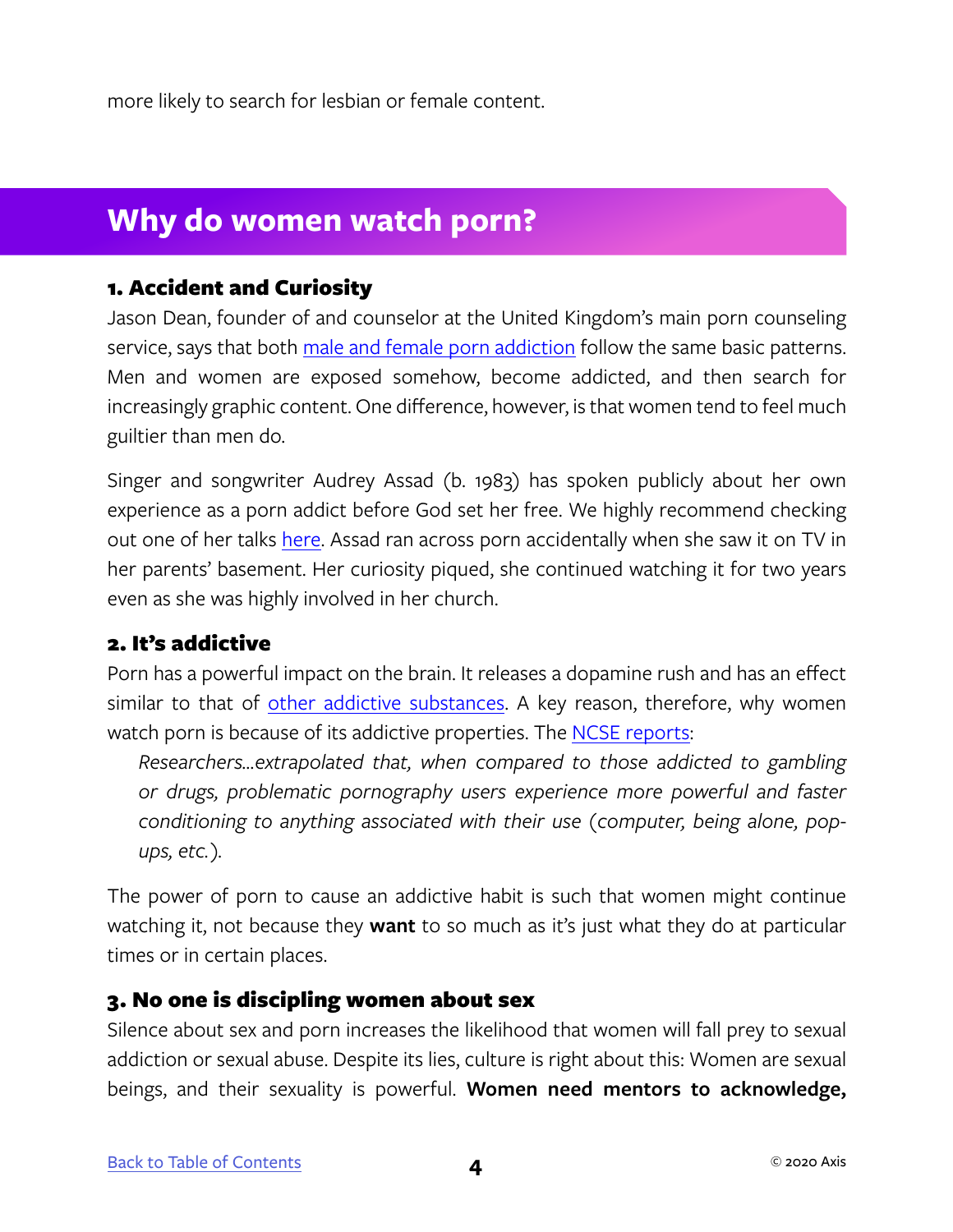**validate, and steward this aspect of their natures**. But many churches don't talk about sex at all, apart from communicating that sex is for marriage and that women are supposed to be pure outside of it.

Culture, on the other hand, is constantly talking to women about what their sexuality is and how to use it. Assad believes that her struggle with porn was severely compounded by the fact that her church never talked about sex. It was also harmful that, when she heard authority figures talk about porn, **they always assumed that only men struggled with it**. To make matters worse, Assad had virtually no sexual education as she entered puberty, so she didn't have terminology for understanding sex, her own body, or much less pornography.

#### 4. Coping with trauma, wired for intamacy

One of the reasons why people develop addictions to drugs or alcohol is because they turn to those substances to cope with trauma, shame, or failures in their lives. People turn to porn for the same reasons. If girls or women are experiencing pain in real life, porn offers them a fantasy where they can escape and where they are accepted. It provides an outlet, a way of dealing with pain and frustrations of life. Porn use can also simply be a response to boredom.

In our "Parent's Guide to Talking to Boys about Porn," we note that culture's portrayal of men as strong and stoic can make them vulnerable to using porn because they have no emotional outlets. Assad believes that something similar set her up for porn use. For various reasons, she learned from a young age not to open up emotionally or personally. This set her up to struggle in isolation with her addiction.

As [Dr. Juli Slattery points out,](https://www.authenticintimacy.com/resources/3679/the-good-news-about-fifty-shades-darker) women are oriented for relationships. Women want to be seen, loved, and found beautiful. Pornographic stories like *50 Shades* offer women the ability to indirectly experience being desired and being pursued, even if in a twisted way. For a woman who is lonely and longing to feel loved, it can be easy to justify consuming such books or movies, especially since that content is "not affecting" anyone else.

#### 5. Sexual abuse

Culture tells us that the more sexually liberated a woman is, the more empowered she will be. But even Vice magazine, in its article, "Why Are So Many Women Searching for Ultra-Violent Porn?" suggests it is troubling that so many women are viewing porn that portrays violence against women [*Note: we have deliberately not linked to this article*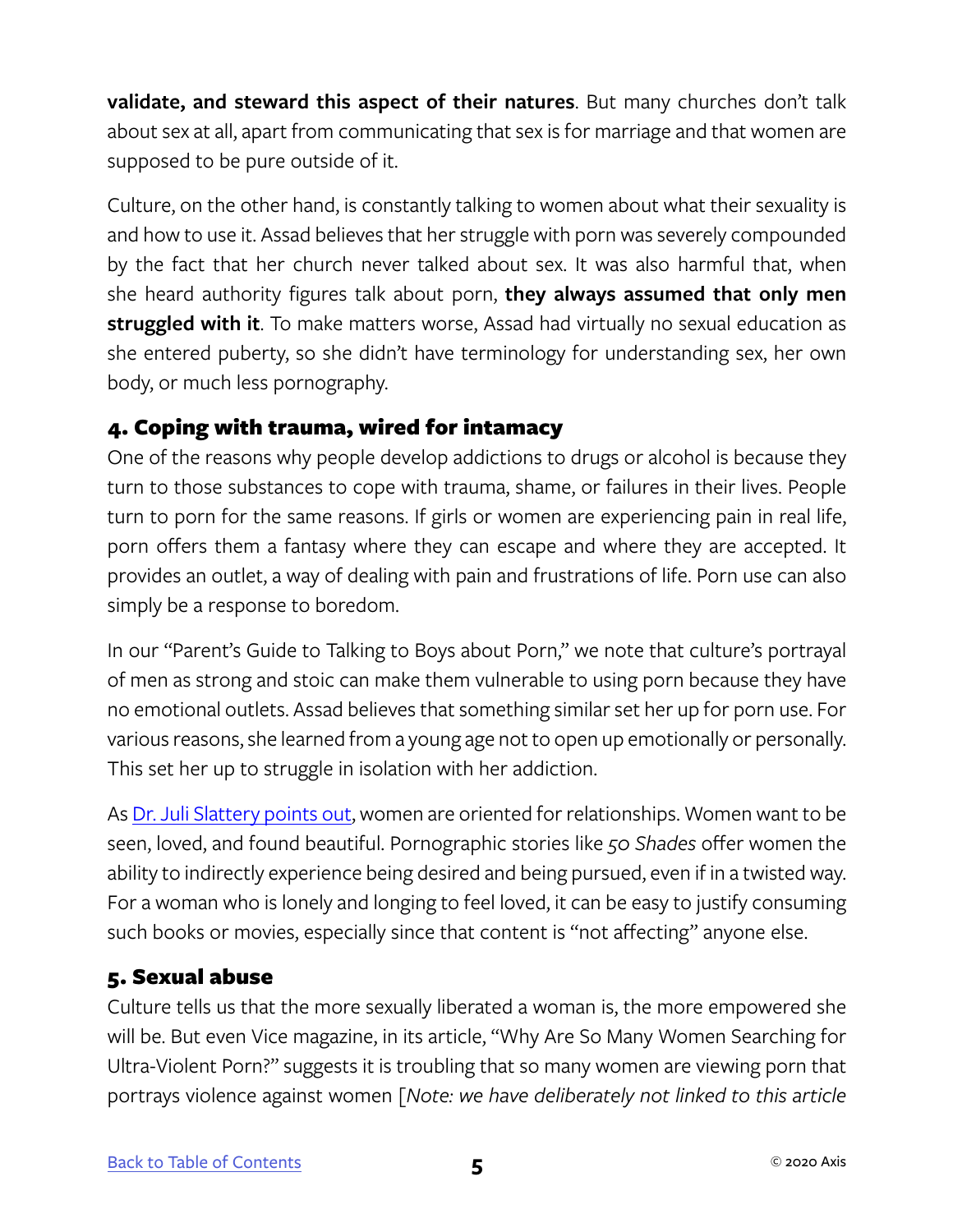<span id="page-47-0"></span>*because of the inappropriate images within it*].

A [study](http://citeseerx.ist.psu.edu/viewdoc/download?doi=10.1.1.840.5767&rep=rep1&type=pdf) on the relationship between porn and violence against women found this: *Female students exposed to family psychological violence and to sexual violence were significantly more likely to watch pornography, especially violent pornography, than those who had not been exposed. No such association was found among male students.*

There seems to be a connection between sexual abuse and porn use, specifically with women. While this is worth noting, it's just one of the reasons why women watch porn.

### **How does porn impact women who watch it?**

#### It affects them physically

As we observed, porn affects people in the same ways as other addictive substances. Porn use impacts the brain's prefrontal lobes, which govern a person's willpower. When dopamine [\(which regulates pleasure and reward](https://www.psychologytoday.com/us/basics/dopamine) in the brain) continually floods the brain as the result of compulsive porn use, the dopamine actually "reshapes" the prefrontal lobes and [causes the neural cells there to decrease.](http://www.covenanteyes.com/2014/02/28/hypofrontality/) So when someone feels a helpless "need" to use porn and loses motivation in other areas of life, there are actually neurological reasons why.

Because the human brain doesn't finish developing until the mid-20s, young women [are especially susceptible](http://www.covenanteyes.com/2018/01/08/5-reasons-porn-impacts-kids-more-than-adults/) to becoming addicted to porn. Young people are anywhere from two to four times more sensitive to dopamine than adults are. This means that addictions can take a much more powerful hold over teens than they can over adults. While there has been a lot of evidence showing the connection between porn and erectile dysfunction, porn use has also been tied to lower sexual performance and [satisfaction in women.](http://endsexualexploitation.org/wp-content/uploads/NCOSE_Pornography-PublicHealth_ResearchSummary_8-2_17_FINAL-with-logo.pdf)

See Covenant Eyes' resource *[The Porn Circuit: Understand Your Brain and Break Porn](http://learn.covenanteyes.com/porn-circuit/)  [Habits in 90 Days](http://learn.covenanteyes.com/porn-circuit/)* for a breakdown of the neurochemistry of porn addiction.

#### It affects them psychologically

Because porn teaches women that they are sex objects, it follows that women who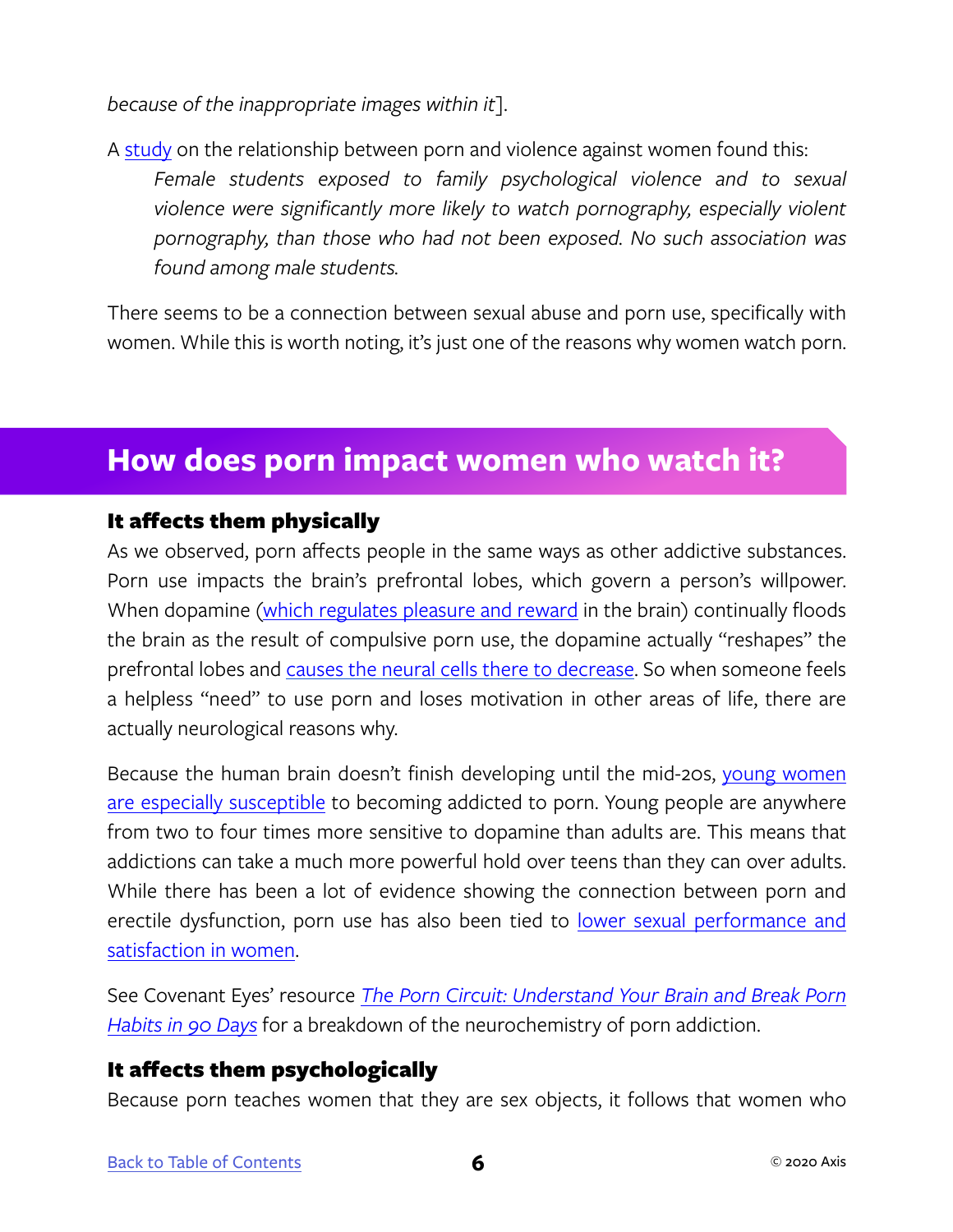<span id="page-48-0"></span>use porn [experience negative body image.](http://endsexualexploitation.org/wp-content/uploads/NCOSE_Pornography-PublicHealth_ResearchSummary_8-2_17_FINAL-with-logo.pdf) Porn also causes women to feel more pressure to mimic pornographic scenarios in real life. Even though porn has been tied to making women more vulnerable to oppression, it also makes them more aggressive, both physically and verbally. Evidence shows that porn use leads to poor self-esteem, loneliness, and [depression](https://www.provenmen.org/mental-health-depression-suicide-pornography-2/).

Porn even leads to a greater likelihood that the user will question his or her sexual values and orientation. Women are [more sexually malleable than men,](https://news.feinberg.northwestern.edu/2003/06/sexuality/) so the normalization of homosexual activity in porn makes it more likely for women to engage in bisexual experimentation. Audrey Assad says that even though she wasn't attracted to women in real life, she was aroused by watching the women in porn perform sexual acts. So when she was viewing porn, she questioned her sexual orientation.

#### It increases the likelihood of sexual victimization

Not only does sexual abuse make women more vulnerable to using porn, but porn also makes women more vulnerable to experiencing sexual abuse. [Fight the New Drug](https://fightthenewdrug.org/10-porn-stats-that-will-blow-your-mind/)  [reports](https://fightthenewdrug.org/10-porn-stats-that-will-blow-your-mind/) that female porn users between the ages of 14 and 19 "were at a significantly greater likelihood of being victims of sexual harassment or sexual assault."

This evidence makes sense because porn teaches its viewers that women enjoy sexual violence. Women are also [more likely to accept rape myths](http://endsexualexploitation.org/wp-content/uploads/NCOSE_Pornography-PublicHealth_ResearchSummary_8-2_17_FINAL-with-logo.pdf) and have sexual fantasies about rape if they view porn.

#### It destroys relationships

[Porn damages romantic relationships](http://endsexualexploitation.org/wp-content/uploads/NCOSE_Pornography-PublicHealth_ResearchSummary_8-2_17_FINAL-with-logo.pdf). It's destructive to marriages and has been linked to a greater likelihood of affairs and higher divorce rates. Porn encourages people to [experiment](https://link.springer.com/article/10.1007/s10508-009-9592-5) with riskier sexual behavior, be more promiscuous, and to have earlier sexual debuts than they would have otherwise. Porn users are less likely to use condoms and are at a higher risk of STIs. Ironically, women experience less real-life sex with their partners as a result of viewing porn.

## **How can I help my daughter not fall prey to porn?**

#### Invest in your marriage and your family

Your daughters will get their first lesson on the relationships between men and women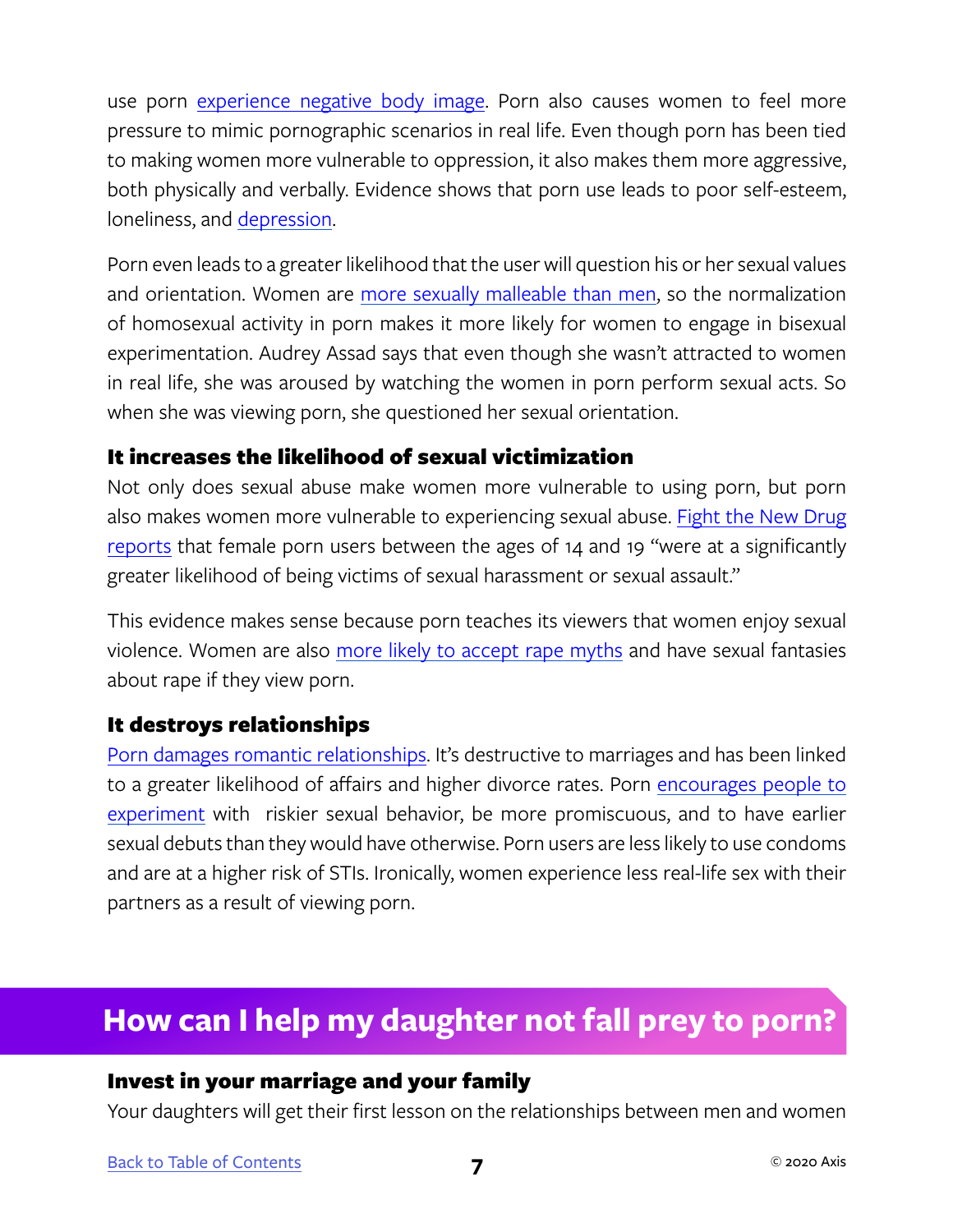based on your marriage/relationship. It's crucial that you are actively investing in a loving and godly marriage (if possible).

In an interview, Christian speaker and author [John Eldredge observes](http://parentingteenssummit.com/original#tmp_button-48267) that fathers are the ones who most strongly shape gender identity in their children. And the key [question all women are asking]( https://www.amazon.com/Captivating-Revised-Updated-Unveiling-Mystery/dp/1400200385) is, "Will I be chosen?" At their core, our daughters want to be seen and cherished for who they are.

Fathers, are you emotionally distant from your daughters or do you spend time getting to know them, telling them you love them, and telling them they are worthy of unconditional love? Girls are getting the message over and over again that their beauty is physical and depends on certain standards. Do you tell your daughters they are beautiful even when they are not dressed up? Do you make it clear that what you mean is they are beautiful for who they are, not just for how they look? When you see your daughters successfully living out their femininity (by trusting in the Lord during difficult circumstances, encouraging others, or by showing strength of character), do you affirm those qualities and praise their inner beauty?

Moms, your daughters need your love and affection as well, and they need for you to vulnerably live out what it means to be a godly woman. We know one woman whose mother habitually sought God through Bible study, prayer, and fasting all throughout the daughter's childhood. When the daughter was an appropriate age, her mother told her about her past, including her sexual brokenness. The mother shared the lessons God taught her as she healed from those experiences (which took a long time).

Even in the daughter's adulthood, her mother is still persevering in her faith and still wrestling honestly before God. She's working through her personal challenges and doesn't see herself as doing anything special. But her example is a significant testimony to her daughter of how to authentically seek the Lord.

Does your family have a culture of love or is it performance-based? Do your daughters know that, no matter how much they fail, your love for them will never go away? Or do they think your love is based on their behavior? Even if you know that your love is unconditional, your daughters need to consistently hear and see that from you. Are you pursuing relationships with your daughters? If you don't have relationships based on love and trust, they will not feel safe sharing their personal struggles with you.

(A note about sexual abuse: Sexual abuse does not mean your daughters are going to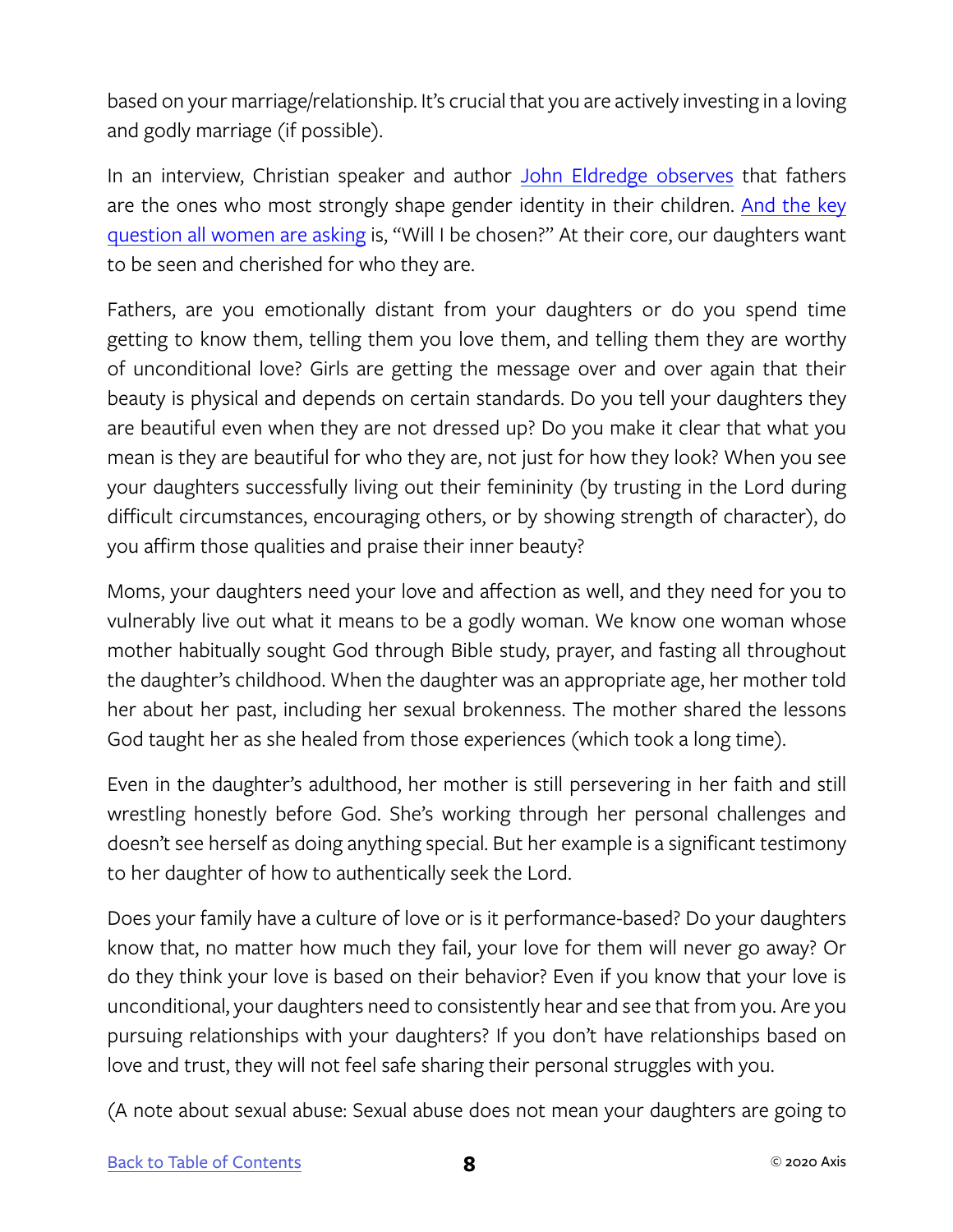<span id="page-50-0"></span>turn to porn, nor does using porn automatically mean your daughters will be sexually abused. However, given the evidence pointing to a connection between the two among females, it would be wise to be extra vigilant about porn addiction if your daughter has ever been abused. If she has, we strongly recommend getting professional counseling if you are not already seeking it.)

#### Recognize that women are in prison alone

People widely recognize that men struggle with lust, but tend not to think it's an important subject to address with women. This ignorance puts women at a significant disadvantage because they lack the accountability and support that men may have. Audrey Assad uses the analogy of a prison, "Men are in jail together." Men might be in the jail cell of sexual bondage, but they are supporting each through their situation. Women are in the same prison, but they are in solitary confinement. One trained [counselor](https://www.theguardian.com/culture/2011/apr/07/women-addicted-internet-pornography) "calls women's addiction to pornography 'widespread and silent.'"

Bear in mind that, while this guide is on porn, it is completely possible to struggle with sexual fantasies and masturbation without ever looking at porn. No matter what, your daughters need you to disciple them about their sexuality.

#### Don't just have "the talk," have many talks

We cannot afford to have just one "sex talk" with our daughters. As they grow up, we need to have ongoing conversations about sexuality, lust, what it means to be a woman, and so on. See our first guide in this bundle for how to talk about sex in age appropriate ways. At the end of this guide, you will find some discussion questions that can help you start these difficult conversations.

## **What do I do if my daughter has looked at porn?**

Protect Young Minds has an excellent resource called the "SMART Plan Guide for Parents," which gives advice on how to react if you discover your kids are looking at porn. You can download it [here.](https://protectyoungminds.org/resources/)

#### 1. Be calm and tell her you love her

Don't succumb to anger or despair. React in love, not condemnation. You will obviously be grieved, but it is crucial that your daughter immediately knows you still love her very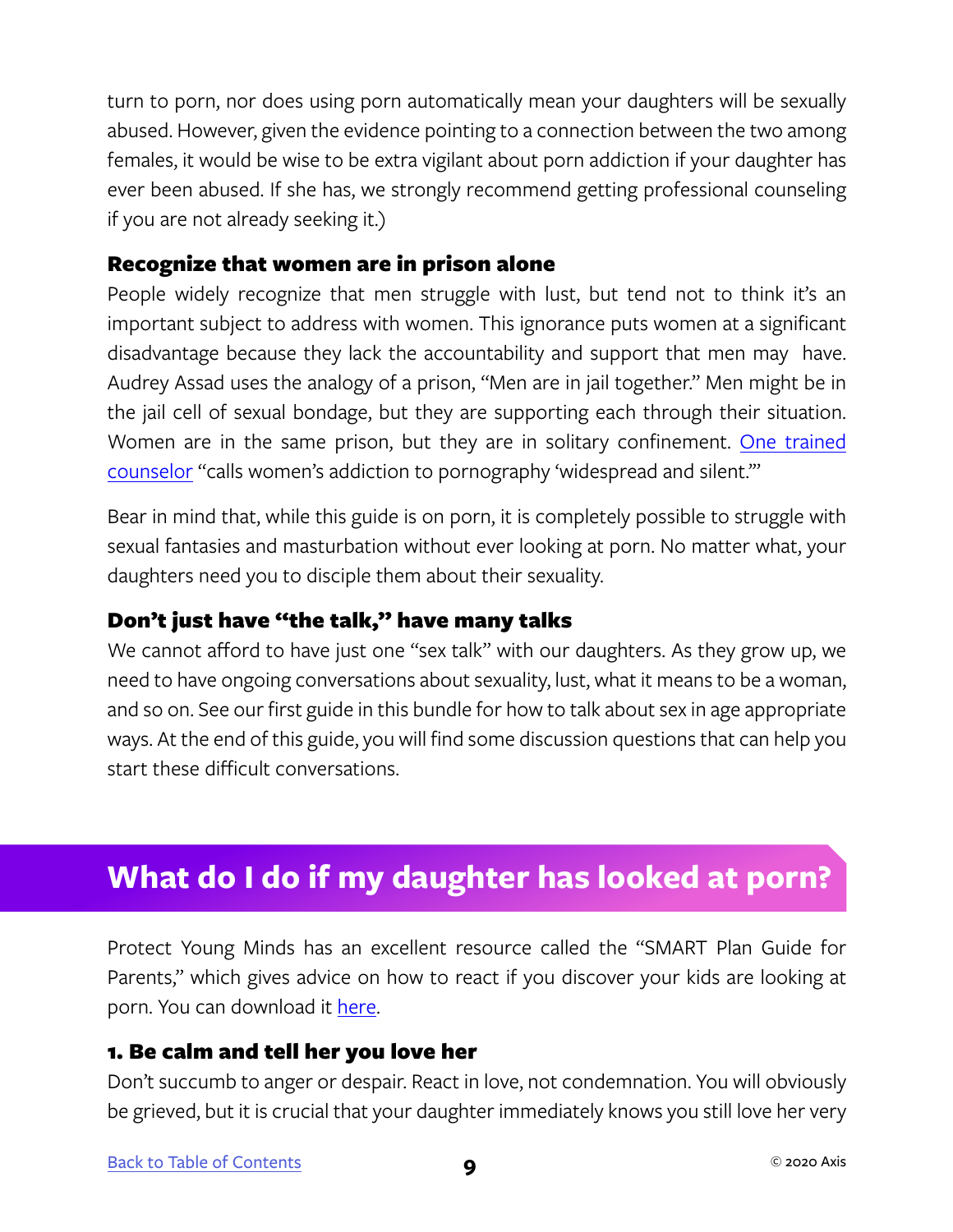much. If she has voluntarily come to you and confessed, that is huge. HUGE! Express how thankful you are that she was willing to trust you. If she confesses and then gets the message that you really aren't a safe place to go, she won't come to you any more with her struggles. Your [love](https://www.authenticintimacy.com/resources/2777/encountering-the-radical-love-of-jesus) for her in that moment is a powerful example of the love [that Christ has for all of us](https://www.authenticintimacy.com/resources/2777/encountering-the-radical-love-of-jesus).

#### 2. Seek Accountability in community

[The opposite of addiction is not sobriety, but connection](https://www.youtube.com/watch?v=ao8L-0nSYzg). Your daughter needs accountability within a community. This community must be **trustworthy** and it must be founded on **honesty**. It needs to be a safe place where people will not be shamed for their failures, but are willing to lovingly call each other out. If your church doesn't have a resource that could help her, consider looking into a 12-step program in your area. It also is not a bad idea to seek out professional counseling. Some online resources we recommend, both for accountability and for gaining information, are:

- [Pure Desire Ministries](https://puredesire.org)—focuses on overcoming sexual addiction, offers support groups, has extensive resources on the site.
- [Celebrate Recovery—](http://www.celebraterecovery.com)Christ-centered 12-step program for people struggling with addiction.
- [RTribe—](https://www.rtribe.org)an app for those who struggle with pain or addiction; provides accountability in community, as well as other resources.
- [Fortify—](https://www.joinfortify.com/sign-up)web-based platform; provides online community for overcoming porn addiction.
- [Covenant Eyes—](http://www.covenanteyes.com)online porn filter; accountability focus, extensive online articles
- [Sexual Discipleship—](https://sexualdiscipleship.com/)an educational and community based website created by Juli Slattery, a leading Christian thinker on female sexuality.

#### 3. Get serious

You and your daughters need to approach recovery recognizing that you'll have to seriously deal with the issue over an extended period of time. This means setting boundaries that might seem extreme. When Jesus talked about lust in [Matthew 5,](https://www.biblegateway.com/passage/?search=Matthew+5&version=NIV) He said if our right hand offends us, then we ought to cut it off. This was not a statement meant to be taken literally, but rather to express the seriousness with which we need to take our sin.

This could mean totally cutting out certain friendships. We know some women who are recovering drug addicts. They have recognized that if they are truly not going to use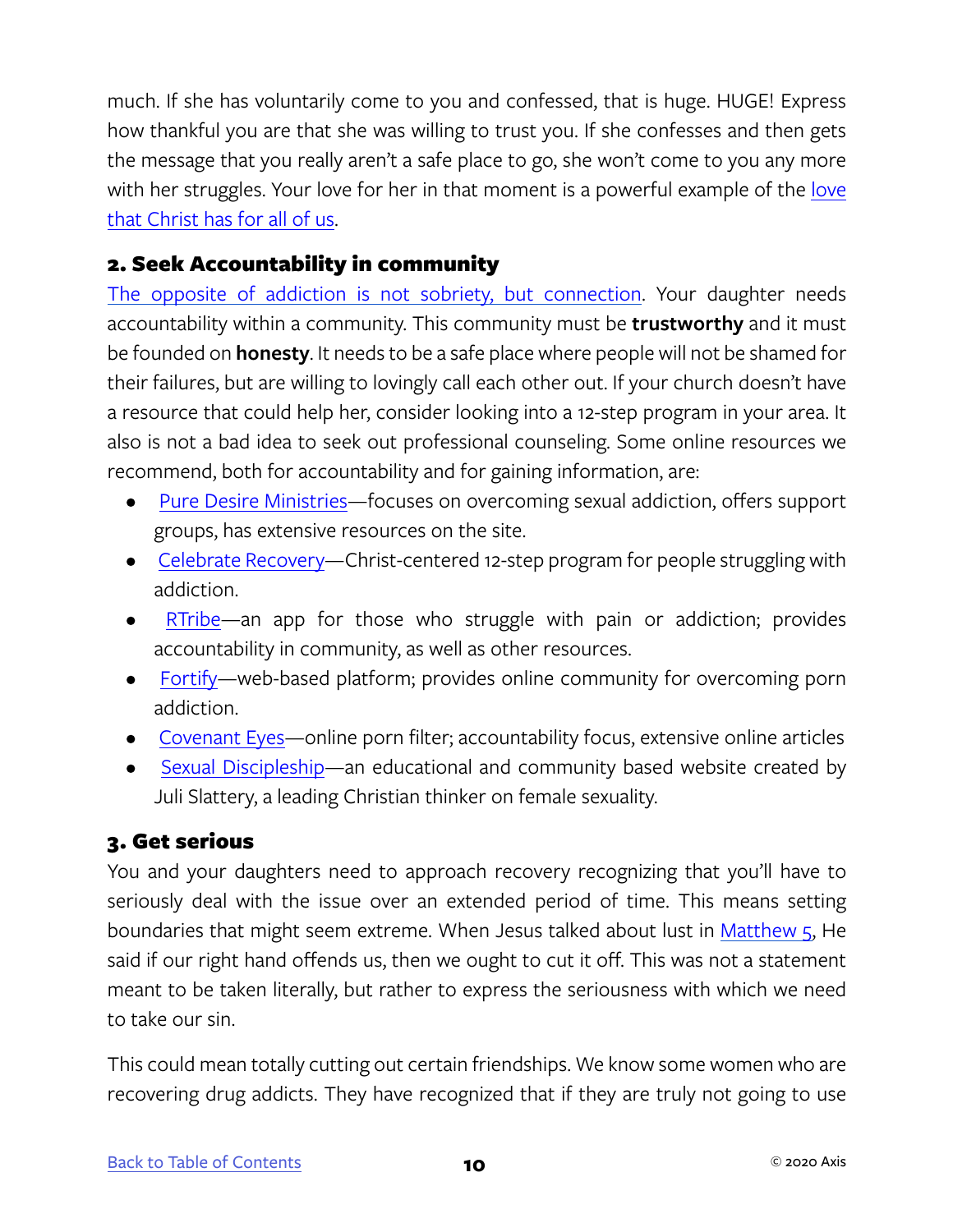anymore, they need to cut certain friendships out of their lives. There is no hesitation or question in their minds that if they do not, they will go back to using and dealing drugs.

#### 4. Identify triggers, set up boundaries

Sit down with your daughter and identify the patterns and circumstances surrounding her porn viewing. What are her triggers? Is it boredom? A certain place or time of day? Does she need to give you her smartphone at night? Maybe if she continues a relationship with a certain friend, they only meet in public places. Set consequences, not just for viewing porn again, but for breaking the boundaries. For example, say one of the boundaries is no phone in her room at night and the consequence is she loses her phone for a week. If she brings her phone into her room at night, even if she doesn't look at porn, she still gets the consequence of losing the phone for a week. The idea is that she experiences the consequences before even getting to the point of viewing porn again.

Some people might question the strategy behind setting such consequences, seeing them as ignoring the grace God offers us. But the purpose of these measures is to retrain addicts and rewire their brains to associate porn with a negative feeling. In the heat of the moment, your daughter is not likely to consider the long-term consequences of using porn. She is, however, more likely to want to avoid an immediate consequence like losing her phone. Over time, this repercussion helps build up her brain's willpower so she can better resist temptation. We all need accountability and self-discipline for our various struggles, and training ourselves to be obedient to Christ does not negate the abundant grace He gives us when we fail.

#### 5. Get educated, educated, and serve

Help your daughter be educated about porn, sexual abuse, and sex trafficking. Encourage her to educate others in some way about porn's consequences. Find ways to serve victims of sexual exploitation. It's harder for us to stay addicted to a sexual sin if we're constantly talking to other people about how harmful it is.

#### 6. Don't assume you're out of the woods

Sometimes God miraculously heals people, but addiction is a cycle, and you should expect that it will take time to break it. If your daughter is or becomes a recovered porn addict, **it's crucial you do not assume that the struggle is gone for good.** It takes [months](https://www.duffysrehab.com/about/blog/how-long-does-it-take-to-break-the-habit-of-addiction/) to [years](https://www.amazon.com/Pure-Desire-Triumph-Others-Temptation/dp/0764215663) to recover and ongoing accountability not to slide back into old habits.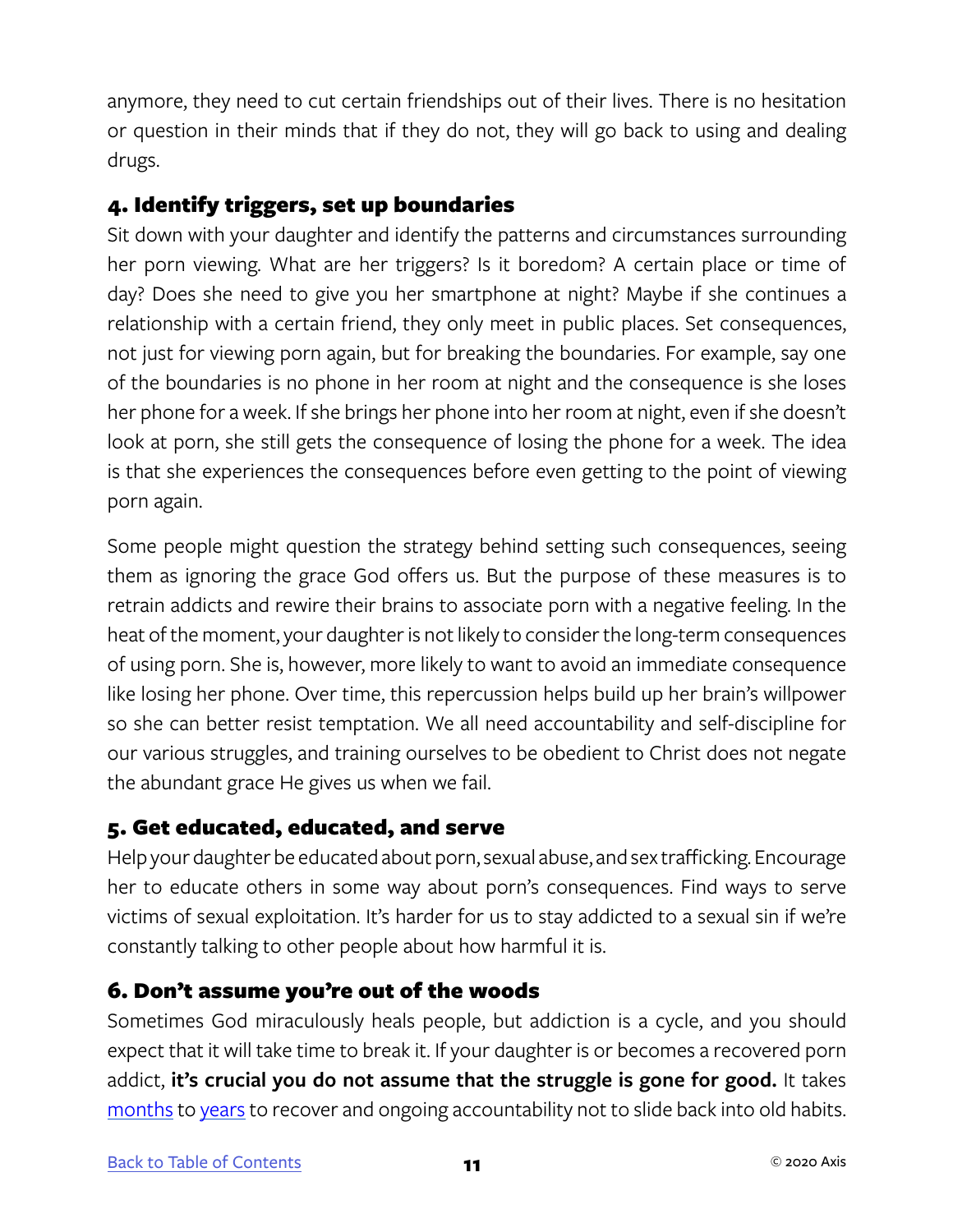<span id="page-53-0"></span>What's more, living in recovery from addiction is a lifelong process. You should **never** assume your daughter's struggle is gone for good. We know of two addicts who were each sober for about 20 years before they relapsed. It's essential that your daughter practices wise habits, no matter how long she has been living a porn-free life.

#### 7. Be consisten in your family habits

Evaluate the media you consume as a family, and commit not to watch anything that sexualizes or objectifies people. Be consistent in all areas of your life.

#### 8. Utilize older siblings!

Older siblings are a formidable but easy-to-overlook resource. If you have more than one daughter, make sure the oldest knows the influence she has over her younger sisters. The oldest sister has this influence whether she abandons it or uses it for good. If she is willing, she can be a mentor to her younger sister(s) and help protect them from porn addiction.

#### 9. Don't forget that it's a heart issue

Overcoming addiction or even curiosity requires immediate behavior modification. But remember that the root issue is one of the heart. If your daughter does not have a change of heart in what she loves and how she sees herself, no amount of effort to help her change her behavior will be effective in the long run.

#### 10. You can't help your daughter if you need help yourself

Finally, we want to recognize that many parents and/or their spouses are struggling with porn addictions. If you or your spouse is using porn, you will not be able to give your daughter the help she needs. Follow the advice we've provided here insofar as it applies to you, especially the recommendations to get counselling and join a local recovery program.

## **Advice for the marriage-minded**

Before we conclude, we want to encourage young women who hope to marry one day. Several young men we know have encountered Christian women who are not willing to even consider dating a guy who has been addicted to porn in the past. These men find this mentality extremely discouraging. They have repented of their porn addictions,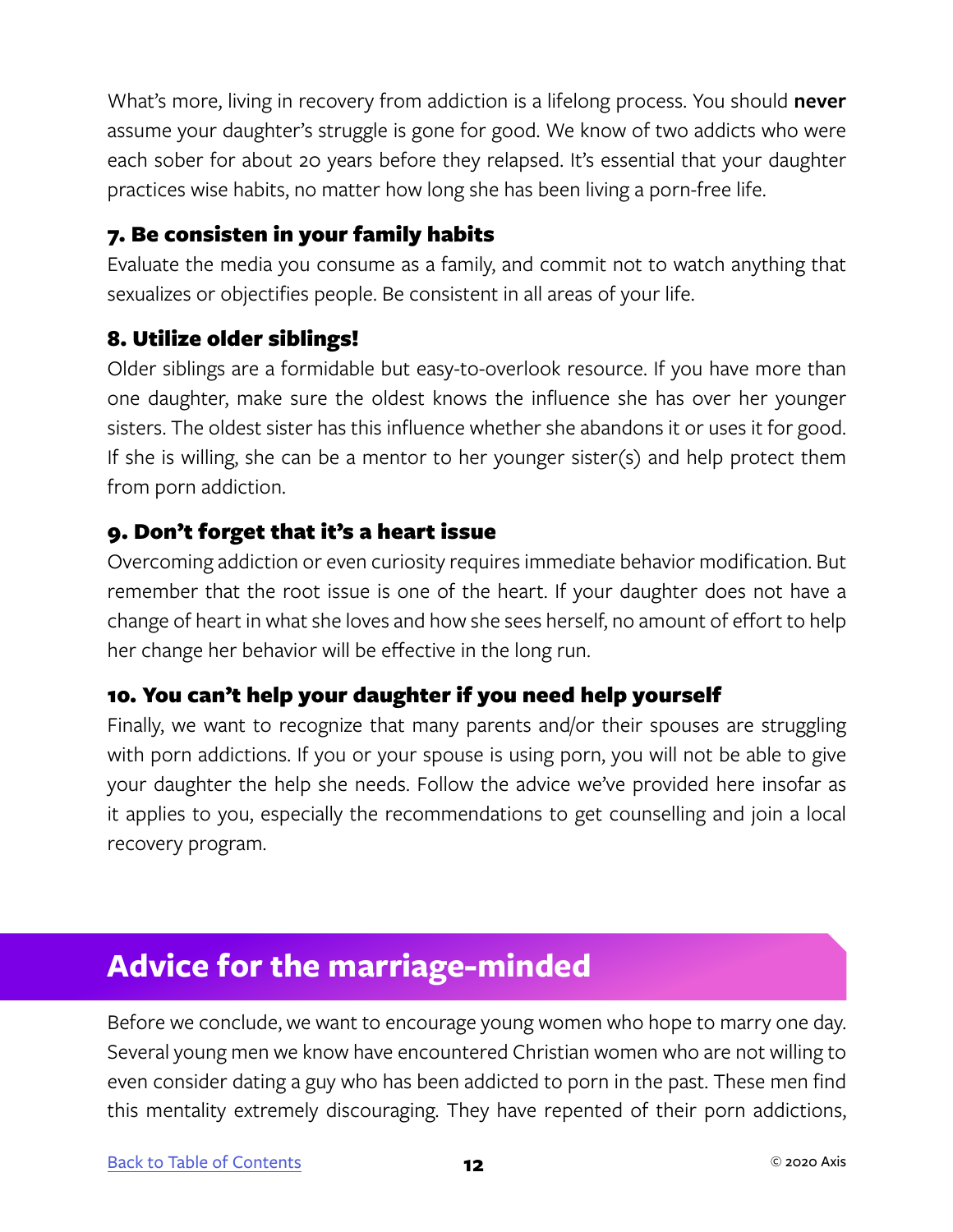<span id="page-54-0"></span>are following Christ, have sought accountability in supportive communities, and now hope to find godly wives. But some women would reject them outright solely because of their past sins. It can be unwise to pursue a lifelong relationship with someone who is currently and unrepentantly addicted to porn. But porn addiction is so rampant that—while it is possible—it is frankly unrealistic to expect to find a guy who has **never** struggled with it.

On the other hand, because porn use is so prevalent and normalized in our culture, your girls might believe that all guys look at it and that's just how it is. They might believe that it's impossible to find a man who is actively resisting the temptation to view porn. This is an insidious lie. Your daughters do not need to settle for a man who thinks looking at porn is okay. While God never guarantees us anything, including a lifelong, godly marriage, they need to know that there are men who are pursuing Christ and rejecting porn. Make sure your daughters have a vision for a man pursuing holiness rather than settling for less.

## **Final thoughts**

According to Audrey Assad, Christian philosopher Peter Kreeft has said that the reason why porn is so harmful is that it attempts to do the same thing death does: separate the body from the spirit.

The good news is that Christ has unequivocally defeated death and its hold over us. The women who have struggled with a porn addiction are many, but the women who have overcome porn addiction through the power of Christ are also a great cloud of witnesses! You are not without resources, and you are not alone. Pursue your daughters, and don't let them battle sexual temptation on their own.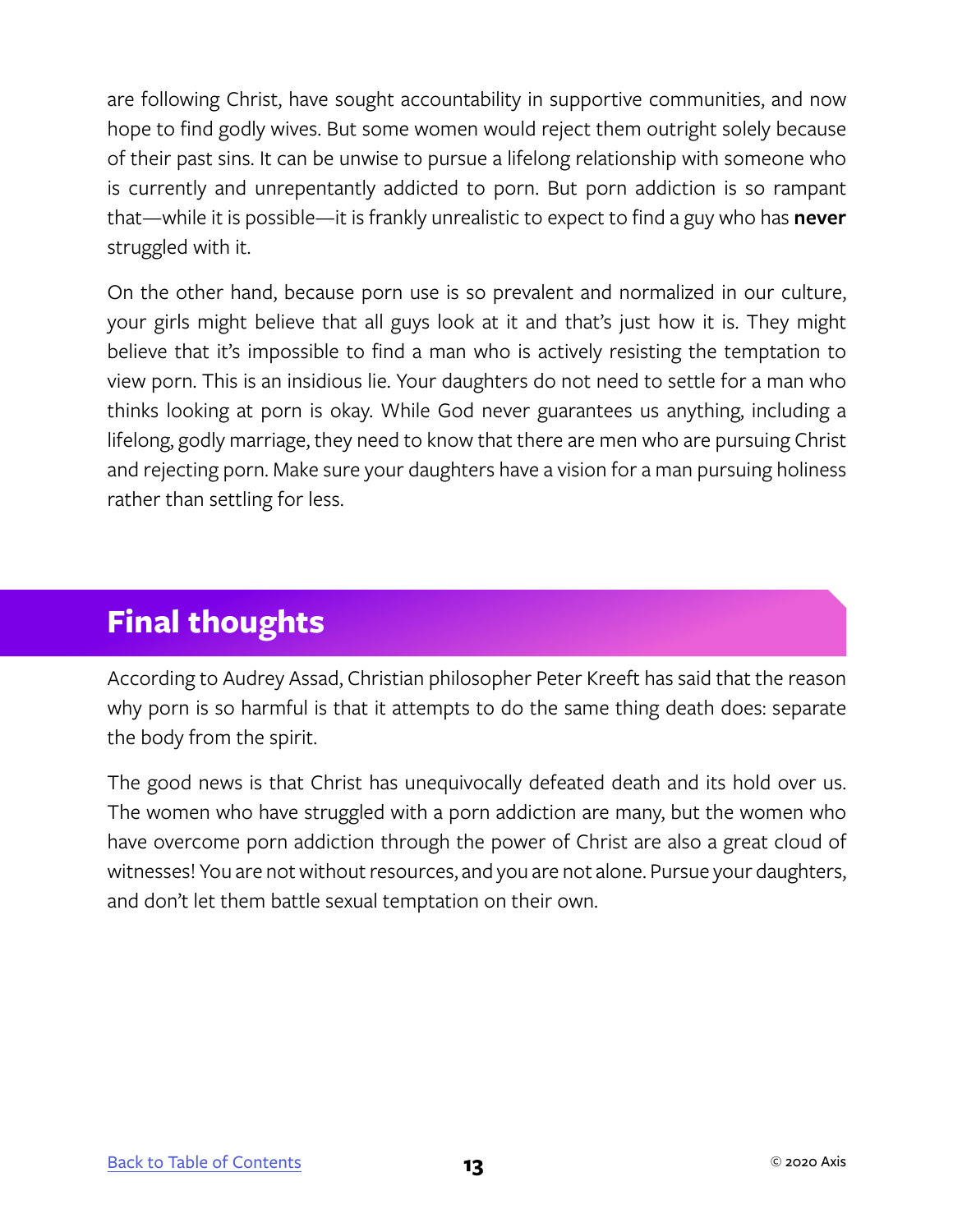## <span id="page-55-0"></span>Talking to Girls About Porn A Parent's Guide to

## **Recap**

- Porn isn't just a "guy thing," it's a human thing.
- We need to talk with young women about porn and sexuality.
- Generally, women struggle with emotional or relational temptations, but they also struggle with physical temptations.
- Culture tells women they have to be sexually attractive to be valued.
- Most teenage girls have been exposed to porn, and many view porn regularly.
- However women are exposed to porn, they can use it to cope with the troubles of life, and can become addicted to it.
- Those who are sexually abused are more likely to be addicted to porn, and those who are addicted to porn are more likely to be abused.
- Pornography affects women physically, mentally, emotionally, spiritually, and relationally.
- We must encourage young women to see themselves as God does, and have ongoing conversations with them about sexuality and temptation.
- We must love young women when they look at pornography, and get serious to address the heart issues that lead to addiction.
- Young women must be willing to love and pursue imperfect godly men, but also willing to step away from men who are intentionally unrepentant or ungodly.
- We can't let young women battle with pornography or its effects on their own! Hope, healing, and holiness are all possible in Christ!

#### **Hint: Screen shot or print this page to refer back to later!**

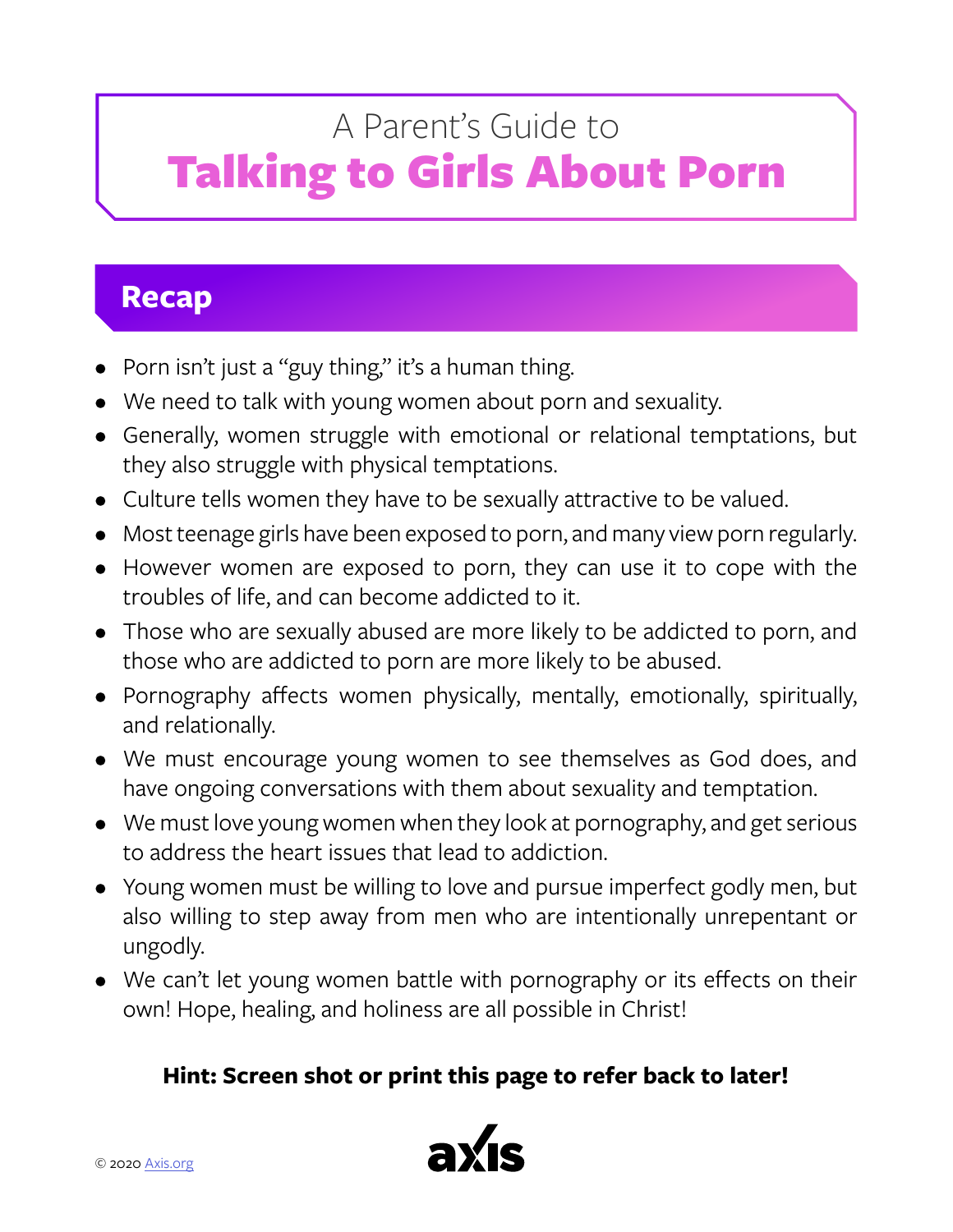## <span id="page-56-0"></span>Talking to Girls About Porn A Parent's Guide to

## **Discussion Questions**

- What do you think it means to be a woman?
- What are some of culture's messages about what it means to be a woman?
- What do your male and female friends think it means to be a woman?
- What guidance does the Bible provide about being a woman?
- What does porn say it means to be a woman? What is porn's vision for a woman's purpose and identity?
- What is porn teaching you about men?
- All persuasive lies have some truth in them. What are the truths about men and women that porn is twisting?
- How does porn's vision compare with God's vision for His children, and for women specifically?
- Do you believe that God is calling you to a better story than porn's/ culture's story?
- How do you think people should handle their sexual urges if they can't act on them by having sex or by viewing pornography? Does the Bible give us any guidance on what to do? What is the value of abstinence and how might it help your children develop other forms of discipline as they grow older?

#### **Hint: Screen shot or print this page to refer back to later!**